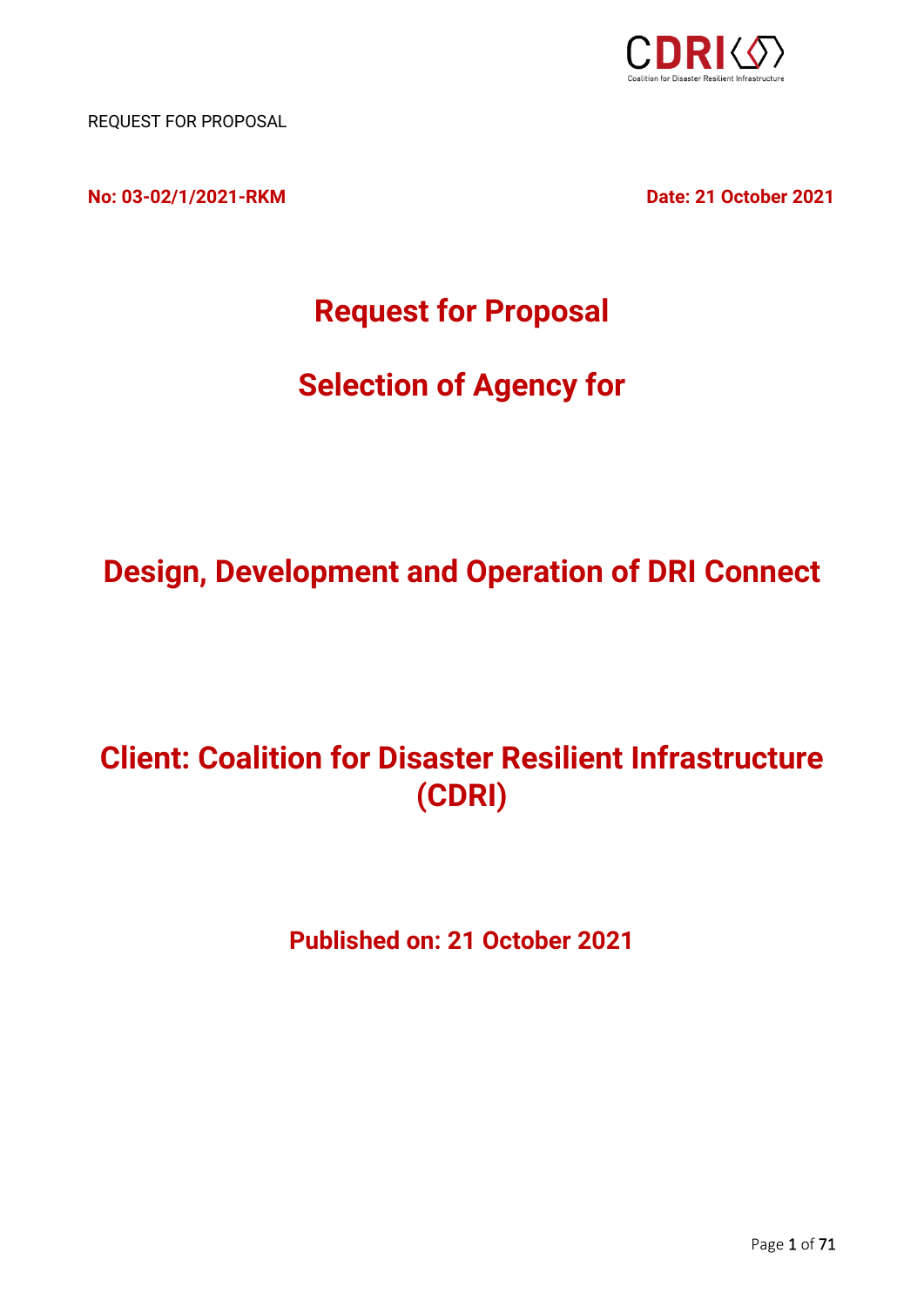

## **DISCLAIMER**

<span id="page-1-0"></span>The information contained in this Request for Proposal document ("RfP") or subsequently provided to Agencies, verbally or in documentary or any other form by or on behalf of the Coalition for Disaster Resilient Infrastructure (here forth referred to as CDRI in this document) or any of its employees or advisers, is provided to Agencies on the terms and conditions set out in this RfP and such other terms and conditions subject to which such information is provided.

This RfP is not an agreement and is not an invitation by the CDRI to the prospective Agency or any other person. The purpose of this RfP is to provide interested Agencies with information that may be useful for formulation of their Proposals pursuant to this RfP. This RfP includes statements, which reflect various assumptions and assessments arrived at by the CDRI in relation to the Consultancy. Such assumptions, assessments and statements do not purport to contain all the information that each Agency may require. This RfP may not be appropriate for all persons, and it is not possible for the CDRI, its employees or advisers to consider the objectives, technical expertise and needs of each party who reads or uses this RfP. The assumptions, assessments, statements and information contained in this RfP, may not be complete, accurate, adequate or correct. Each Agency should, therefore, conduct its own investigations and analysis and should check the accuracy, adequacy, correctness, reliability and completeness of the assumptions, assessments and information contained in this RfP and obtain independent advice from appropriate sources.

Information provided in this RfP to the Agency is on a wide range of matters, some of which depends upon interpretation of law. The information given is not an exhaustive account of statutory requirements and should not be regarded as a complete or authoritative statement of law. The CDRI accepts no responsibility for the accuracy or otherwise for any interpretation or opinion on the law expressed herein.

The CDRI and its employees and advisers make no representation or warranty and shall have no liability to any person including any Agency under any law, statute, rules or regulations or tort, principles of restitution or unjust enrichment or otherwise for any loss, damages, cost or expense which may arise from or be incurred or suffered on account of anything contained in this RfP or otherwise, including the accuracy, adequacy, correctness, reliability or completeness of the RfP and any assessment, assumption, statement or information contained therein or deemed to form part of this RfP or arising in anyway in this Selection Process.

The CDRI also accepts no liability of any nature whether resulting from negligence or otherwise however caused arising from reliance of any Agency upon the statements contained in this RfP.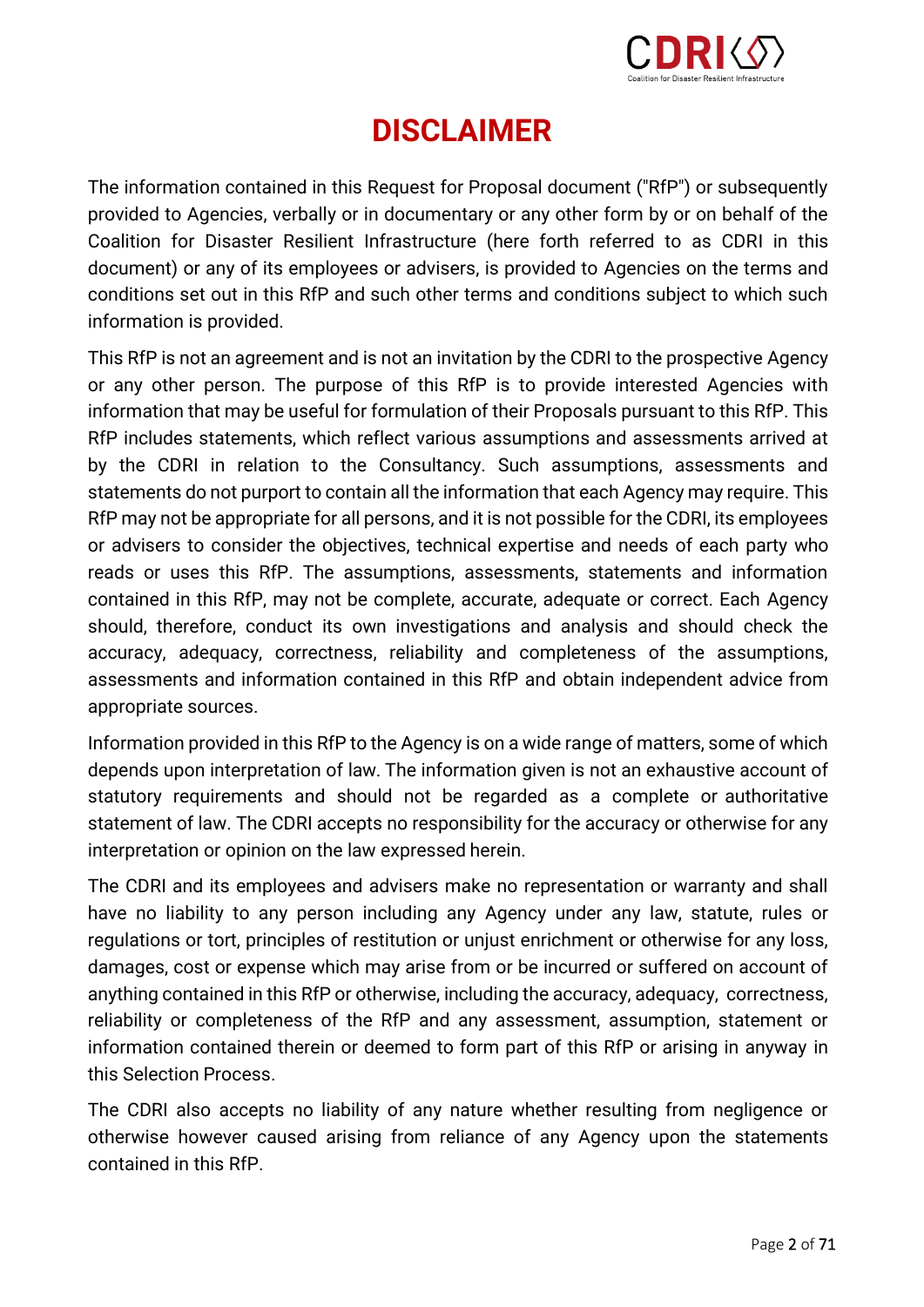

The CDRI may in its absolute discretion, but without being under any obligation to do so, update, amend or supplement the information, assessment or assumption contained in this RfP.

The issue of this RfP does not imply that the CDRI is bound to select an Agency or to appoint the Selected Agency, as the case maybe, for the Consultancy and the CDRI reserves the right to reject all or any of the Proposals without assigning any reasons whatsoever.

The Agency shall bear all its costs associated with or relating to the preparation and submission of its Proposal including but not limited to preparation, copying, postage, delivery fees, expenses associated with any demonstrations or presentations which may be required by the CDRI or any other costs incurred in connection with or relating to its Proposal. All such costs and expenses will remain with the Agency and the CDRI shall not be liable in any manner whatsoever for the same or for any other costs or other expenses incurred by an Agency in preparation or submission of the Proposal, regardless of the conduct or outcome of the Selection Process.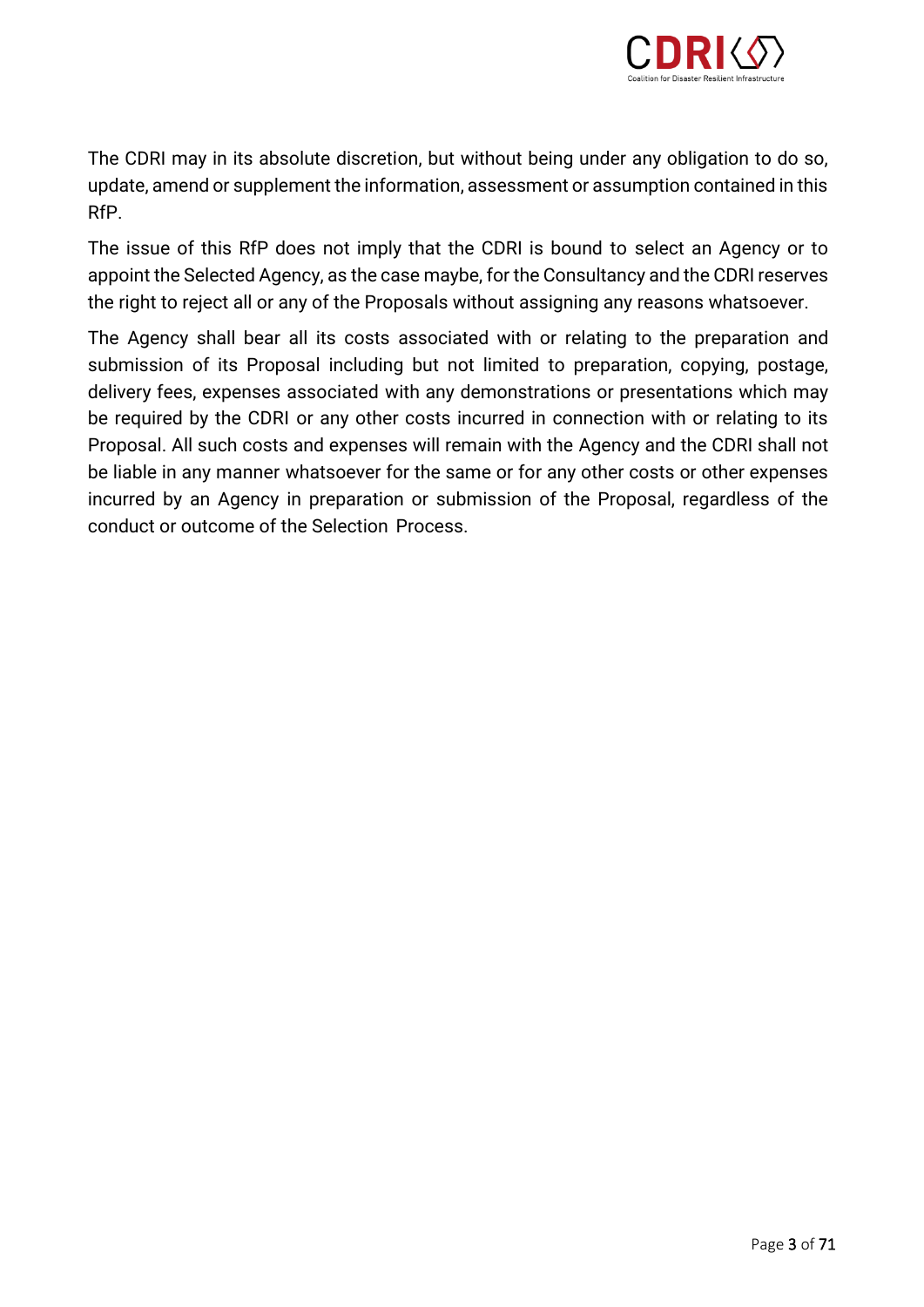

## **Contents:**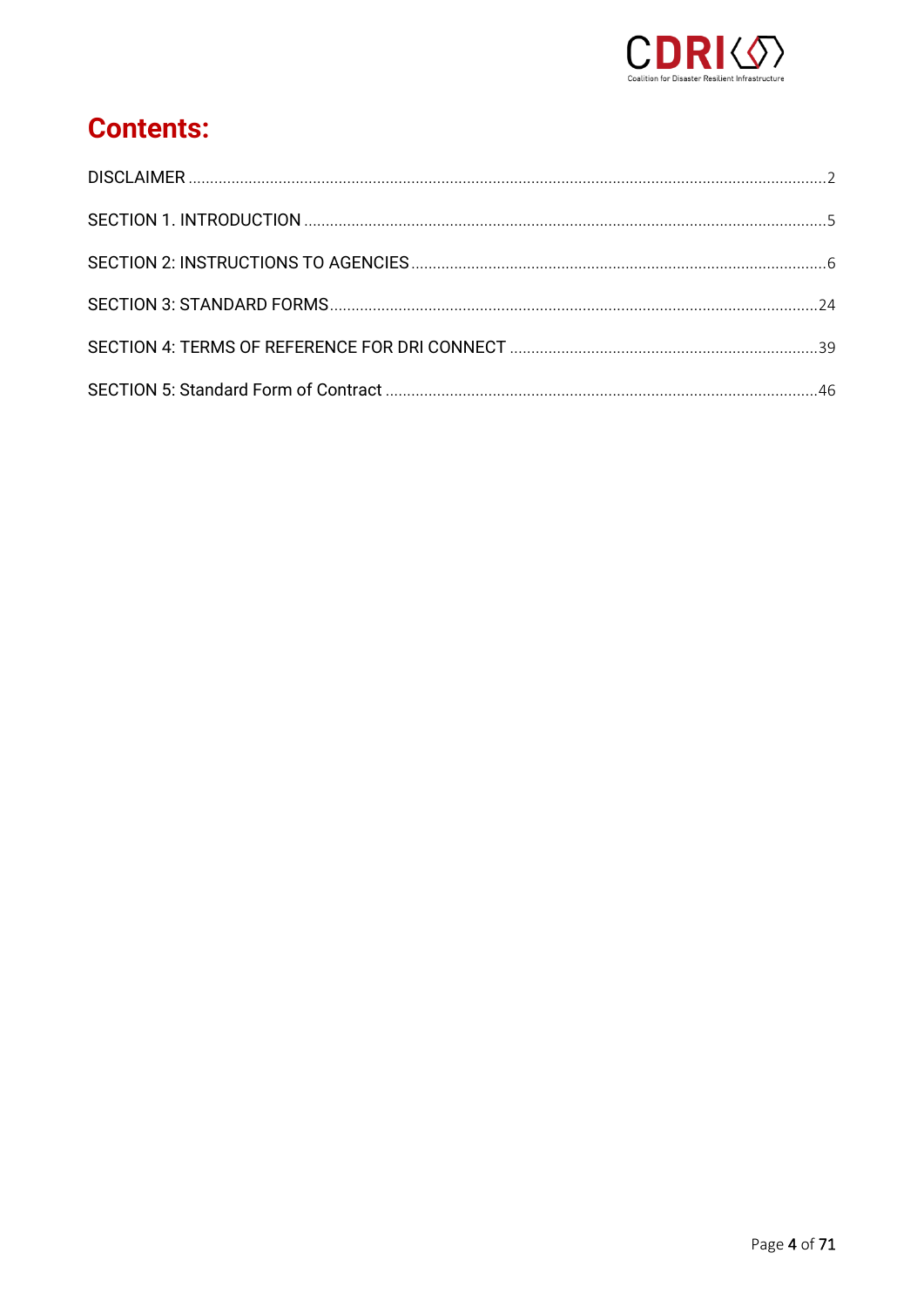

# **SECTION 1. INTRODUCTION**

## <span id="page-4-0"></span>**1. Background**

The Coalition for Disaster Resilient Infrastructure (CDRI) is a multi-stakeholder global partnership of national governments, UN agencies and programmes, multilateral development banks and financing mechanisms, the private sector, and academic and knowledge institutions. It aims to address the challenges of building resilience into infrastructure systems and development associated with it. The vision, mission, goal, and objectives of the CDRI are explicitly linked to the post-2015 development agendas. The Coalition will also contribute to the resilience of the global infrastructure systems in an increasingly interconnected world. The outcome of such collaboration would be aimed at building resilient economies and resilient people through cross-sector commitments at all levels towards adaptation and resilience with concrete outcomes that will bring resilience action to global scale. The global coalition is anchored by the Coalition for Disaster Resilient Infrastructure Society (CDRIS), registered under the Societies Registration Act (1860), India, in New Delhi, recognised as the CDRI Secretariat.

CDRI Website: www.cdri.world.

## **2. Purpose of the Assignment**

CDRI intends to select an agency to provide consultancy services to CDRI for **"Design, Development and Operation of DRI Connect"**. In this regard, CDRI invites proposals from interested and eligible agencies/firms to provide the consultancy services as detailed in this RFP.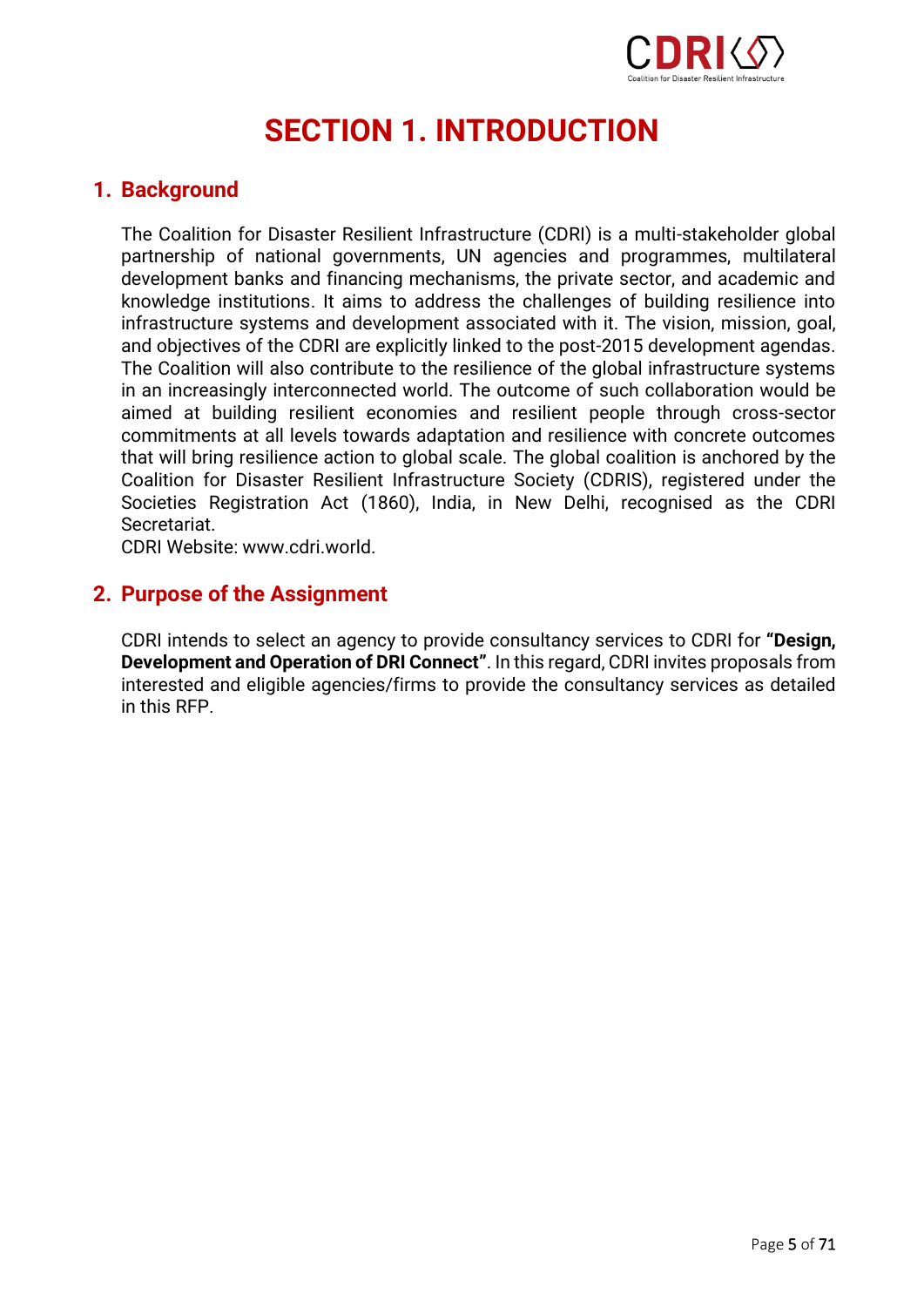

## <span id="page-5-0"></span>**SECTION 2: INSTRUCTIONS TO AGENCIES**

## **Part I**

## **Standard**

## **1. Definitions**

- (a) "CDRI" means the organisation who has invited the bids for consultancy services and with which the selected Agency signs the Contract for the Services and to which the selected Agency shall provide services as per the terms and conditions and TOR of the contract.
- (b) "Agency" means and includes a firm, partnership, an organization or business concern that provides a specific or specialist service in the area of Services contracted for under this Agreement.
- (c) "Contract" means the Contract signed by the Parties and all the attached documents listed in its Clause 1, that is the General Conditions (GCC), the project Specific Conditions (SCC), and the Appendices.
- (d) "Project specific information" means such part of the Instructions to Agencies used to reflect specific project and assignment conditions.
- (e) "Day" means calendar day.
- (f) "Experts" means, collectively, Key Experts, Non-Key Experts, or any other personnel of the Agency, Sub-Agency or Joint Venture member(s).
- (g) "Government" means the government of India
- (h) "Instructions to Agencies" (Section 2 of the RFP) means the document which provides short-listed Agencies with all information needed to prepare their proposals.
- (i) "Joint Venture (JV)" means an association with or without a legal personality distinct from that of its members, of more than one entity where one member has the authority to conduct all businesses for and on behalf of any and all the members of the JV, and where the members of the JV are jointly and severally liable to the Client for the performance of the Contract.
- (j) "Key Expert(s)" means an individual professional whose skills, qualifications, knowledge and experience are critical to the performance of the Services under the Contract and whose Curricula Vitae (CV) was taken into account in the technical evaluation of the Agency's proposal.
- (k) "Personnel" means professionals and support staff provided by the Agency and assigned to perform the Services or any part thereof; "Foreign Personnel" means such professionals and support staff who at the time of being so provided had their domicile outside the Government's country; "Domestic Personnel" means such professionals and support staff who at the time of being so provided had their domicile in India.
- (l) "Proposal" means the Technical Proposal and the Financial Proposal.
- (m)"RFP" means the Request for Proposal prepared by CDRI for the selection of Agencies, based on the SRFP.
- (n) "SRFP" means the Standard Request for Proposals, which has been used by CDRI as a guide for the preparation of the RFP.
- (o) "Sub-Agencies" means an entity to whom/which the Agency subcontracts any part of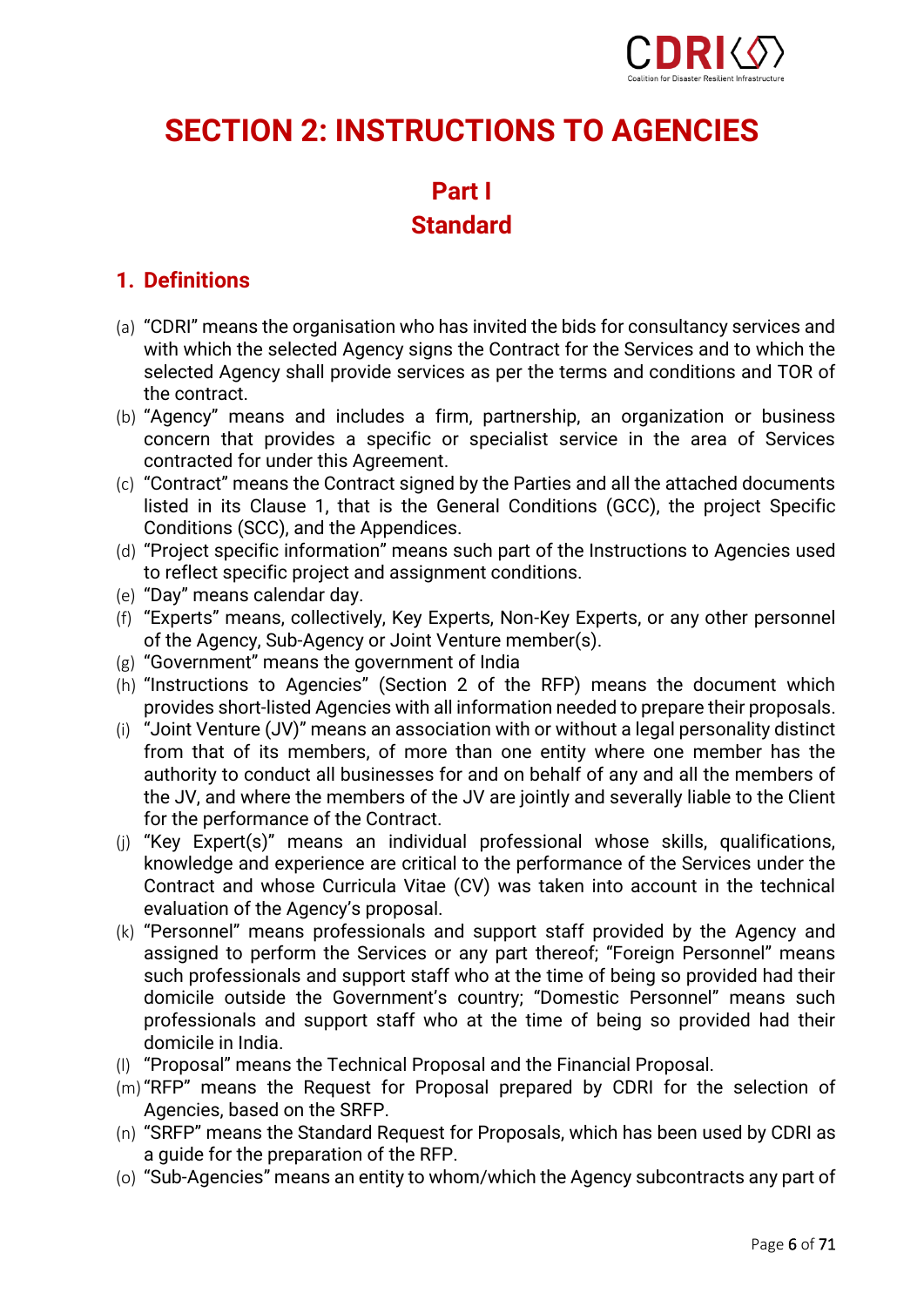

the Services while remaining solely liable for the execution of the Contract.

- (p) "Assignment/job/services" means the work to be performed by the Agency pursuant to the Contract.
- (q) "Terms of Reference" (TOR) means the document included in the RFP as Section 4 which explains the objectives, scope of work, activities, tasks to be performed, respective responsibilities of CDRI and the Agency, and expected results and deliverables of the Assignment/job.

## **2. Introduction**

- 2.1 CDRI named in the Part II **Data Sheet** will select a consulting firm/organization (the Agency) in accordance with the method of selection specified in the Part II **Data Sheet**.
- 2.2 The name of the assignment/Job has been mentioned in Part II **Data Sheet**. Detailed scope of the assignment/ job has been described in the Terms of Reference in Section 4.
- 2.3 The date, time and address for submission of the proposals has been given in Part II **Data Sheet**.
- 2.4 Agencies are invited to submit their Proposal, for consulting Assignment/job named in the Part II **Data Sheet**. The Proposal will be the basis for award of contract and ultimately for a signed Contract with the selected Agency.
- 2.5 Agencies should familiarize themselves with local conditions and take them into account in preparing their Proposals. To obtain further information or clarifications, a pre-bid meeting will be organized. The date and time for pre-bid meeting has been given in Part II **Data Sheet**. To obtain further information or clarifications, Agencies may refer to procedure in para 4 below.
- 2.6 CDRI will provide at no cost to the Agencies the inputs and facilities specified in the Part II **Data Sheet**, assist the Agencies in obtaining licenses and permits needed to carry out the Assignment/job, and make available relevant project data and reports to the extent possible. The final responsibility for obtaining the above to complete the project lies with the Agency.
- 2.7 Agencies shall bear all costs associated with the preparation and submission of their proposals and contract finalisation. CDRI is not bound to accept any proposal and reserves the right to annul the selection process at any time prior to Contract award, without thereby incurring any liability to the Agencies.

## **3. Eligibility of Association of Agencies**

3.1 If the Agency has formed an association of Agencies and applied jointly (if association/Joint Venture/consortium allowed as per **Data Sheet**), the association of Agencies shall be evaluated as a single entity as per the qualification/ eligibility criteria set forth in Part II **Data Sheet**. If any member of the association of Agencies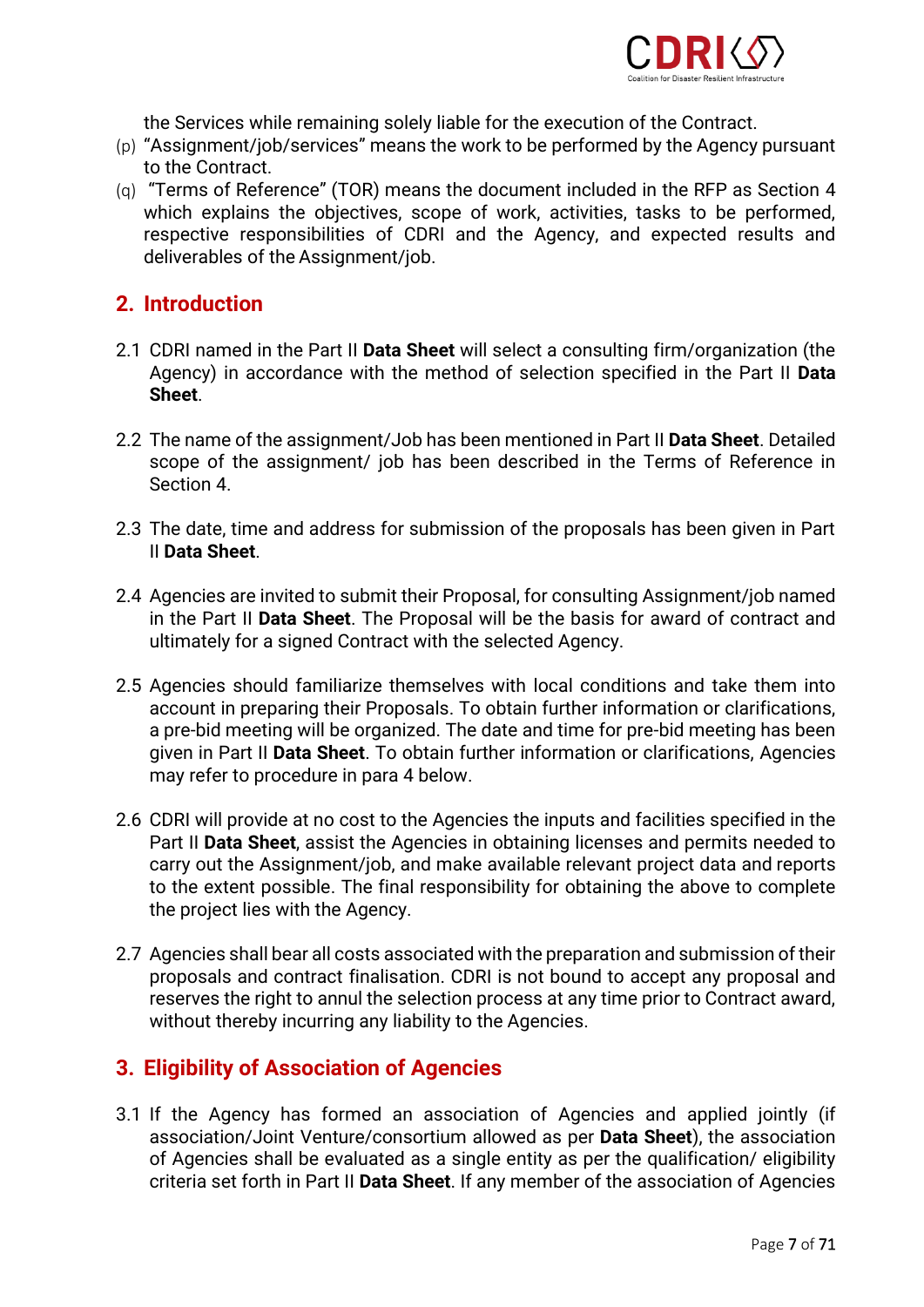

is dropped during or at any time after the RFP stage, such an association of Agency is liable to be rejected by CDRI or lead to the termination of the contract.

- 3.2 The lead member of the association of the Agency shall be the Agency who has been selected by CDRI and CDRI shall deal with only the lead member for the purpose of this assignment. The lead member of the association of the Agency shall be responsible and liable to CDRI for all aspects of their proposal, contract, service etc.
- 3.3 Apart from the association/consortium formed before submission of the proposal, the Agency shall not subcontract any portion of Agency's duties under this Agreement without prior written consent of CDRI.
- 3.4 In case a member of the selected association of Agencies is not able to perform their duties for some reason, any required changes to the proposed team or association of Agencies may be submitted in writing to CDRI with proper justifications for the changes, and proposed plan for replacement of roles and skills required to complete the project. CDRI, at its sole discretion, may decide whether to approve or reject the proposal, or debar the association from further evaluation, or terminate the contract, depending on the stage of the project.

## **4. Clarification and Amendment of RFP Documents**

- 4.1 Agencies may request a clarification on any clause of the RFP documents up to the number of days indicated in the Part II **Data Sheet** before the proposal submission date. Any request for clarification must be sent in writing by standard electronic means to CDRI's email address indicated in the Part II **Data Sheet**. The Agency may call CDRI's representative to confirm if the email has been received. CDRI will respond in writing by standard electronic means and will send copies of the response (including an explanation of the query but without identifying the source of inquiry) to all Agencies. Should CDRI deem it necessary to amend the RFP as a result of a clarification, it shall do so following the procedure under para. 4.2 below.
- 4.2 At any time before the submission of Proposals, CDRI may amend the RFP by issuing an addendum in writing or by standard electronic means. The addendum shall be sent to all Agencies and will be binding on them. Agencies shall acknowledge receipt of all amendments. To give Agencies reasonable time in which to take an amendment into account in their Proposals CDRI may, if the amendment is substantial, extend the deadline for the submission of Proposals.

### **5. Conflict of Interest**

- 5.1 CDRI requires that Agencies provide professional, objective, and impartial advice and always hold CDRI's interest's paramount, strictly avoid conflicts with other Assignment/jobs or their own corporate interests and act without any consideration for future work.
- 5.2 Without limitation on the generality of the foregoing, Agencies, shall be considered to have a conflict of interest and shall not be selected, under any of the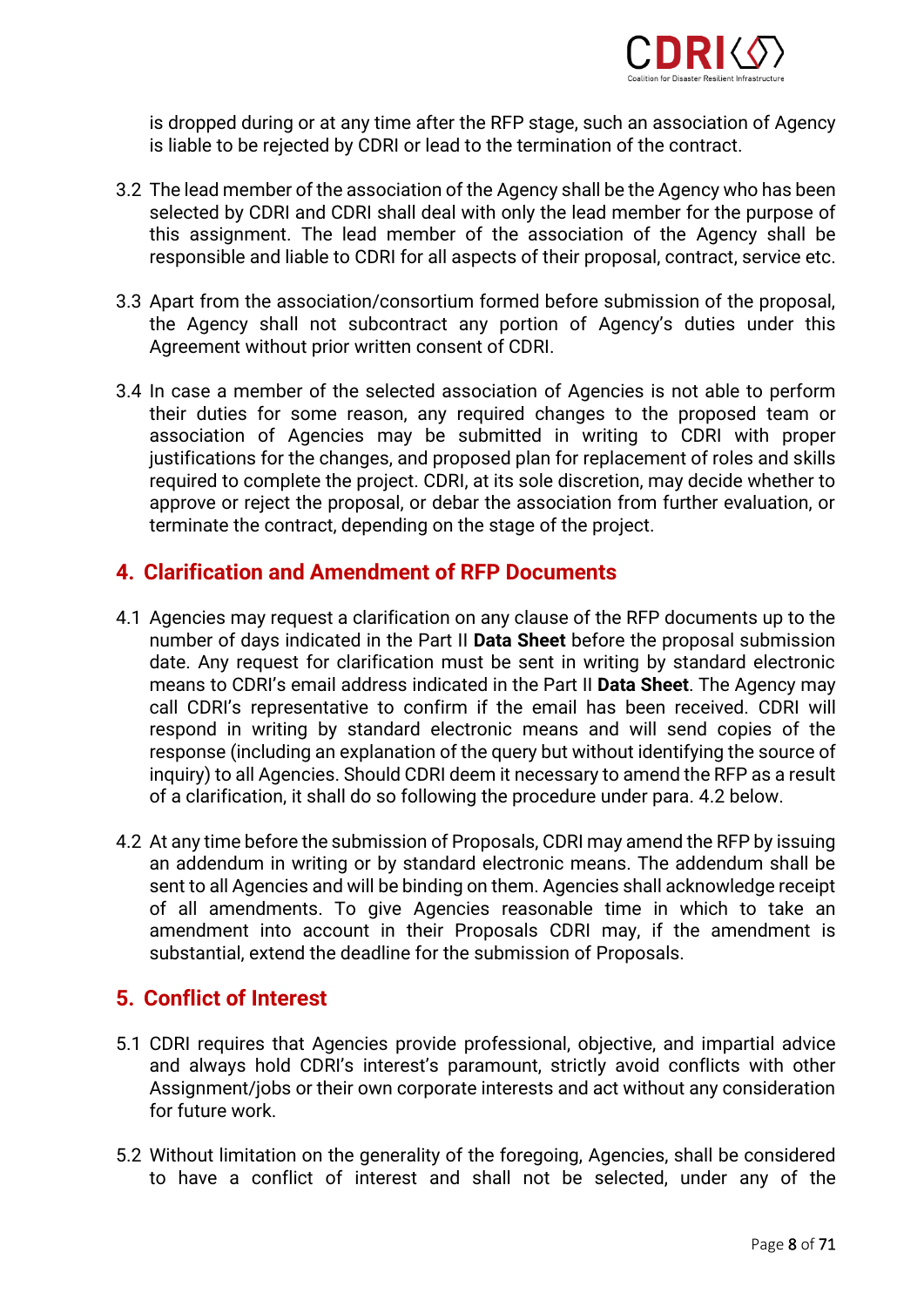

circumstances set forth below:

- **a. Conflicting activities**: (i) a firm that has been engaged by CDRI to provide goods, works or Assignment/job other than consulting Assignment/job for a project, shall be disqualified from providing consulting Assignment/job related to those goods, works or Assignment/job. Conversely, a firm hired to provide consulting Assignment/job for the preparation or implementation of a project, shall be disqualified from subsequently providing goods or works or Assignment/job other than consulting Assignment/job resulting from or directly related to the firm's consulting Assignment/job for such preparation or implementation. For the purpose of this paragraph, Assignment/job other than consulting Assignment/job are defined as those leading to a measurable physical output, for example surveys, exploratory drilling, aerial photography, and satellite imagery.
- **b. Conflicting Assignment/job:** (ii) An Agency (including its Personnel and Sub-Agencies) shall not be hired for any Assignment/job that, by its nature, may conflict with another Assignment/job of the Agency. For example, an Agency hired to prepare engineering design for an infrastructure project shall not be engaged to prepare an independent environmental assessment for the same project, and an Agency assisting an CDRI in the privatization of public assets shall not purchase, nor advise purchasers of, such assets.
- **c. Conflicting relationships:** (iii) An Agency (including its Personnel and Sub-Agencies) that has a business or family relationship with a member of CDRI's staff who is directly or indirectly involved in any part of (I) the preparation of the Terms of Reference of the Assignment/job, (ii) the selection process for such Assignment/job, or (iii) supervision of the Contract, may not be awarded a Contract, unless the conflict stemming from this relationship has been resolved in a manner acceptable to CDRI throughout the selection process and the execution of the Contract.
- 5.3 Agencies have an obligation to disclose any situation of actual or potential conflict that impacts their capacity to serve the best interest of CDRI, or that may reasonably be perceived as having this effect. Any such disclosure shall be made as per the Standard forms of technical proposal provided herewith. If the Agency fails to disclose said situations and if CDRI comes to know about any such situation at any time, it may lead to the disqualification of the Agency during bidding process or the termination of its Contract during execution of assignment.
- 5.4 No current employees of CDRI shall work as Agencies under this assignment.

## **6. Unfair Advantage**

6.1 The Agency selected for this assignment shall not be given any special preference or consideration for other projects/assignments to be taken up in the future by CDRI. The selected Agency shall also not be barred from participating in future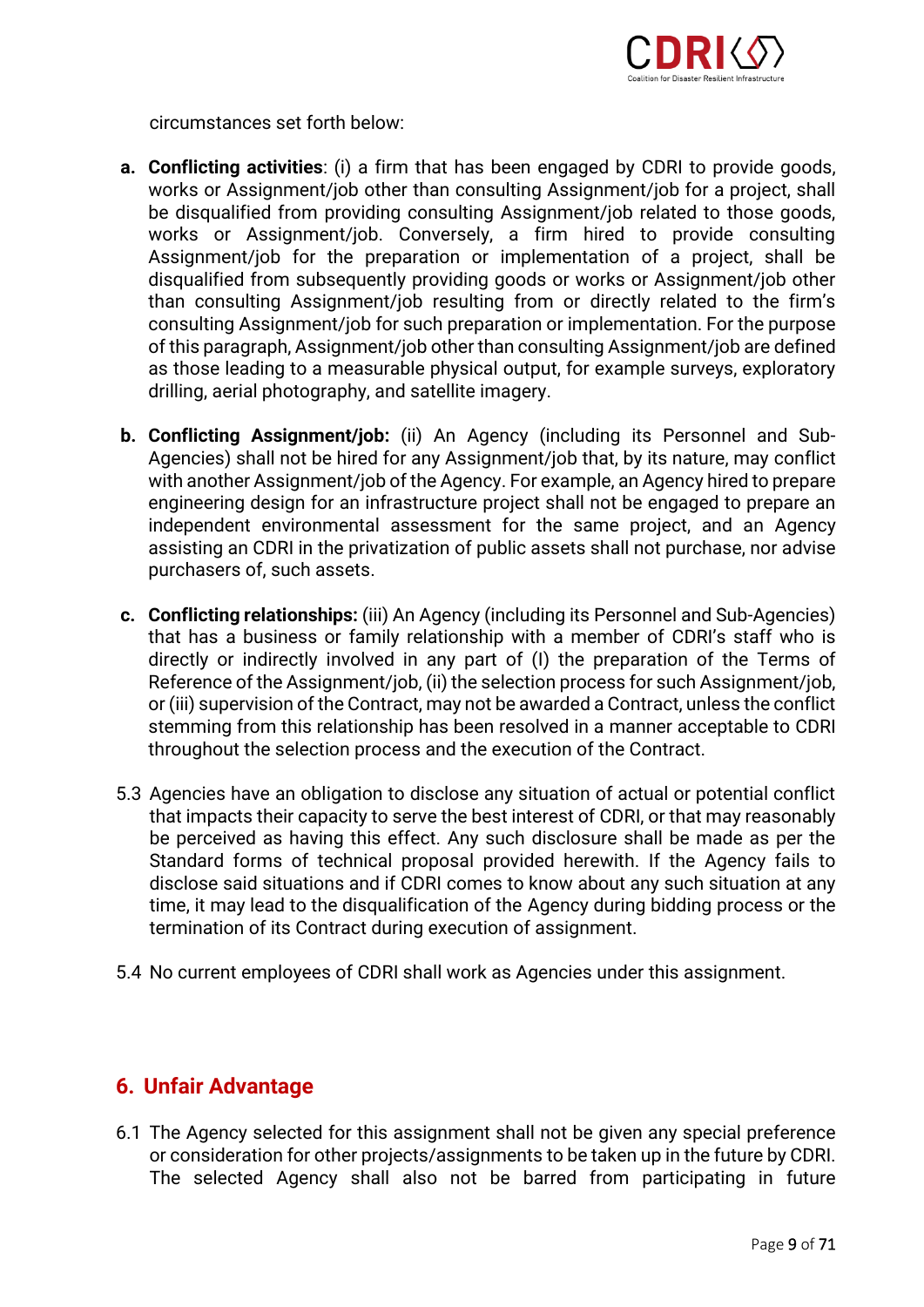

projects/assignments unless there is a conflict of interest as per para 5 above.

6.2 Fairness and transparency in the selection process require that the Agencies or their Affiliates competing for a specific assignment do not derive a competitive advantage from having provided consulting services related to the assignment in question.

## **7. Proposal**

- 7.1 The Proposal shall comprise the documents and forms listed in the **Data Sheet**.
- 7.2 Agencies may only submit one proposal. If an Agency submits or participates in more than one proposal, such Agencies and their proposals shall be disqualified from the RFP process.
- 7.3 The CDRI permits Agencies (individuals and firms, including Joint Ventures and their individual members) from all countries to offer consulting services.
- 7.4 Furthermore, it is the Agency's responsibility to ensure that its Experts, joint venture members, Sub-Agencies, agents (declared or not), sub-contractors, service providers, suppliers and/or their employees meet the eligibility requirements as established in this document.
- 7.5 The Agency (including the individual members of any Joint Venture, if Joint venture allowed as indicated in the **Data Sheet**) shall submit only one Proposal, either in its own name or as part of a Joint Venture in another Proposal. If an Agency, including any Joint Venture member, submits or participates in more than one proposal, all such proposals shall be disqualified and rejected. This does not, however, preclude a Sub-Agency, or the Agency's staff from participating as Key Experts and Non-Key Experts in more than one Proposal when circumstances justify and if stated in the **Data Sheet**.

## **8. Proposal Validity**

8.1 The Part II **Data Sheet** to Agency indicates how long Agencies' Proposals must remain valid after the submission date. During this period, Agencies shall maintain the availability of Professional staff nominated in the Proposal and keep the financial proposal unchanged. CDRI will make its best effort to award the work within this period. Should the need arise, however, CDRI may request Agencies to extend the validity period of their proposals. Agencies who agree to such extension shall confirm that they maintain the availability of the Professional staff nominated in the Proposal and their financial proposal remain unchanged, or in their confirmation of extension of validity of the Proposal, Agencies could submit new staff in replacement, who would be considered in the final evaluation for contract award. Agencies who do not agree have the right to refuse to extend the validity of their Proposals, under such circumstance CDRI shall not consider such proposal for further evaluation.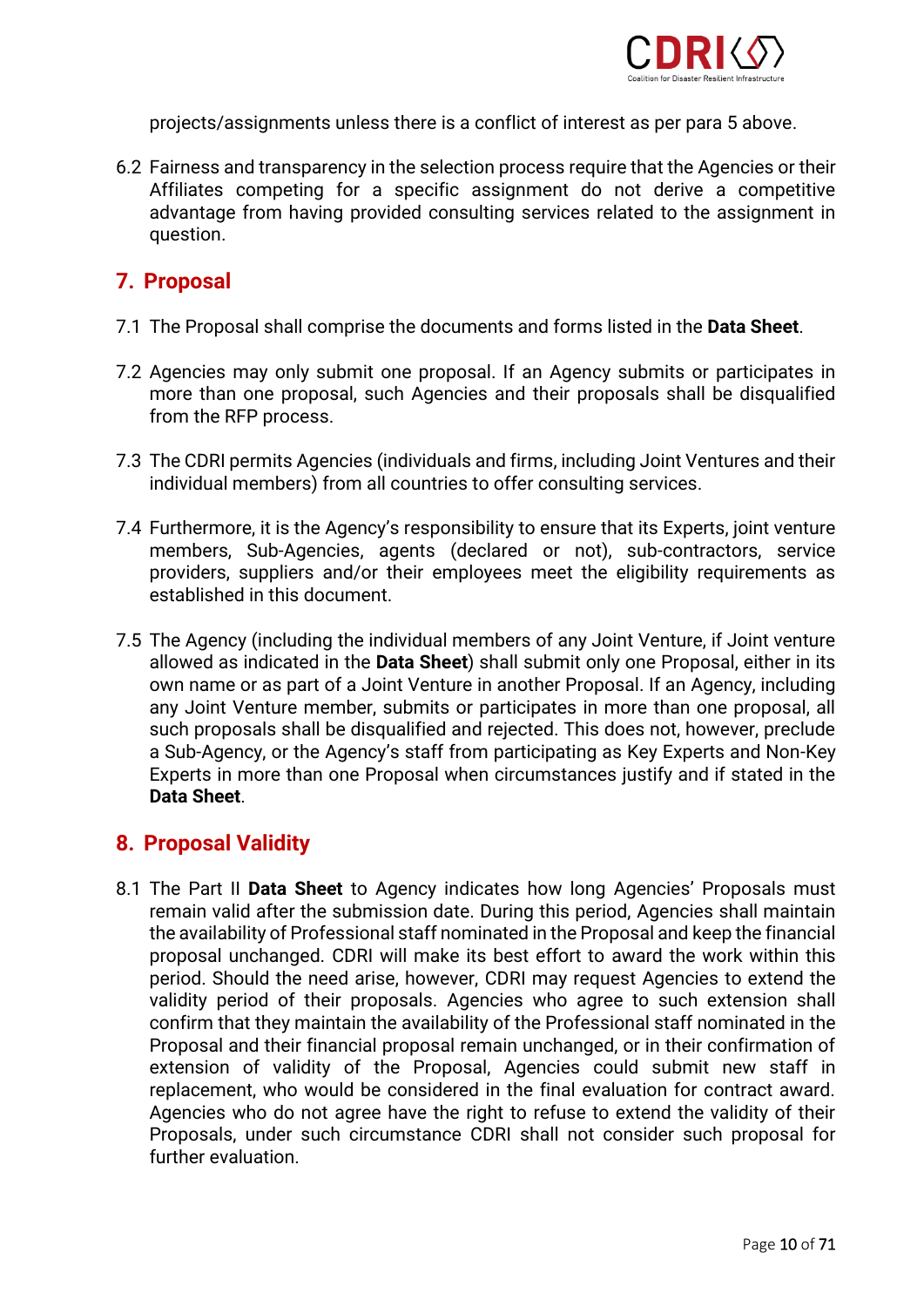

## **9. Preparation of Proposals**

- 9.1 The Proposal as well as all related correspondence exchanged by the Agencies and CDRI, shall be written in English language.
- 9.2 In preparing their Proposal, Agencies are expected to examine in detail the documents comprising the RFP. Material deficiencies in providing the information requested may result in rejection of a Proposal.
- 9.3 While preparing the Technical Proposal, Agencies must give particular attention to the following:
- 9.3.1 An estimated number of Professional staff-months for the Assignment/job is as shown in the Part II **Data Sheet** (as applicable). However, the Proposal shall be based on the number of Professional staff-months or budget estimated by the Agencies.
- 9.3.2 Alternative professional staff shall not be proposed, and only one curriculum vitae (CV) may be submitted for each position mentioned.
- 9.4 **Pre-Qualification Documents (PQ):** Depending on the nature of the Assignment/job, Pre-qualification documents may need to be submitted. The documents and formats are indicated in the **Data Sheet** and Section 3 – Standard Forms.
- 9.5 **Technical Proposals:** Agencies are required to submit a Technical Proposal in Forms provided in Section-3. The **Data Sheet** indicates the relevant forms to be submitted as part of the Technical Proposal. The Technical Proposal may provide the information indicated in the following paras using the attached Standard Forms (Section 3).
	- a. Form Tech 1 in Section-3 is a letter of technical proposal which is to be submitted along with the technical proposal.
	- b. A brief description of the Agency's organization and in the case of a consortium/ joint venture, of each partner, will be provided in Form Tech-2. In the same Form, the Agency and in the case of a consortium/ joint venture, each partner will provide details of experience of assignments which are similar to the proposed assignment/ job as per the terms of reference. Information should be provided only for those Assignment/jobs for which the Agency was legally contracted as a corporation or as one of the major firms within a joint venture. Assignment/jobs completed by individual professional staff working privately or through other consulting firms cannot be claimed as the experience of the Agency, or that of the Agency's associates, but can be claimed by the Professional staff themselves in their CVs. Agencies should be prepared to substantiate the claimed experience along with the proposal and must submit letter of award / copy of contract for all the assignments mentioned in the proposal.
	- c. The work plan should be consistent with the Work Schedule (Form TECH-8 of Section 3) which will show in the form of a bar chart, the timing proposed for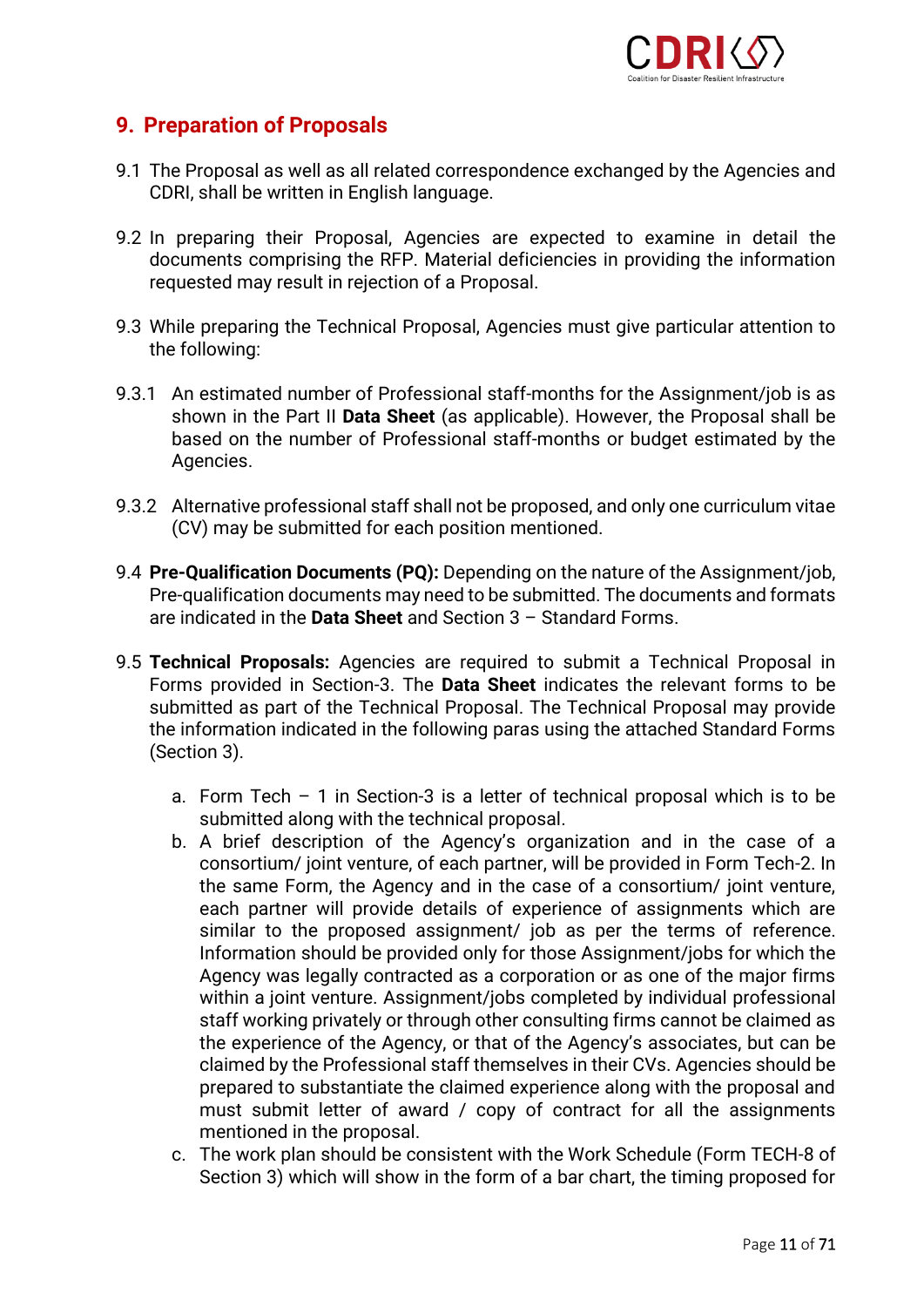

each activity.

- d. A description of the approach and methodology are key components for preparing the technical proposal. Guidance on the content of this section of the Technical Proposals is provided under Form Tech-4 of Section 3.
- e. The list of the proposed Professional staff team by area of expertise, the position that would be assigned to each staff team member, and their tasks is to be provided in Form TECH-5 of Section 3.
- f. Estimates of the staff input needed to carry out the Assignment/job needs to be given in Form TECH-7 of Section 3. The staff-months input should be indicated separately for each location where the Agencies have to work and / or provide their key staff.
- g. CVs of the Professional staff as mentioned in the list above signed by the staff themselves or by the authorized representative of the Professional Staff (Form Tech-6 of Section 3).
- 9.5.1 The Technical Proposal shall not include any financial information. A Technical Proposal containing financial information that can be used to estimate the financial bid, may be declared non-responsive.
- 9.6 **Financial Proposals:** The Financial Proposal shall be prepared using the attached Standard Forms (Section 3). The Agency shall submit their financial proposal in the form of a single figure that would indicate the total cost of the entire project including all costs associated with the project and taxes as per clause 10 below. The financial proposal shall not include any conditions attached to it and any such conditional financial proposal shall be rejected summarily.
- 9.6.1 Form FIN-2 provides the format for submission of a break-down of 'Costs' proposed by the Agency. CDRI shall not use this cost break-down for evaluation of financial bids. The purpose of this break down is for deduction of payments by CDRI in the case of non-completion of deliverable by Agency.

### **10. Taxes**

The Agency shall fully familiarize themselves about the applicability of Domestic taxes (such as: GST or any other taxes, duties, fees, levies etc.) on amounts payable by CDRI under the Contract. All such taxes must be included by the Agency in the financial proposal.

### **11. Currency**

Agencies shall express the price of their Assignment/job in Currency indicated in the **Data Sheet**.

## **12. Earnest Money Deposit (EMD)**

- 12.1 Earnest Money Deposit:
	- i. An EMD of amount as indicated in the **Data Sheet**, in the form of Bank Transfer from any of the public sector bank or a private sector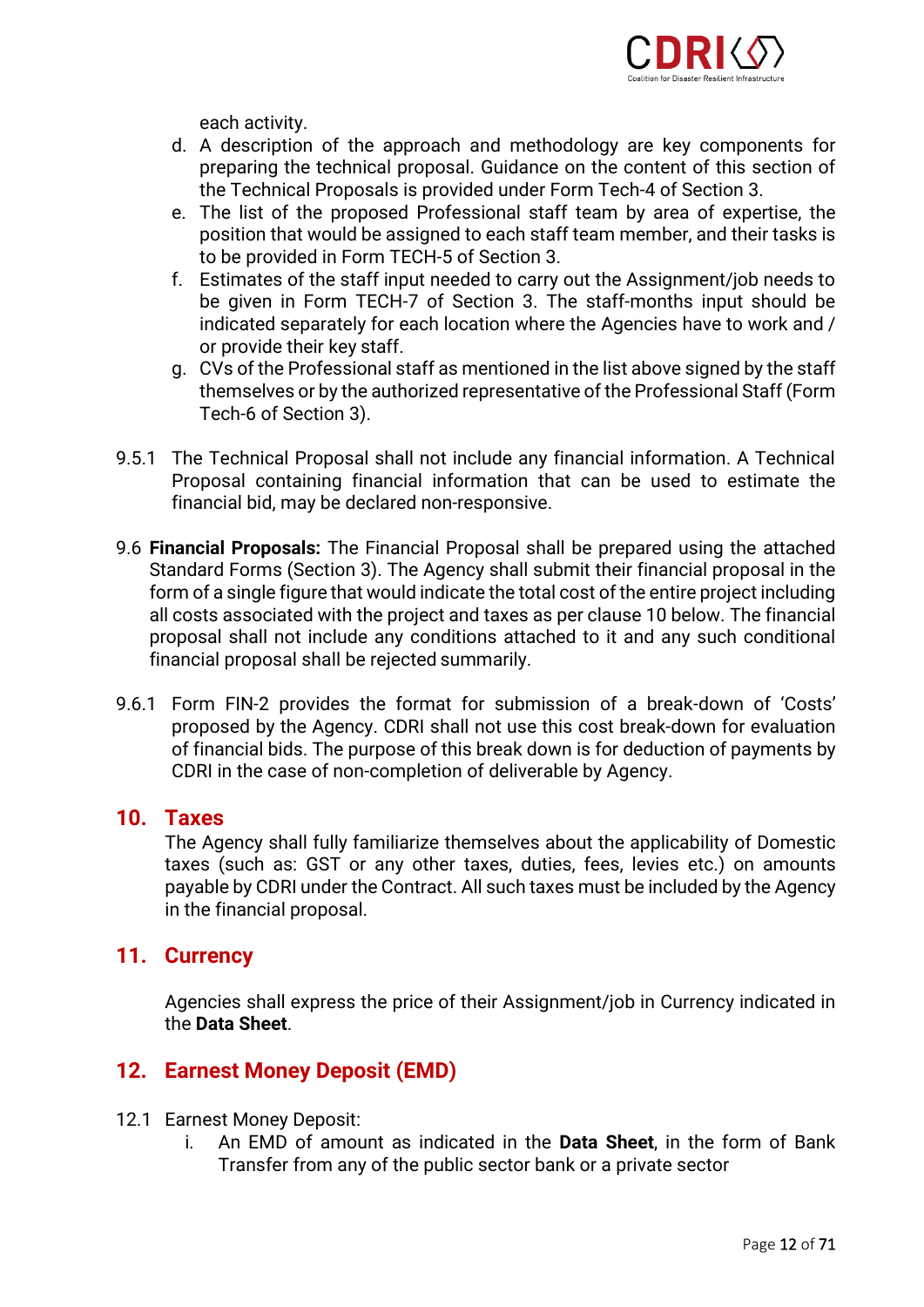

- ii. Proposals not accompanied by EMD shall be rejected as non-responsive. Last date of submission of EMD shall be 1 day before the Bid Submission Deadline as indicated in the **Data Sheet**.
- iii. No interest shall be payable by CDRI for the sum deposited as earnest money deposit.
- iv. EMD will be liable to be forfeited if the Agency withdraws or amends, impairs or derogates from the tender in any respect within the validity periods of their tender.
- v. The EMD of the unsuccessful Agencies would be returned within one month of date of bid opening/contracting.
- 12.2 The EMD shall be forfeited by CDRI in the following events:
	- i. If Proposal is withdrawn during the validity period or any extension agreed by the Agency thereof.
	- ii. If the Proposal is varied or modified in a manner not acceptable to CDRI after opening of Proposal during the validity period or any extension thereof.
	- iii. If the Agency tries to influence the evaluation process.
	- iv. If the preferred bidder withdraws his proposal during negotiations (failure to arrive at consensus by both the parties shall not be construed as withdrawal of proposal by the Agency).
	- v. If preferred bidder does not submit PBG and sign the agreement within the time provided by CDRI.

### **13. Performance Guarantee**

- 13.1 CDRI will require the selected Agency to provide an irrevocable, unconditional Performance Bank Guarantee within 15 days from the notification of award, as indicated in the **Data Sheet**.
- 13.2 The Performance Guarantee shall be kept valid till completion of the project. The Performance Guarantee shall contain a claim period of three (3) months from the last date of validity. The selected Agency shall be responsible for extending the validity date and claim period of the Performance Guarantee as and when it is due on account of non‐completion of the project.
- 13.3 In case the selected Agency fails to submit performance guarantee within the time stipulated, CDRI at its discretion may cancel the order placed on the selected Agency without giving any notice. CDRI shall invoke the performance guarantee in case the selected Agency fails to discharge their contractual obligations during the period or CDRI incurs any loss due to Agencies negligence in carrying out the project implementation as per the agreed terms & conditions.

### **14. Submission, Receipt, and Opening of Proposal**

14.1 The original proposal, including Pre-Qualification Documents, Technical and Financial Proposals shall contain no interlineations or overwriting, except as necessary to correct errors made by the Agencies themselves. The person who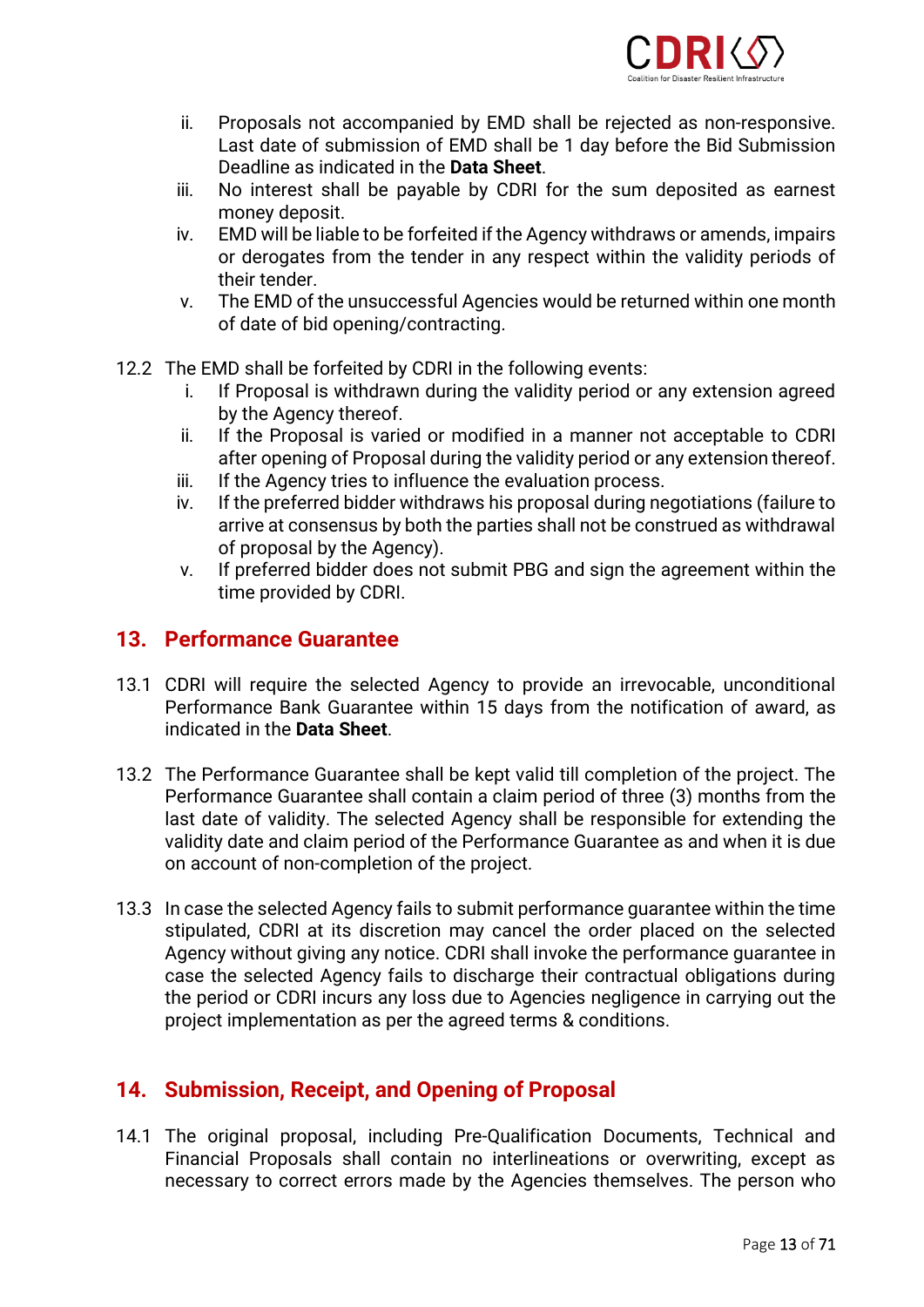

signed the proposal must initial such corrections. Submission letters for both Technical and Financial Proposals should respectively be in the format of TECH-1, and FIN-1 of Section 3.

- 14.2 An authorized representative of the Agencies shall initial all pages of the original Pre-Qualification Documents, Technical and Financial Proposals. The authorization shall be in the form of a written power of attorney (PQ1) accompanying the Proposal or in any other form demonstrating that the representative has been dully authorized to sign.
- 14.3 The procedure for submission of Bids is given in the **Data Sheet**.
- 14.4 The Proposals must be sent to the email address indicated in the **Data Sheet** and received by CDRI no later than the time and the date indicated in the **Data Sheet**, or any extension to this date. Any proposal received by CDRI after the deadline for submission shall not be opened.

### **15. Proposal Evaluation**

- 15.1 From the time the Proposals are opened to the time the Contract is awarded, the Agencies should not contact CDRI on any matter related to its Technical and/or Financial Proposal. Any effort by Agencies to influence CDRI in the examination, evaluation, ranking of Proposals, and recommendation for award of Contract may result in the rejection of the Agencies' Proposal.
- 15.2 CDRI has constituted a Steering Committee (SC) which will carry out the entire evaluation process.
- 15.3 **Opening and Evaluation of Technical Proposals:** SC while evaluating the Technical Proposals shall have no access to the Financial Proposals until the technical evaluation is concluded, and the competent authority accepts the recommendation.
- 15.4 The SC shall evaluate the Pre-Qualification Documents and Technical Proposals based on their responsiveness to the Terms of Reference and by applying the evaluation criteria, sub-criteria specified in the **Data Sheet**. Evaluation of the technical proposal will start first and at this stage the financial bid (proposal) will remain unopened.
- 15.5 **Opening & evaluation of the Financial Proposals:** Financial proposals of only those firms who are technically qualified shall be opened on completion of evaluation of Technical Proposals.
- 15.6 After opening of financial proposals, system as described in **Data Sheet** shall be applied to determine the Agency who will be declared winner and be eligible for award of the contract.

### **16. Award of Contract**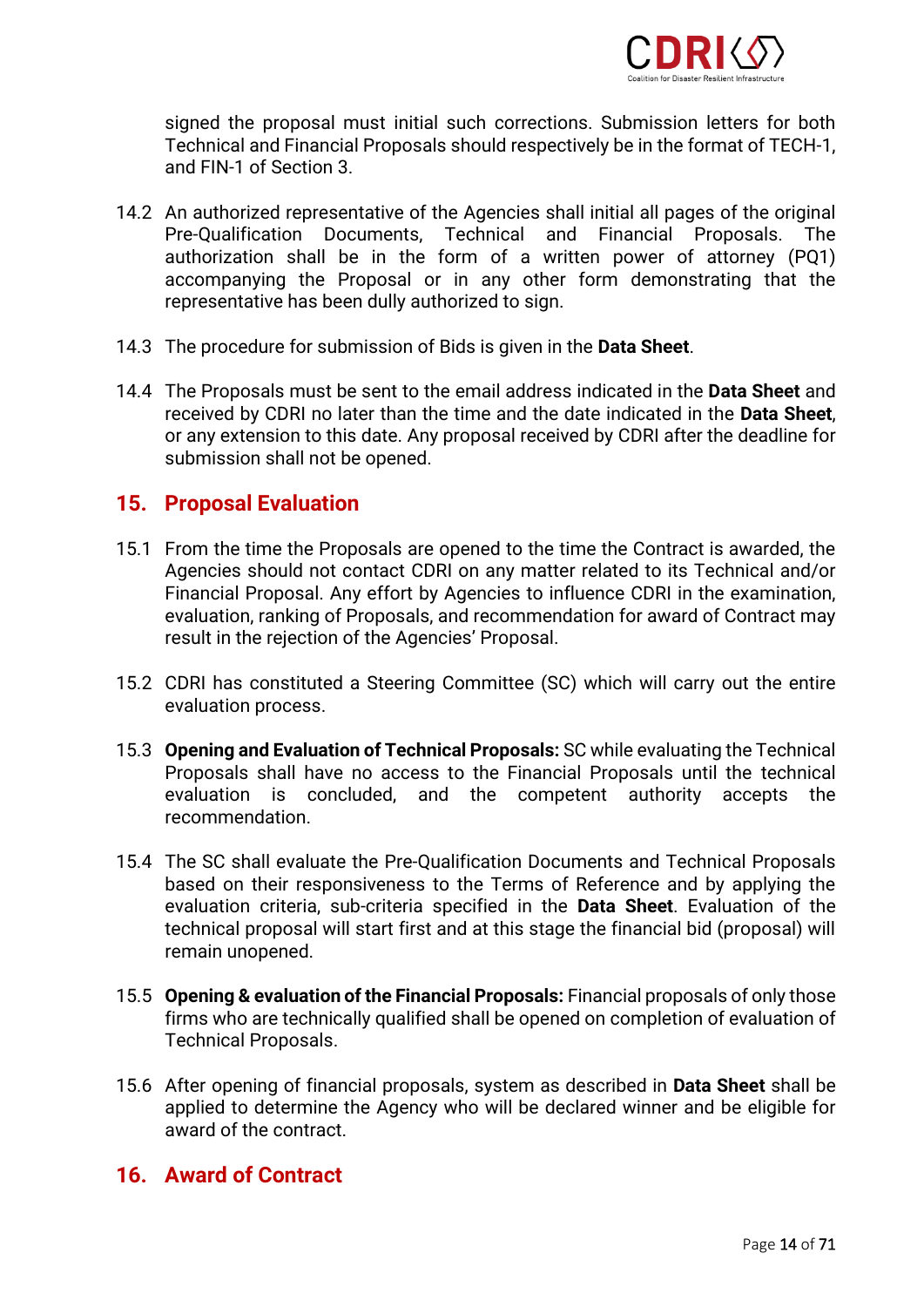

- 16.1 After completing evaluations, CDRI shall issue a Letter of Intent to the selected Agency and promptly notify all other Agencies who have submitted proposals about the decision taken.
- 16.2 The Agencies will sign the contract after fulfilling all the formalities/pre-conditions mentioned in the standard form of contract in Section-6, within 15 days of issuance of the letter of intent. Failing this, the next eligible Agency may be considered for awarding the contract.
- 16.3 The Agency is expected to commence the Assignment/job on the date and at the location specified in the **Data Sheet**.

## **17. Ownership and Confidentiality of Data and Work Products**

- 17.1 Information relating to evaluation of Proposals and recommendations concerning awards shall not be disclosed to the Agencies who submitted the Proposals or to other persons not officially concerned with the process, until the publication of the award of Contract. The undue use by any Agency of confidential information related to the process may result in the rejection of its Proposal and may be subject to the provisions of CDRI's antifraud and corruption policy.
- 17.2 The ownership of the raw data collected by the Agency during the study and the deliverables including documents, maps, images, processed data, etc. will rest with CDRI. The Agency will keep the data and work products confidential and will share them only with the express permission of CDRI.
- 17.3 The information/data and the report of the study shall not be disclosed to any third party and any right for disclosure will remain with CDRI.

### **18. Geospatial data and documentation standards**

- 18.1 The project must use open-source formats and software for creation and storage of Geo-Spatial information to enable future access and reuse of data. The minimum requirements to be followed for all geospatial (GIS) data are:
- 18.1.1 Vector data: Geospatial vector data must be delivered in ESRI Shape File format and SpatiaLite database format. Additional formats may be used with approval. Styling information should be provided in SLD format. All files must include projection parameters.
- 18.1.2 Raster data: Geospatial raster data must be delivered in GeoTIFF. Additional formats may be used with approval. Styling information should be provided in SLD format. All files must include projection parameters.
- 18.1.3 Metadata: Detailed documentation needs to be provided for each data set. The metadata must include description, source, contact, date, accuracy, restrictions.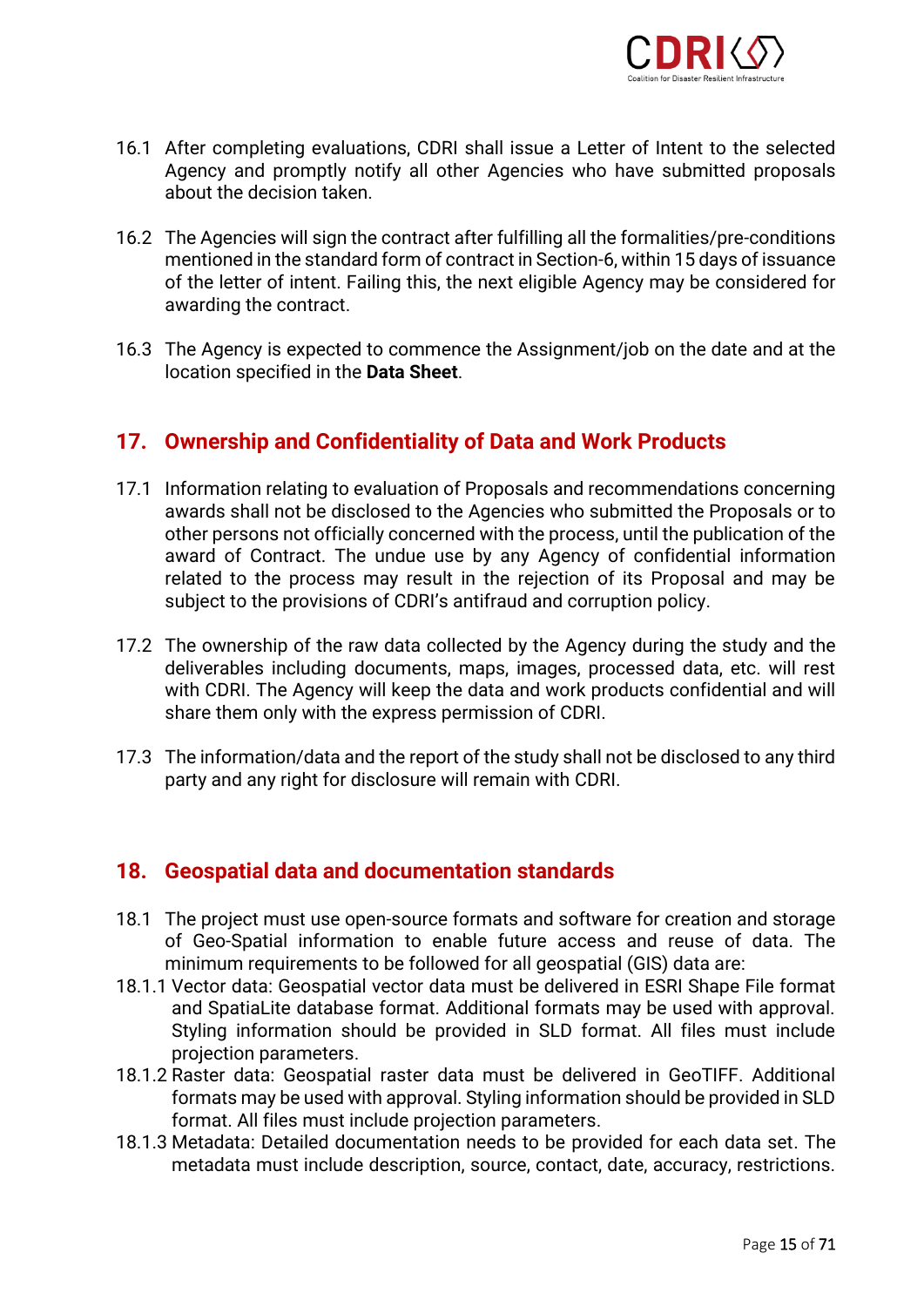

A description of the attribute name and attribute values needs to be provided for vector and tabular data sets. The metadata will be delivered in an XML format following ISO 19139.

18.1.4 All spatial data should meet OGC http://www.opengeospatial.org/standards. All data should be geo referenced and projected in WGS 84 UTM zones. Metadata documentation shall be produced in an approved format compatible with the Federal Geographic Data Committee. FGDC-STD-001-1998. Content standard for digital geospatial metadata (revised June 1998). Federal Geographic Data Committee. Washington, D.C.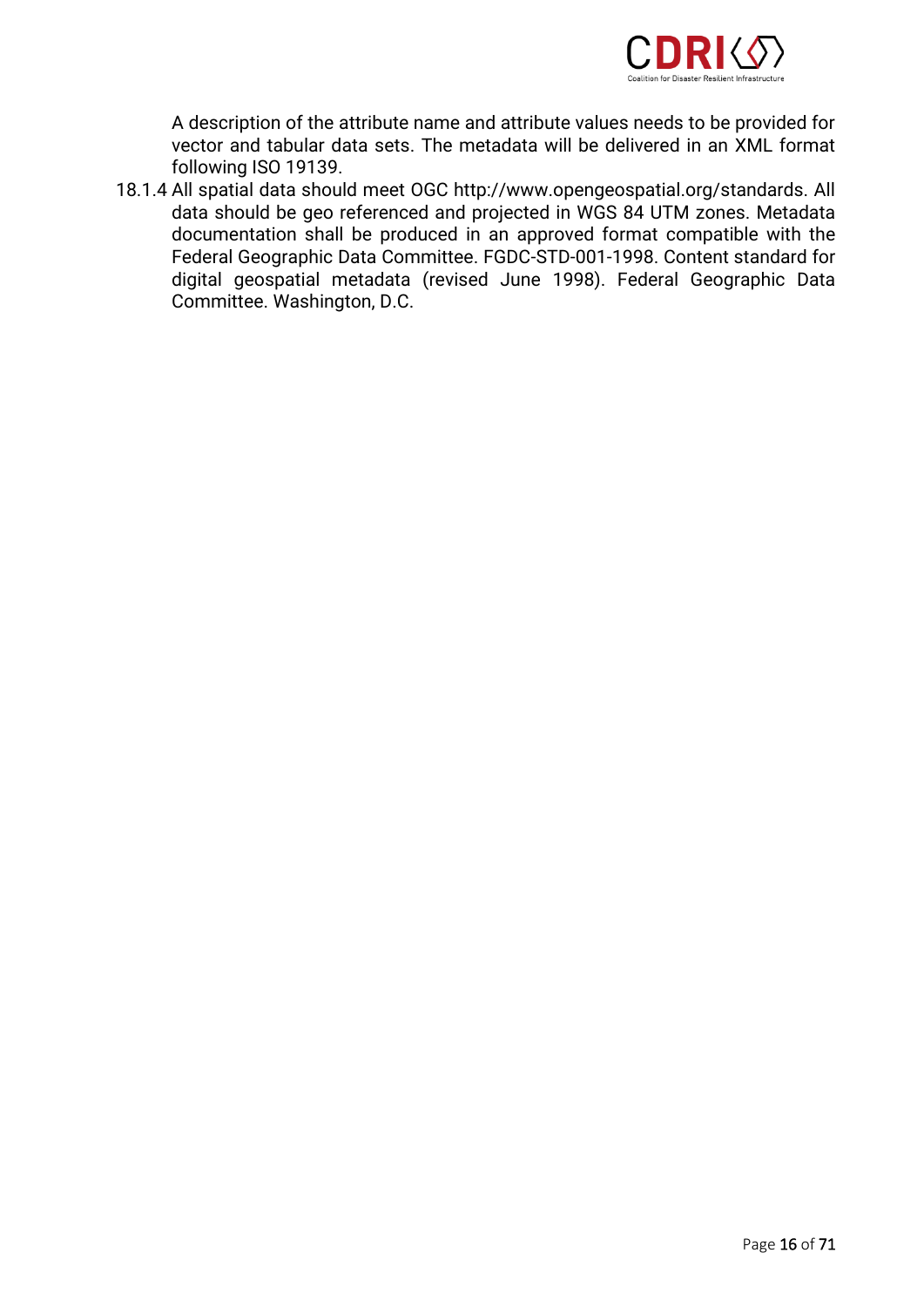

## **PART-II DATA SHEET**

| S.<br>No.               | <b>Ref. clause</b><br>in<br><b>Instruction</b><br>to<br><b>Agencies</b> | <b>Particulars</b>                                                                                                                                                                                                                                                                                                                                                                                                                                                                            |
|-------------------------|-------------------------------------------------------------------------|-----------------------------------------------------------------------------------------------------------------------------------------------------------------------------------------------------------------------------------------------------------------------------------------------------------------------------------------------------------------------------------------------------------------------------------------------------------------------------------------------|
| 1                       | 2.1                                                                     | Name: Coalition for Disaster Resilient Infrastructure (CDRI)                                                                                                                                                                                                                                                                                                                                                                                                                                  |
| $\overline{2}$          | 2.2                                                                     | Name of the Assignment:<br>"Design, Development and Operation of DRI Connect"                                                                                                                                                                                                                                                                                                                                                                                                                 |
| 3                       | 2.5                                                                     | A pre-proposal meeting will be held: Yes<br>Via Video Conference. To attend the meeting, please email the<br>representative below requesting a link to the meeting.<br>on 08 November 2021, Time - 1600 to 1700 hours IST<br>CDRI's representative: Mr. Deepak Rawat, Manager, Procurement<br>Address: 4 <sup>th</sup> & 5 <sup>th</sup> Floor, Shriram Bhartiya Kala Kendra, 1 Copernicus<br>Marg, New Delhi 110001, India<br>Telephone: +91-11-4044-5999<br>E-mail: deepak.rawat@cdri.world |
| 4                       | 3.1 and 7.3                                                             | Joint Venture - Allowed                                                                                                                                                                                                                                                                                                                                                                                                                                                                       |
| 5                       | 2.3, 12.1.ii,<br>and 14.4                                               | Date & time and address for submission of proposals/bids:<br>Date: 21 December 2021<br>Time: 23:59:59 IST<br>Address: Bids to be submitted via online portal: https://cdri.world/tender<br>[Please call CDRI's representative to confirm receipt of email and<br>attachments.]                                                                                                                                                                                                                |
| 6                       | 2.6                                                                     | Inputs from CDRI: Nil                                                                                                                                                                                                                                                                                                                                                                                                                                                                         |
| $\overline{\mathbf{z}}$ | 7.5                                                                     | Participation of Sub-Agencies, Key Experts and Non-Key Experts in more<br>than one Proposal is permissible:<br><b>No</b>                                                                                                                                                                                                                                                                                                                                                                      |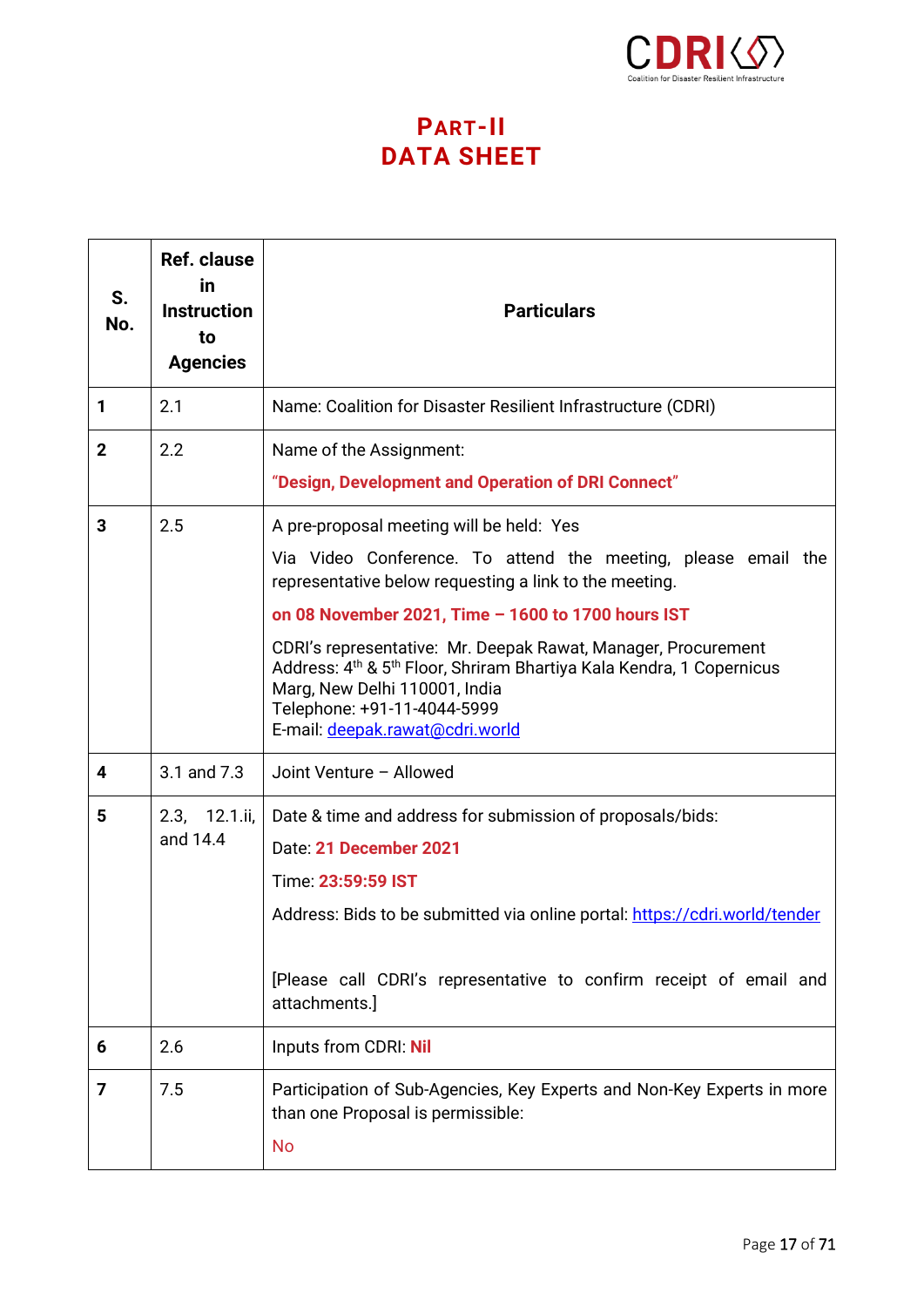

| 8  | 8.1           | Proposals must remain valid 90 days after the final submission date.                                                                                                                                                                                                                                                                                                                                                      |
|----|---------------|---------------------------------------------------------------------------------------------------------------------------------------------------------------------------------------------------------------------------------------------------------------------------------------------------------------------------------------------------------------------------------------------------------------------------|
| 9  | 4.1           | Clarifications may be requested not later than the working day after the<br>Pre-bid Meeting i.e., 09 November 2021                                                                                                                                                                                                                                                                                                        |
|    |               | The address for requesting clarifications is:                                                                                                                                                                                                                                                                                                                                                                             |
|    |               | E-mail: tender.projects@cdri.world                                                                                                                                                                                                                                                                                                                                                                                        |
| 10 | 9.3.1         | The estimated number of professional months required for the<br>Assignment/job is as indicated in the ToR.                                                                                                                                                                                                                                                                                                                |
| 11 | 7.1, 9.4, 9.5 | As per Formats given in Section 3.                                                                                                                                                                                                                                                                                                                                                                                        |
|    | and 9.6       | <b>Pre-qualification Documents: (PDF)</b>                                                                                                                                                                                                                                                                                                                                                                                 |
|    |               | 1. PQ1: Power of Attorney to sign the Proposal<br>2. PQ2: Affidavit certifying that Agency (consulting firm)/ director(s) of<br>consulting firm are not blacklisted<br>3. Registration / incorporation documents/PAN/Cancelled Cheque<br>4. Documents of association / consortium / joint venture<br>5. Year-wise annual turnover details for the last 3 financial years (from<br>2017-18) with supporting documents.     |
|    |               | The formats of the Technical Proposal to be submitted are: (PDF)                                                                                                                                                                                                                                                                                                                                                          |
|    |               | Form Tech 1: Letter of Proposal submission<br>Form Tech 2: Agency's organization & experience<br>Form Tech 3: Approach & methodology<br>Form Tech 4: Team composition<br>Form Tech 5: Curriculum vitae<br>Form Tech 6: Staffing Schedule<br>Form Tech 7: Work Schedule.<br>Form Tech 8: Declaration of Conflict of Interest<br>The Formats to of the Financial bid to be submitted are: (PDF)<br>Form Fin 1<br>Form Fin 2 |
| 12 | 12            | Earnest Money Deposit Amount = NIL                                                                                                                                                                                                                                                                                                                                                                                        |
| 13 | 13            | Performance Guarantee Amount = 5 percent of total cost of project                                                                                                                                                                                                                                                                                                                                                         |
| 14 | 11.1          | Agency to state the cost in USD or Indian Rupees                                                                                                                                                                                                                                                                                                                                                                          |
| 15 | 14.3          | Considering advisories for COVID-19, the following steps are being<br>followed by CDRI in the tendering process:                                                                                                                                                                                                                                                                                                          |
|    |               | Bids should be prepared with soft/scanned copies of all necessary<br>documents and converted into three separate PDF files - each having<br>different passwords. Files must be named as given below.                                                                                                                                                                                                                      |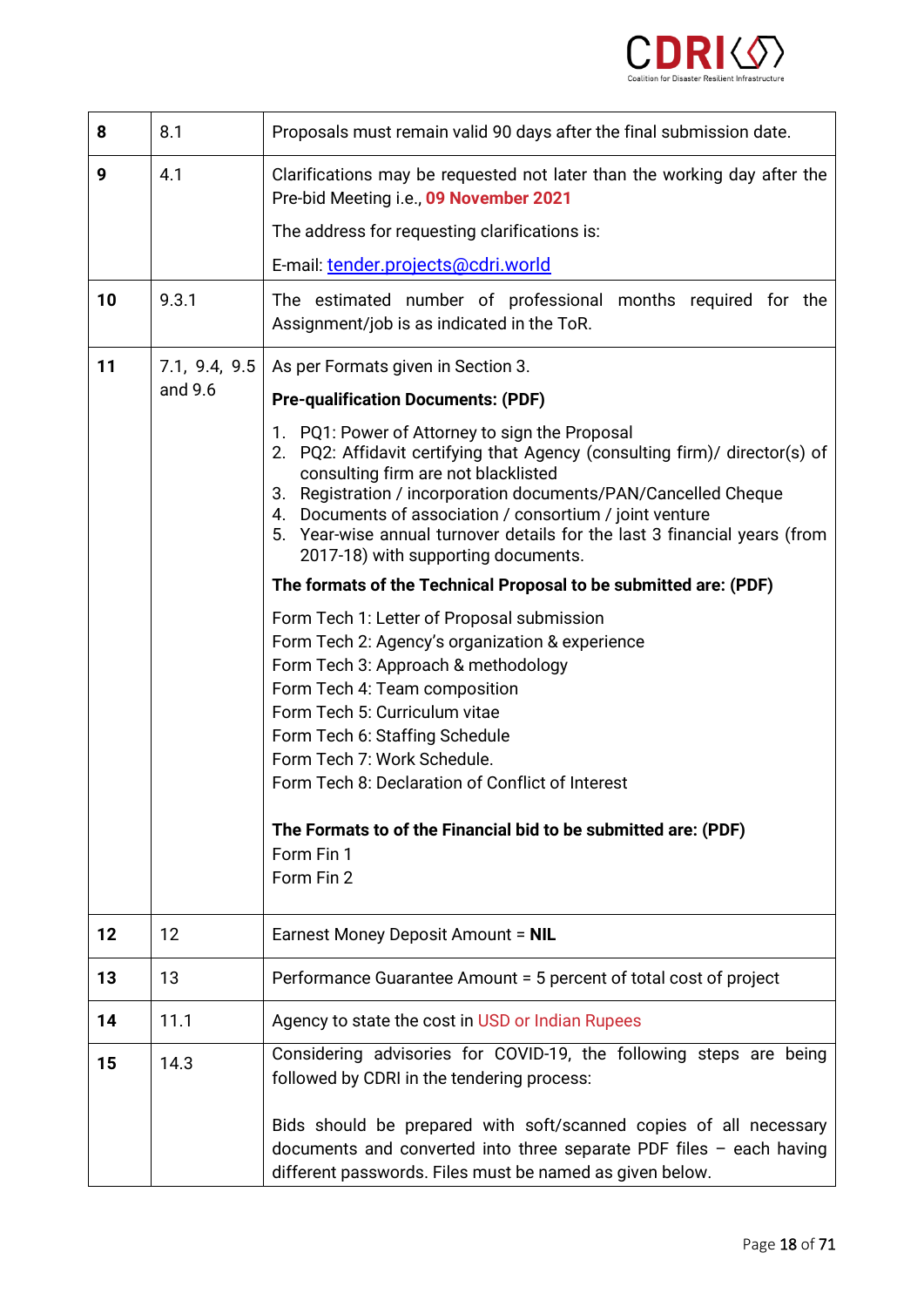

**[Agency name] \_Pre-Qualification** (PASSWORD protected file) **[Agency name] \_Technical Bid** (PASSWORD protected file) **[Agency name]** \_**Financial Bid** (PASSWORD protected file)

**EMD transfer slip:** Not Applicable.

The three PDFs should be uploaded to the online portal in the respective category:<https://cdri.world/tender> The password of the PDFs shall be shared via email as prompted by CDRI.

**Pre-Qualification Documents**: In Prequalification documents, Agencies are required to provide scanned copies of all the document as per the instructions provided in the tender document along with scanned copies of supporting documents.

**Technical Bid:** In Technical bid, Agencies are required to provide scanned copies of all the document as per the instruction provided in the Instructions to Agency along with scanned copies of supporting documents.

**Financial Bid:** In the Financial bid, Agencies are required to provide Signed and Stamped scanned copy of their Financial proposal as per Instructions to Agency strictly according to Section 3, without any cutting or overwriting.

Proposals will be submitted via EMAIL to the address as mentioned in the **Data Sheet** Cl. 5, with subject line: Proposal: Design, Development and Operation of DRI Connect\_[Agency Name]".

The email should include all three PDF files listed above as attachment. Only one email should be sent by each Agency. Multiple emails may lead to disqualification of Agency. If the file size does not allow for transmission via email, a web-link may be provided for files to be downloaded from any cloud service. The Agency may call the Contact Person mentioned in **Data Sheet** to inform CDRI of the submission and receive acknowledgement of download files, via email.

**PASSWORD MUST NOT TO BE SHARED ALONG WITH BID SUBMISSION.** If the password is shared along with bid submission, then it may be treated as rejected.

The **Passwords for Pre-Qualification Documents and Technical Bid pdf file are to be submitted on the same email id by 1200Hrs. on 1 day after final bid submission date**; and same may be confirmed on the phone to representative of CDRI mentioned in **Data Sheet**.

Use Times Roman Font for sending Password to ensure readability.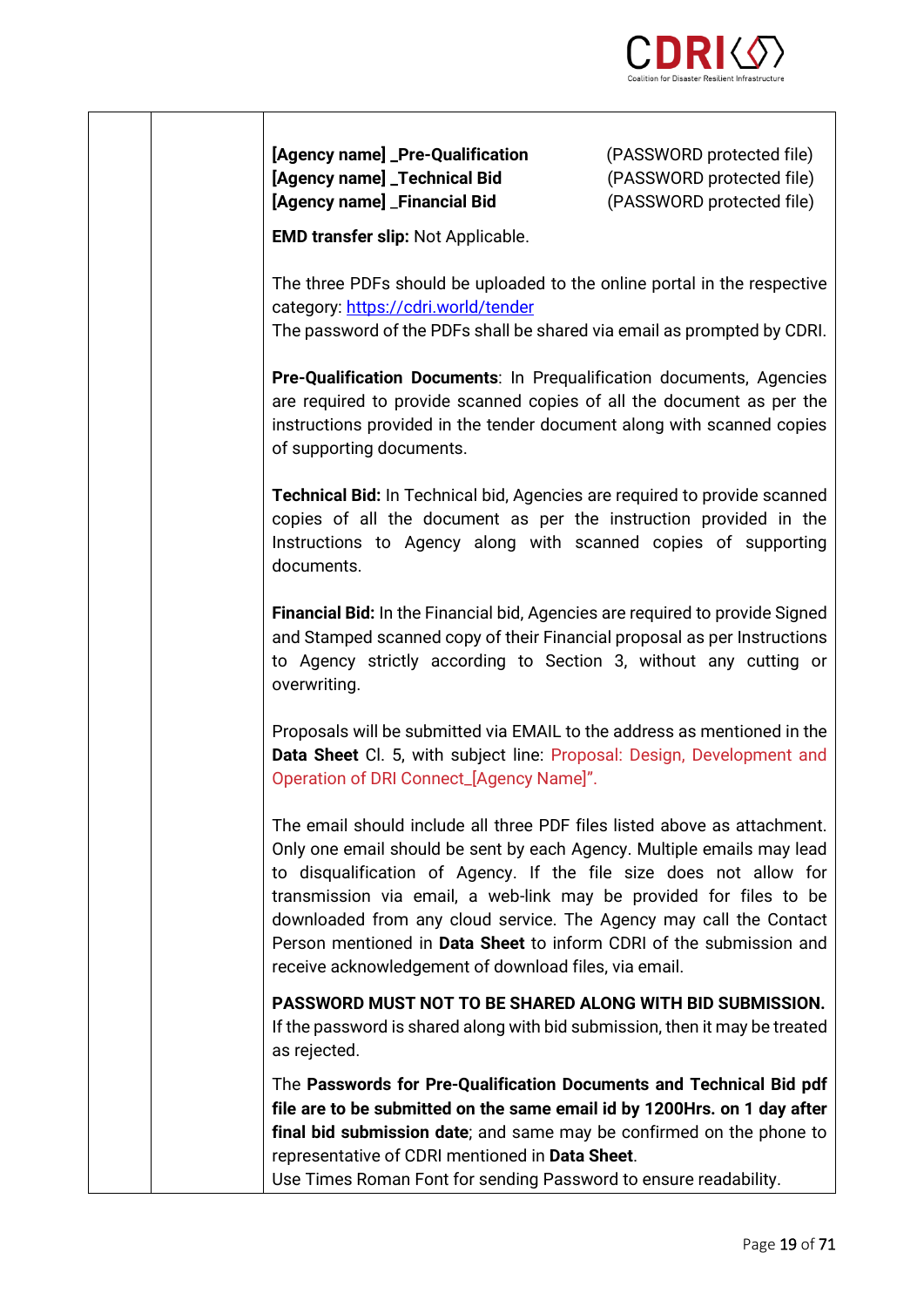

|    |                     |           | In case of failure of sending the password, or providing the incorrect<br>password, in stipulated time and date, bid may be treated as cancelled.                                                                                                                                                                         |              |  |                                 |              |  |  |  |  |
|----|---------------------|-----------|---------------------------------------------------------------------------------------------------------------------------------------------------------------------------------------------------------------------------------------------------------------------------------------------------------------------------|--------------|--|---------------------------------|--------------|--|--|--|--|
|    |                     |           | Password of Financial bid will be requested after the evaluation of<br>Technical bid. Date and time of sending password will be intimated<br>accordingly and failure of which will result in cancellation of financial bid.                                                                                               |              |  |                                 |              |  |  |  |  |
|    |                     |           | Agencies are required to maintain record of their "Passwords" during the<br>bidding process and provide the same only to the representative of CDRI<br>as per this Data Sheet, as and when requested.                                                                                                                     |              |  |                                 |              |  |  |  |  |
| 16 | 15.4<br>and<br>15.6 |           | The agency will be selected following a Quality cum Cost Basis (QCBS) of<br>selection, and form of contract would be Lump-sum Performance Based<br>Contract.                                                                                                                                                              |              |  |                                 |              |  |  |  |  |
|    |                     |           | <b>Evaluation Criteria for Qualification Documents (Envelope A):</b>                                                                                                                                                                                                                                                      |              |  |                                 |              |  |  |  |  |
|    |                     |           | 1. Minimum Eligibility Criteria<br>Agency should have all the legal permissions to bid and undertake<br>work in India. The Agency/Individual, at their own cost, should<br>manage coordination with the CDRI Secretariat, and if required<br>willing to travel and work with awareness about restrictions of<br>COVID-19. |              |  |                                 |              |  |  |  |  |
|    |                     |           | 2. Financial Eligibility:<br>The Agency should have a minimum average turnover of USD<br>500,000 (or equivalent) for the last 3 financial years. Academic<br>and research institutions may be exempted.                                                                                                                   |              |  |                                 |              |  |  |  |  |
|    |                     |           | <b>Technical Eligibility:</b><br>3.                                                                                                                                                                                                                                                                                       |              |  |                                 |              |  |  |  |  |
|    |                     |           | The Agency must have experience of at least 5 years in<br>undertaking project of similar nature such as digital engagement<br>and learning platform and community of practice (share working<br>models of similar work).                                                                                                  |              |  |                                 |              |  |  |  |  |
|    |                     |           | The Agency whosoever qualifies in pre-qualification, their Technical bids<br>shall be evaluated as follows:                                                                                                                                                                                                               |              |  |                                 |              |  |  |  |  |
|    |                     |           | <b>Evaluation Criteria for Technical Bids:</b>                                                                                                                                                                                                                                                                            |              |  |                                 |              |  |  |  |  |
|    |                     | S         | Table for evaluation of RFPs:<br>1.<br><b>Criteria</b><br><b>Points</b><br><b>Rating</b><br><b>Final</b><br><b>Max</b>                                                                                                                                                                                                    |              |  |                                 |              |  |  |  |  |
|    |                     | no.<br>1. | <b>Consultancy</b><br>Firm's                                                                                                                                                                                                                                                                                              | points<br>30 |  | <b>Multiplier</b><br><b>Not</b> | <b>Score</b> |  |  |  |  |
|    |                     |           | specific experience                                                                                                                                                                                                                                                                                                       | points       |  | applicable                      |              |  |  |  |  |
|    |                     |           | Number of completed/                                                                                                                                                                                                                                                                                                      | 10           |  |                                 |              |  |  |  |  |
|    |                     |           | ongoing<br>(50%<br>completed*) Projects in                                                                                                                                                                                                                                                                                | Marks<br>(5) |  |                                 |              |  |  |  |  |
|    |                     |           | creating<br>digital                                                                                                                                                                                                                                                                                                       | marks        |  |                                 |              |  |  |  |  |
|    |                     |           | engagement and learning                                                                                                                                                                                                                                                                                                   | for each     |  |                                 |              |  |  |  |  |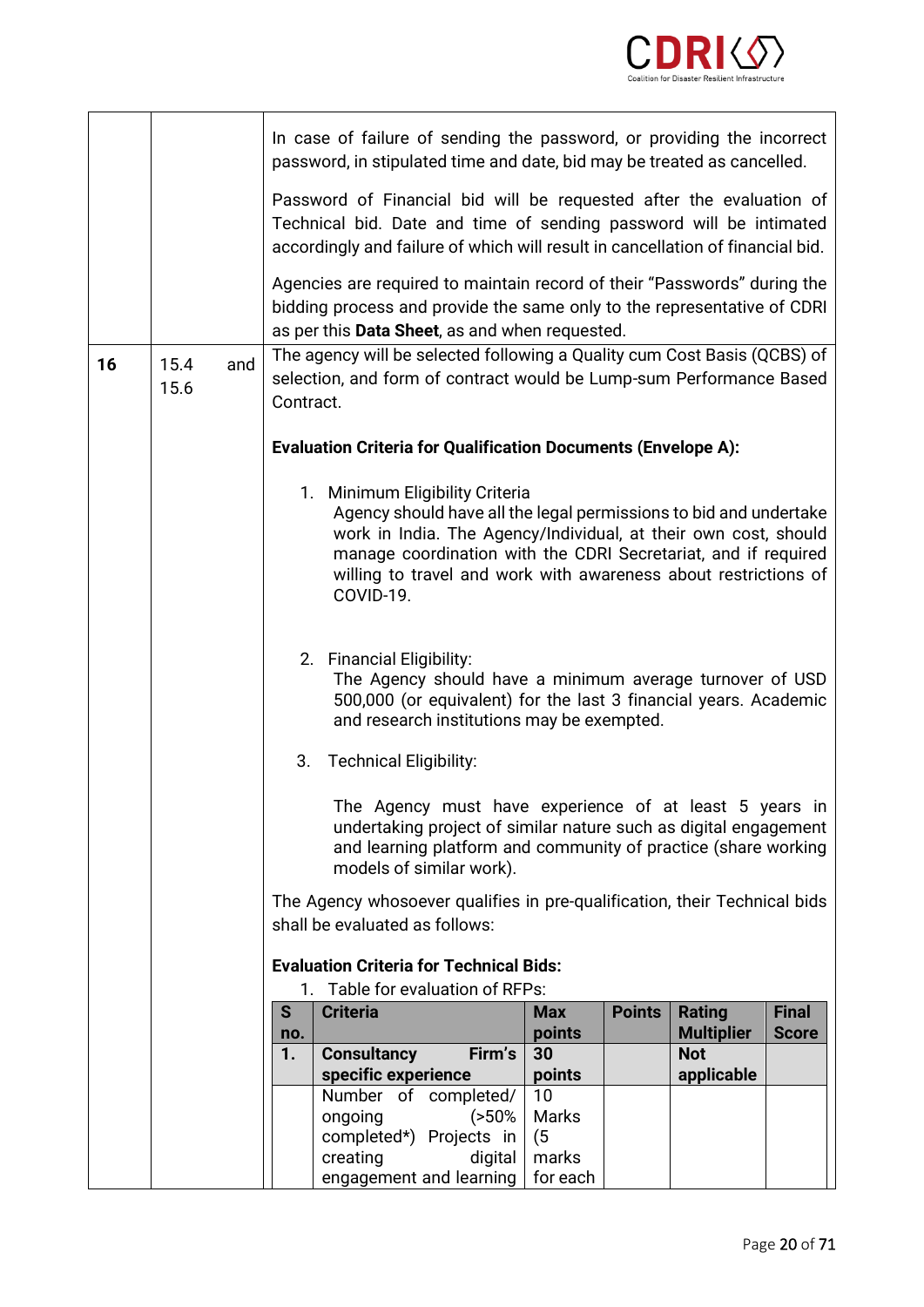

| 2. | <b>Qualifications</b><br>and<br>relevant experience of<br><b>Key Staff</b><br><b>Team Leader</b> | 40<br>points<br>10  | <b>Not</b><br>applicable |  |
|----|--------------------------------------------------------------------------------------------------|---------------------|--------------------------|--|
|    | of<br>Decision<br>Core<br>Committee shall be final.)                                             |                     |                          |  |
|    | *(Onus of providing proof<br>of >50% completion lies<br>the<br>consultant.<br>with               |                     |                          |  |
|    | Minimum Value = USD<br>50,000                                                                    | such<br>project)    |                          |  |
|    | discussion<br>forums, e-<br>meeting<br>software.                                                 | marks<br>for each   |                          |  |
|    | online event<br>solutions,<br>edutech.<br>webinars,                                              | <b>Marks</b><br>(2) |                          |  |
|    | 50,000<br>Experience of creating                                                                 | 10                  |                          |  |
|    | organizations.<br>Minimum Value = USD                                                            |                     |                          |  |
|    | knowledge institutions,<br>large multinational                                                   |                     |                          |  |
|    | multilateral banks,<br>international think tanks,                                                |                     |                          |  |
|    | international agencies,                                                                          |                     |                          |  |
|    | virtual meeting spaces<br>etc. for for                                                           | such<br>project)    |                          |  |
|    | edutech, e-learning and                                                                          | for each            |                          |  |
|    | consultancy<br>services<br>and<br>creating                                                       | (2)<br>marks        |                          |  |
|    | software<br>strategic                                                                            | <b>Marks</b>        |                          |  |
|    | Experience of providing                                                                          | 10                  |                          |  |
|    | Minimum Value = USD<br>50,000                                                                    |                     |                          |  |
|    | environment<br>and<br><b>Community of Practice</b>                                               | such<br>project)    |                          |  |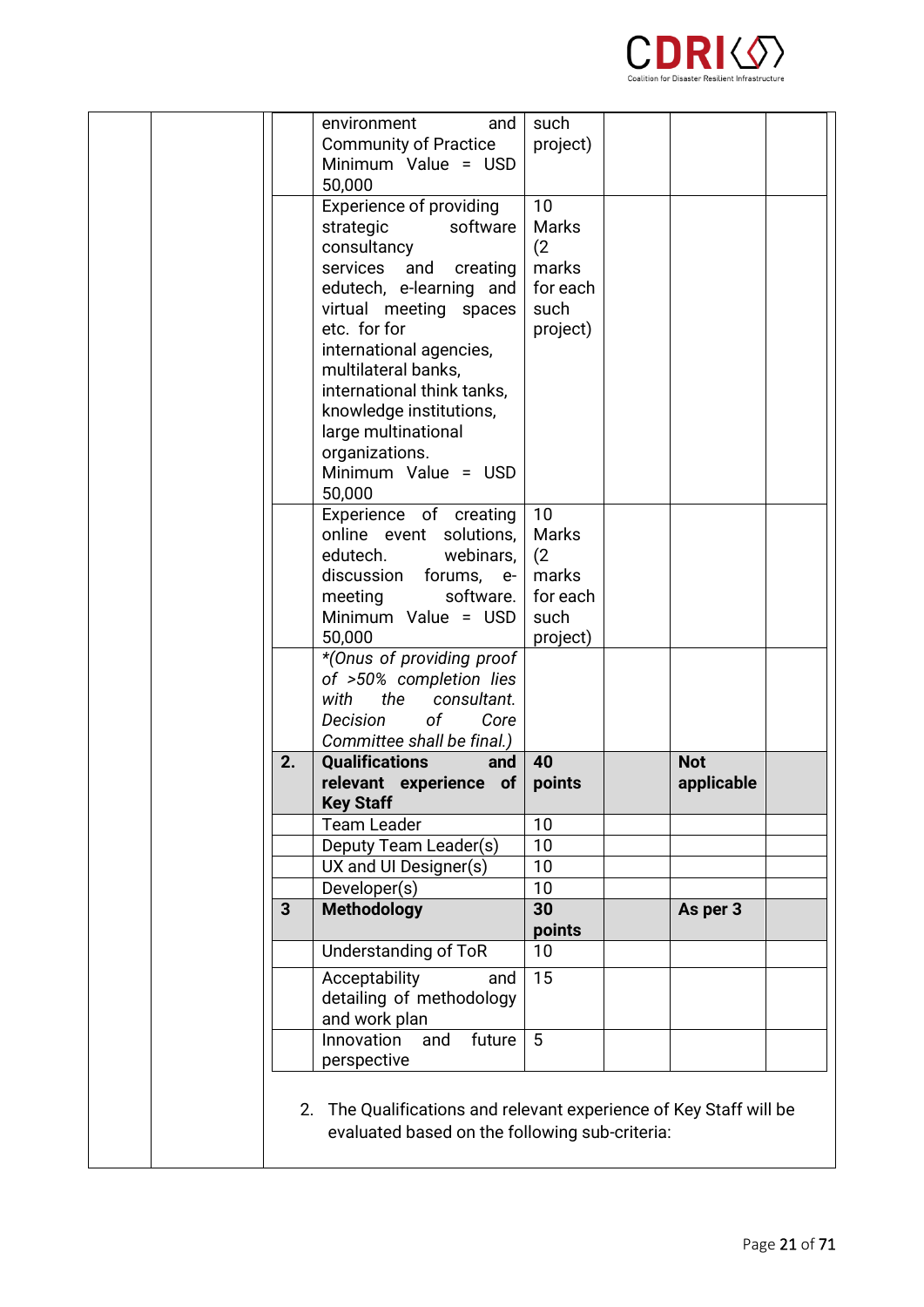

|    |      | Sub criteria                                                                                                                                                                                                                                        | Sub-Points (% of   | <b>Consideration</b>                                                                                                                                                                                                     |  |  |  |
|----|------|-----------------------------------------------------------------------------------------------------------------------------------------------------------------------------------------------------------------------------------------------------|--------------------|--------------------------------------------------------------------------------------------------------------------------------------------------------------------------------------------------------------------------|--|--|--|
|    |      | Educational<br>qualification (in field<br>relevant to the allotted                                                                                                                                                                                  | max points)<br>25% | 100% for Master's<br>Bachelor's<br>75%<br>for                                                                                                                                                                            |  |  |  |
|    |      | role)<br>Professional<br>project<br>experience<br>(in<br>the<br>of<br>required<br>area                                                                                                                                                              | 50%                | degree<br>Relevant projects of at<br>least 6-month duration:                                                                                                                                                             |  |  |  |
|    |      | assignment)                                                                                                                                                                                                                                         |                    | 7 projects $-100%$<br>5 projects $-80%$                                                                                                                                                                                  |  |  |  |
|    |      |                                                                                                                                                                                                                                                     |                    | 3 projects $-60$ %                                                                                                                                                                                                       |  |  |  |
|    |      |                                                                                                                                                                                                                                                     |                    | 2 projects $-40$ %<br>1 project $-20%$                                                                                                                                                                                   |  |  |  |
|    |      | International<br>experience                                                                                                                                                                                                                         | 25%                | $5 + years - 100%$<br>3 to 5 years $-75%$                                                                                                                                                                                |  |  |  |
|    |      |                                                                                                                                                                                                                                                     |                    | 1 to 3 years $-50%$<br>$0$ years $-0$ %                                                                                                                                                                                  |  |  |  |
|    |      | The Methodology criteria will be multiplied by a Rating Multiplier<br>3.<br>to get the final score. The rating multiplier will be based on the<br>level of responsiveness of the proposal to the requirement. The<br>multiplier will be as follows: |                    |                                                                                                                                                                                                                          |  |  |  |
|    |      | <b>Level of Responsiveness</b>                                                                                                                                                                                                                      |                    | Rating                                                                                                                                                                                                                   |  |  |  |
|    |      | Poor                                                                                                                                                                                                                                                |                    | 25%                                                                                                                                                                                                                      |  |  |  |
|    |      | Satisfactory                                                                                                                                                                                                                                        |                    | 50%                                                                                                                                                                                                                      |  |  |  |
|    |      | Good                                                                                                                                                                                                                                                |                    | 75%                                                                                                                                                                                                                      |  |  |  |
|    |      | Excellent                                                                                                                                                                                                                                           |                    | 100%                                                                                                                                                                                                                     |  |  |  |
| 17 | 15.5 | <b>Method of Selection:</b><br>considered for financial evaluation.                                                                                                                                                                                 |                    | Agencies scoring more than 70 percent in the technical evaluation shall be                                                                                                                                               |  |  |  |
|    |      | percent weightage will be awarded for Financial Proposal.                                                                                                                                                                                           |                    | 75 percent weightage will be awarded for Technical Proposal and 25                                                                                                                                                       |  |  |  |
|    |      |                                                                                                                                                                                                                                                     |                    | Technical Bid will be assigned a Technical score (Ts) out of a maximum<br>of 100 points, as per the Scoring Model provided in the previous section.                                                                      |  |  |  |
|    |      | of QCBS based evaluation, explained in section below.                                                                                                                                                                                               |                    | The commercial scores would be normalized on a scale of 100, with<br>lowest score being normalized to 100 and the rest being awarded on a pro-<br>rata basis. Such normalized scores would be considered for the purpose |  |  |  |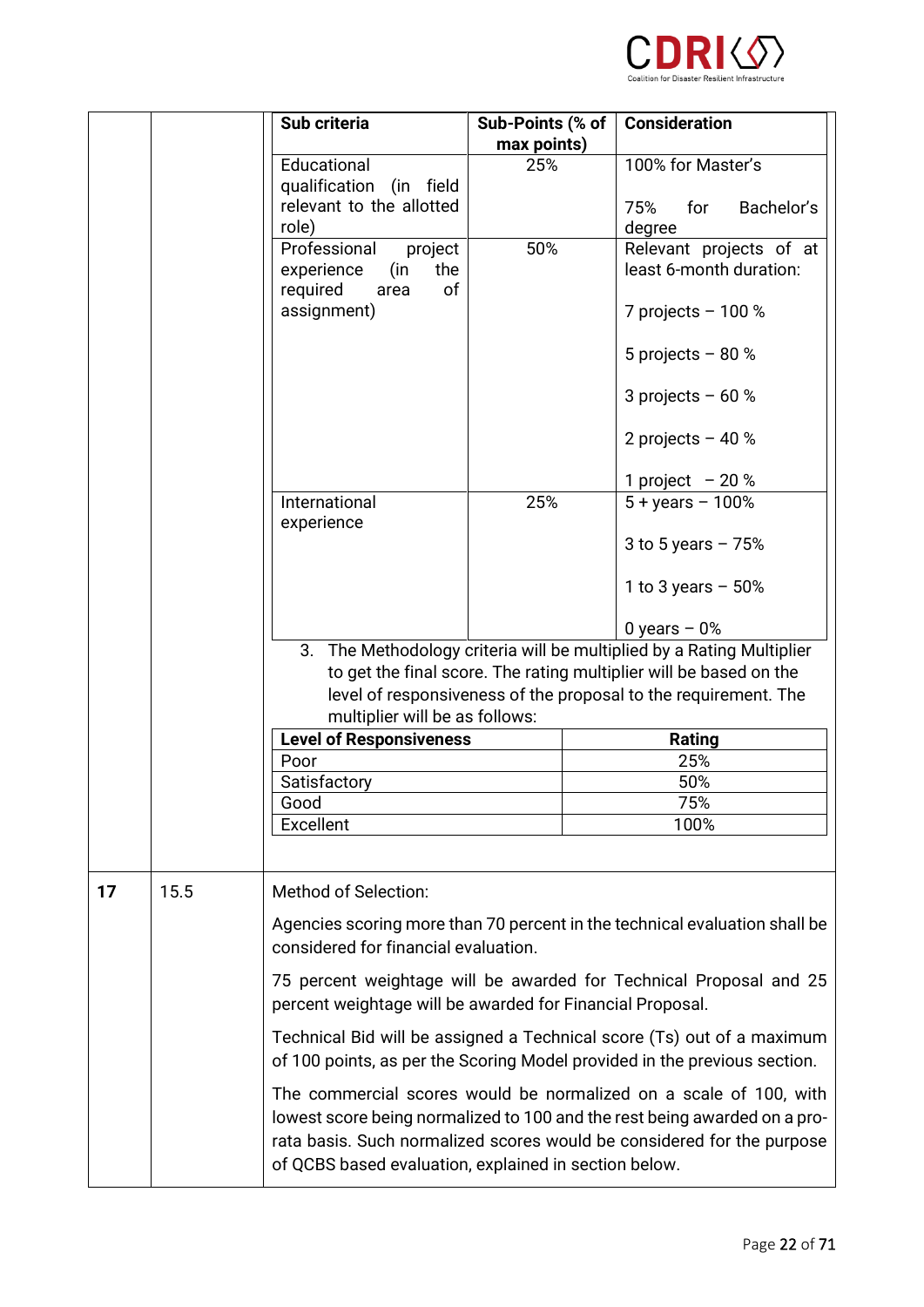

|    |      | The individual Agency's Financial Scores (Fen) are normalized as per the<br>formula below:                                                                                                                                                          |
|----|------|-----------------------------------------------------------------------------------------------------------------------------------------------------------------------------------------------------------------------------------------------------|
|    |      | Fn = Fmin/Fb $*$ 100 (rounded off to 4 decimal places) Where,<br>Fn = Normalized commercial score for the Agency under consideration<br>Fb = Absolute financial quote for the Agency under consideration<br>Fmin = Minimum absolute financial quote |
|    |      | Formula for final evaluation:                                                                                                                                                                                                                       |
|    |      | Composite Score (S) = $Ts * 0.75 + Fn * 0.25$                                                                                                                                                                                                       |
|    |      | The Agency with the highest Composite Score (S) would be considered for<br>award of contract and will be called for negotiations, if required.                                                                                                      |
| 18 | 16.2 | Expected date for commencement of consulting Assignment/job is:<br><b>20 January 2021</b>                                                                                                                                                           |
| 19 | 16.2 | Location for performance assignment / job: NA<br>Check-in meetings with CDRI Secretariat at regular intervals, as required.                                                                                                                         |

\*\*\*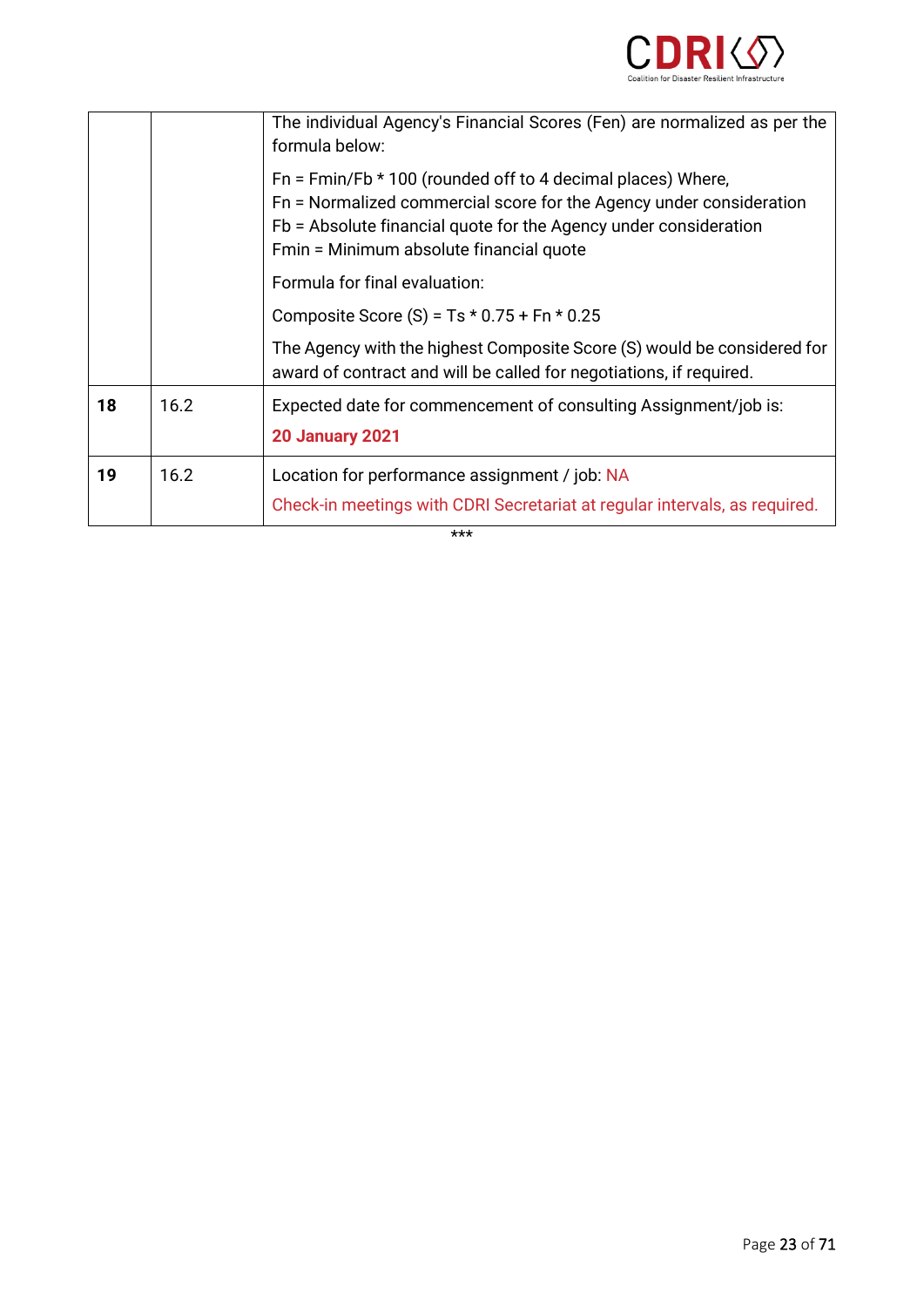

# <span id="page-23-0"></span>**SECTION 3: STANDARD FORMS**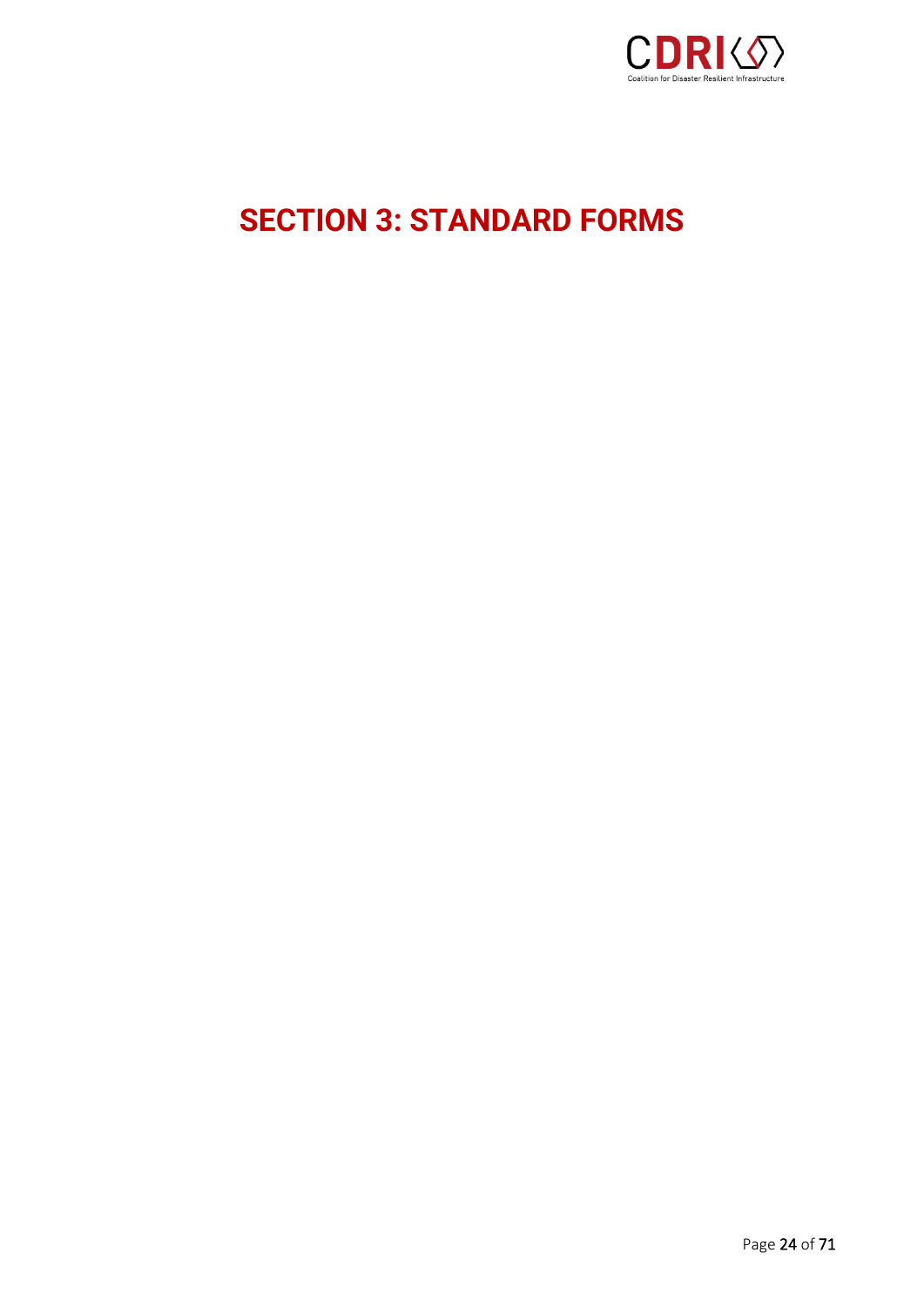

## **PQ 1: Format for Power of Attorney for Signing of Application**

### **1.1POWER OF ATTORNEY**

We …………………………………………… (name and address of the registered office) do hereby constitute, appoint, and authorize Mr. / Ms. (name and residential address) who is presently employed with us and holding the position of \_\_\_\_\_\_ as our attorney, to do in our name and on our behalf, all such acts, deeds and things necessary in connection with or incidental to our application assisting Coalition for Disaster Resilient Infrastructure to [Name of the Assignment] under CDRI's three-year work plan (the "Project"), including signing and submission of all documents and providing information / responses to CDRI , representing us in all matters before CDRI , and generally dealing with CDRI in all matters in connection with our bid for the said Project.

We hereby agree to ratify all acts, deeds and things lawfully done by our said attorney pursuant to this Power of Attorney and that all acts, deeds and things done by our aforesaid attorney shall and shall always be deemed to have been done by us.

For

(Signature)

(Name, Title and Address)

Accepted

………….. (Signature)

(Name, Title and Address of the Attorney)

*Note:*

- To be executed by the Lead Member in case of a Consortium.
- The mode of execution of the Power of Attorney should be in accordance with the procedure, if any, laid down by the applicable law and the charter documents of the executant(s) and when it is so required the same should be under common seal affixed in accordance with the required procedure.
- In case the Application is signed by an authorised Director of the Applicant, a certified copy of the appropriate resolution/ document conveying such authority may be enclosed in lieu of the Power of Attorney.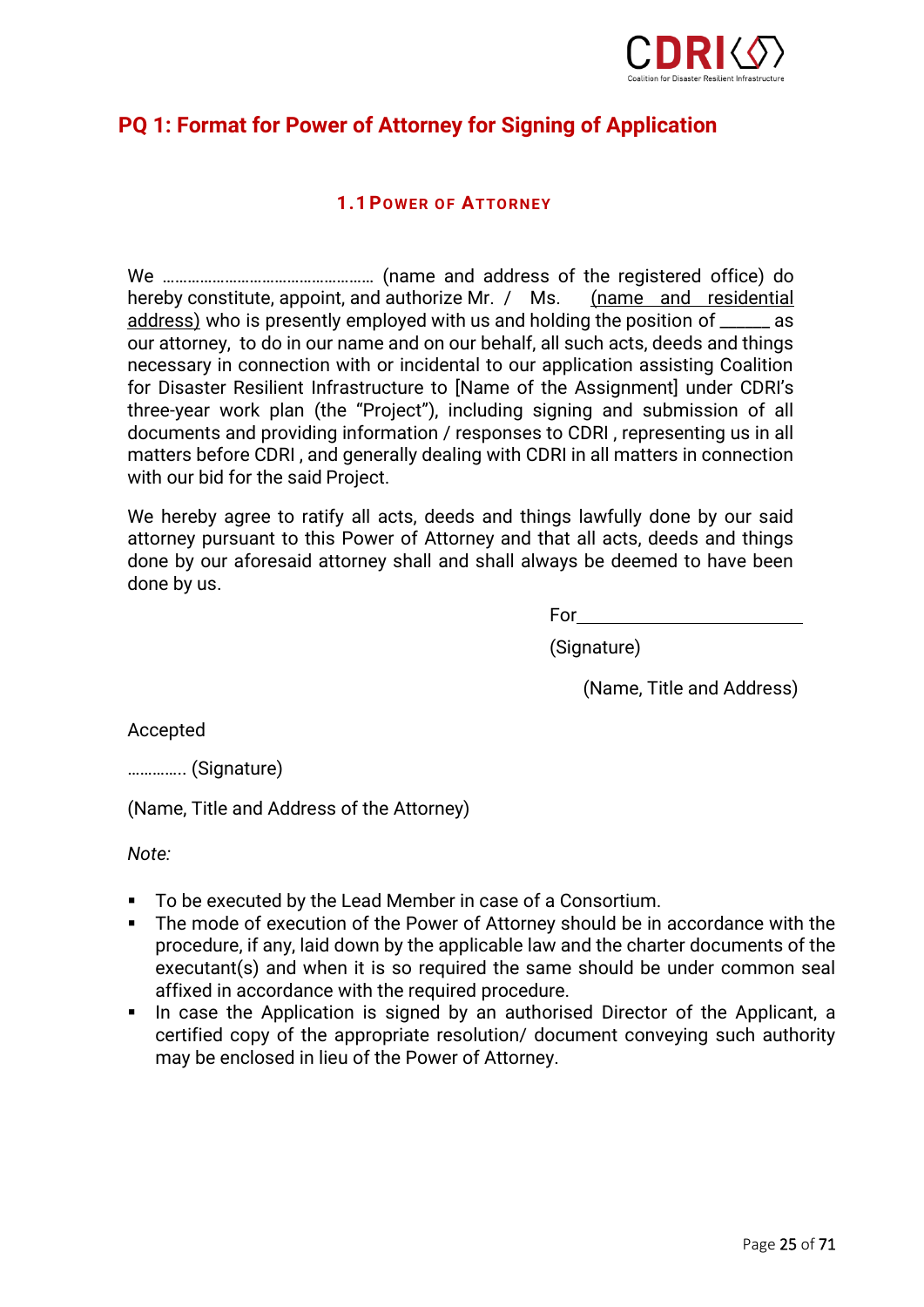

## **PQ2: Format for affidavit certifying that Agency (consulting firm)/ director(s) of consulting firm are not blacklisted**

### **(On a Stamp Paper of relevant value) Affidavit**

I M/s. ……………… (Sole Applicant / Lead Member/ Other Member /s)), (the names and addresses of the registered office) hereby certify and confirm that we or any of our promoter/s / director/s are not barred or blacklisted by any state government or central government / department / agency/PSU in India or abroad from participating in Project/s, either individually or as member of a Consortium as on

.

We further confirm that we are aware our Application for the captioned Project would be liable for rejection in case any material misrepresentation is made or discovered with regard to the requirements of this RFP at any stage of selection and/or thereafter during the Contract period.

Dated this……………………..Day of................................... , 2020

Name of the Applicant

……………………………………………. Signature of the Authorized Person

……………………………………………. Name of the Authorized Person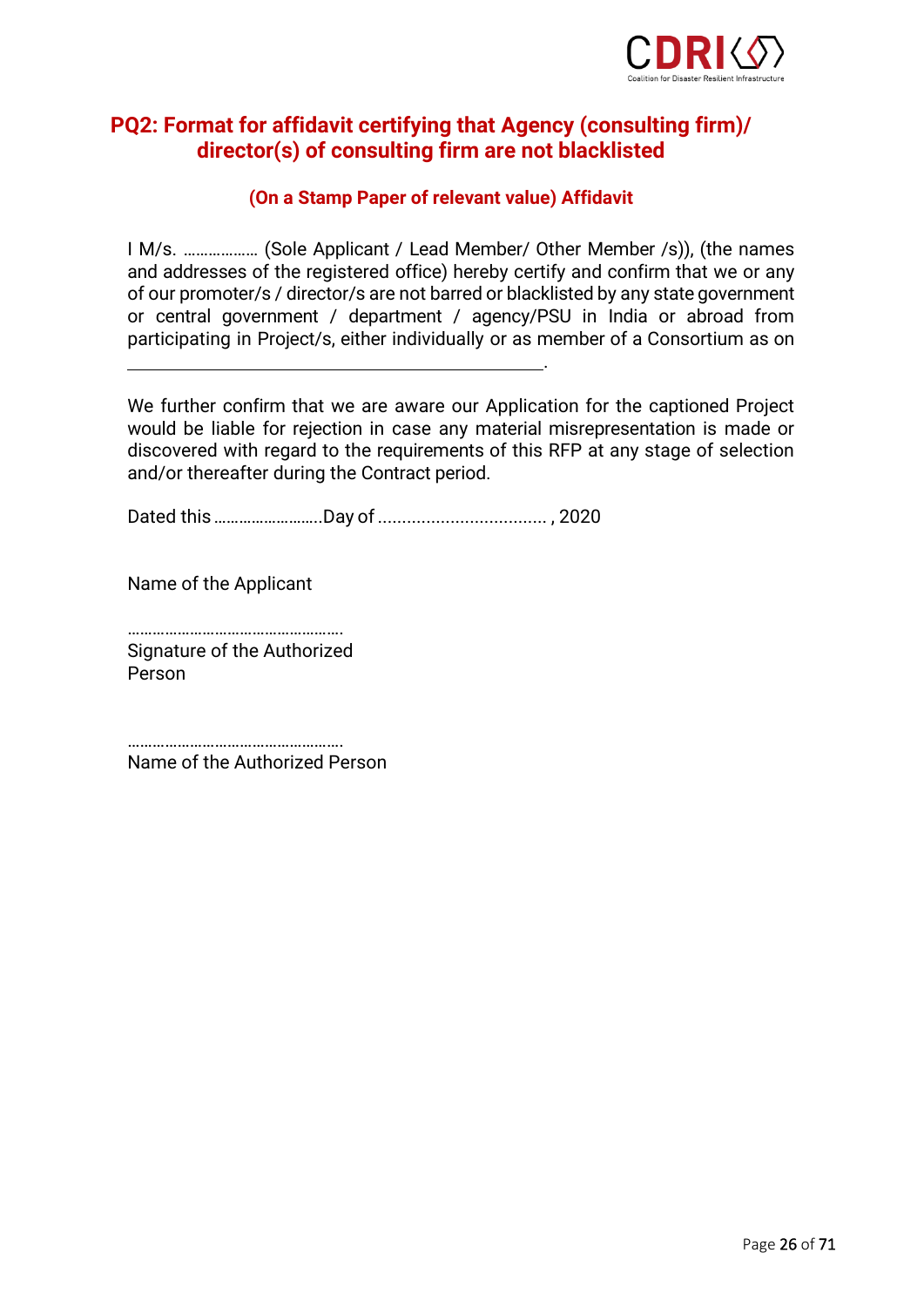

## **LETTER OF PROPOSAL SUBMISSION**

[Location, Date]

To: [Name and address of CDRI]

Dear Sir/Madam:

We, the undersigned, offer to provide the consulting Assignment/job for [Insert title of Assignment/job] in accordance with your Request for Proposal dated [Insert Date] and our Proposal. We are hereby submitting our Proposal, which includes the Pre-Qualification Documents, Technical Proposal, and a Financial Proposal in password protected PDFs and requisite EMD.

We are submitting our Proposal in association with: [Insert a list with full name and address of each associated firm]

We hereby declare that all the information and statements made in this Proposal are true and accept that any misinterpretation contained in it may lead to our disqualification.

Our Proposal is binding upon us and subject to the modifications resulting from Contract negotiations.

We understand you are not bound to accept any Proposal you receive.

We remain,

Yours sincerely,

Authorized Signature [In full and initials]: Name and Title of Signatory: Name of Firm: Address: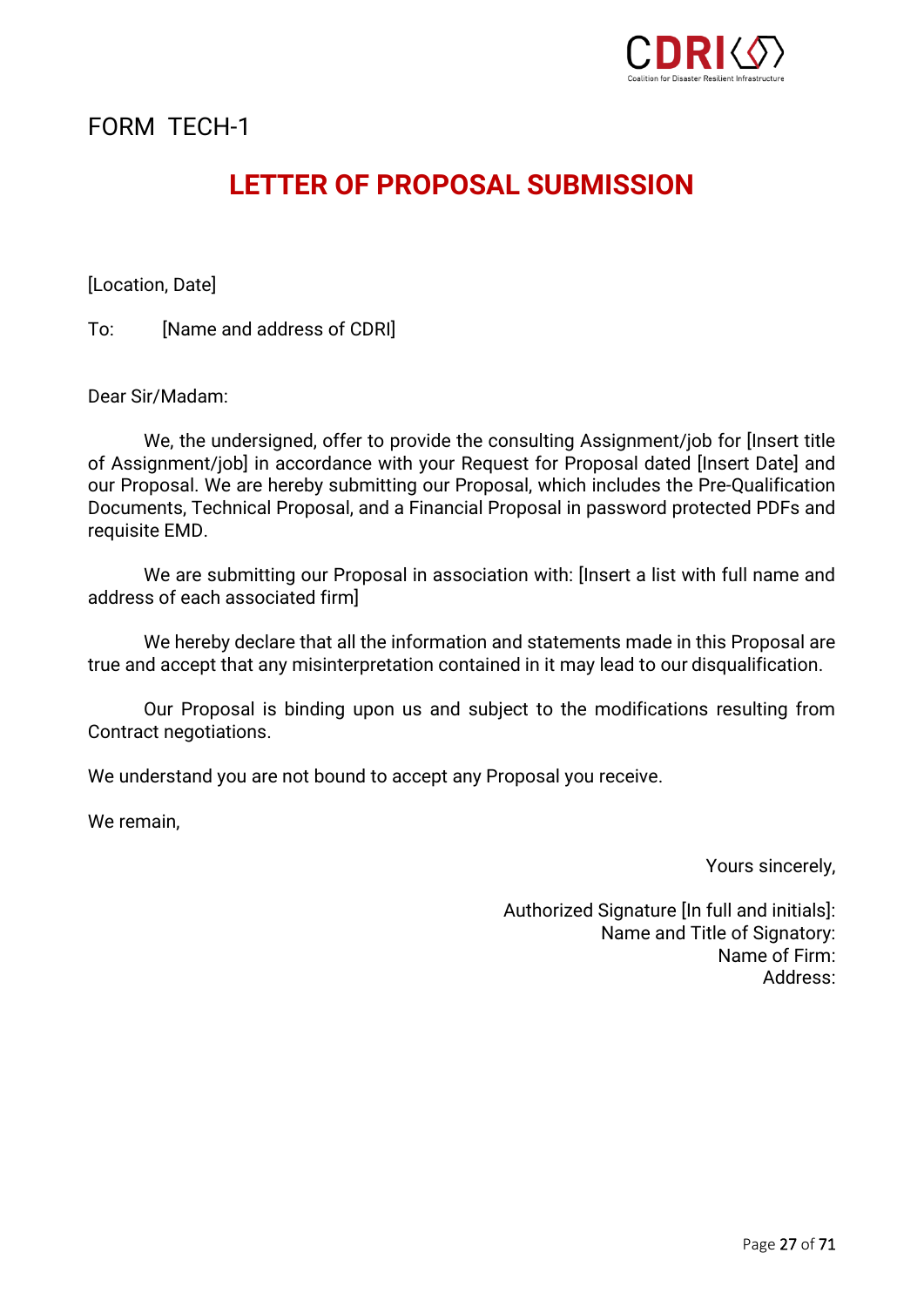

## **AGENCY'S ORGANIZATION AND EXPERIENCE**

## **A - Agency's Organization**

[Provide here a brief description of the background and organization of your firm/entity and each associate for this Assignment/job. The brief description should include ownership details, date and place of incorporation of the firm, objectives of the firm etc. Also, if the Agency has formed a consortium, details of each of the member of the consortium, name of lead members etc. shall be provided]

## **B - Agency's Experience**

[Using the format below, provide information on each Assignment/job for which your firm, and each partner in the case of consortium or joint venture, was legally contracted either individually as a corporate entity or as one of the major partners within an association, for carrying out consulting Assignment/job similar to the ones requested under this Assignment/job. In case of consortium, association of Agency, the Agency must furnish the following information for each of the consortium member separately]

| ł1  | Assignment/job name:                               |  |
|-----|----------------------------------------------------|--|
| 1.1 | Description of Project                             |  |
| 1.2 | Approx. value of the contract<br>(in Rupees):      |  |
| 1.3 | Country:                                           |  |
| 1.4 | Location within country:                           |  |
| 1.5 | Duration of Assignment/job<br>(months):            |  |
| 1.6 | Name of Employer:                                  |  |
| 1.7 | Address:                                           |  |
| 1.8 | Total No of staff-months of<br>the Assignment/job: |  |

1. Firm's name: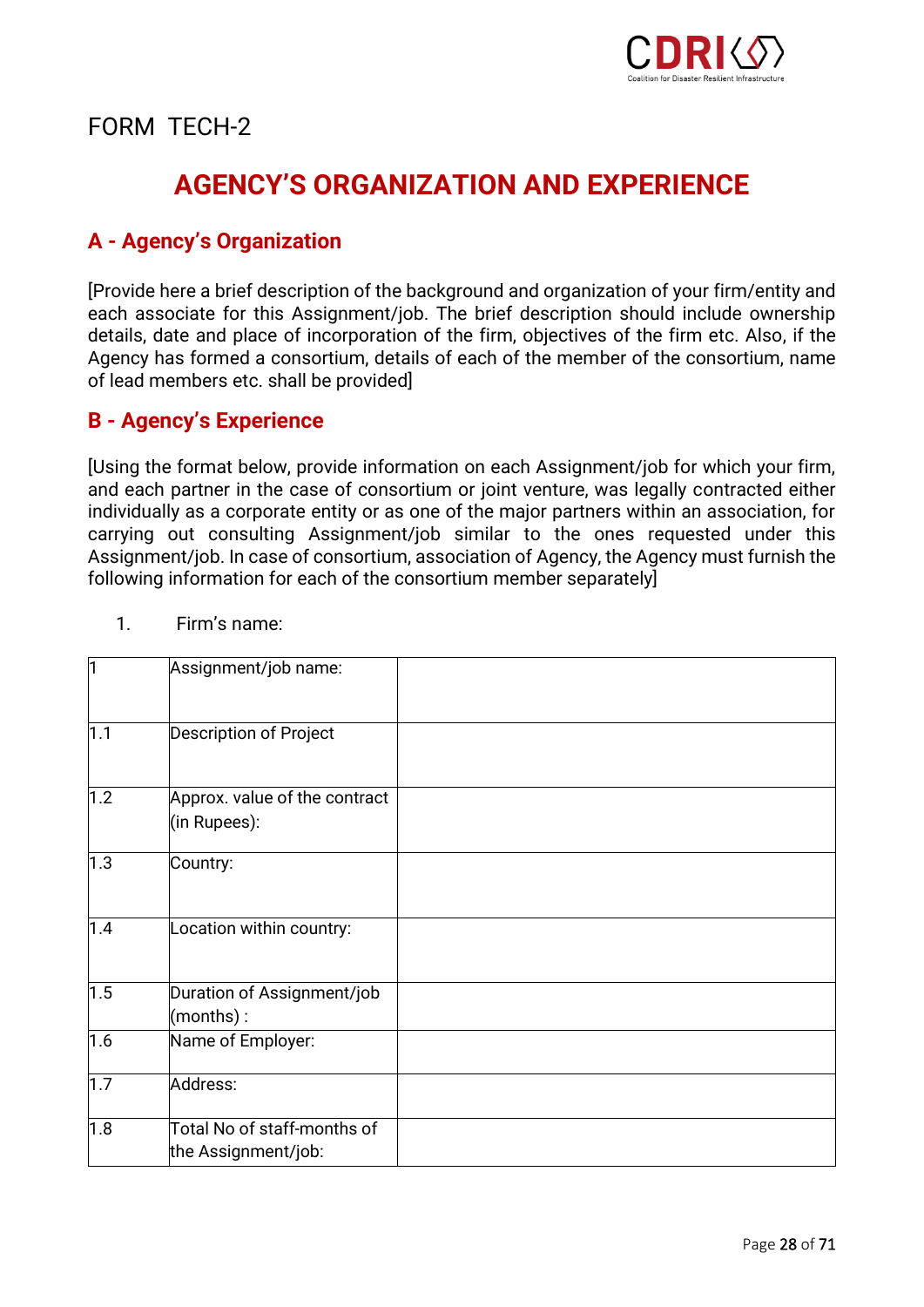

| 1.9  | Approx. value of the             |  |
|------|----------------------------------|--|
|      | Assignment/job provided by       |  |
|      | your firm under the contract     |  |
|      | (in Rupees):                     |  |
| 1.10 | Start date (month/year):         |  |
|      |                                  |  |
| 1.11 | Completion date                  |  |
|      | (month/year):                    |  |
| 1.12 | Name of Agencies involved in     |  |
|      | the project who will also be     |  |
|      | involved in the CDRI project, if |  |
|      | lany:                            |  |

Note: Please provide documentary evidence form the client i.e., copy of letter of award or contract or work order or completion certificate for each of above-mentioned assignment. The experience shall not be considered for evaluation if such requisite support documents are not provided with the proposal.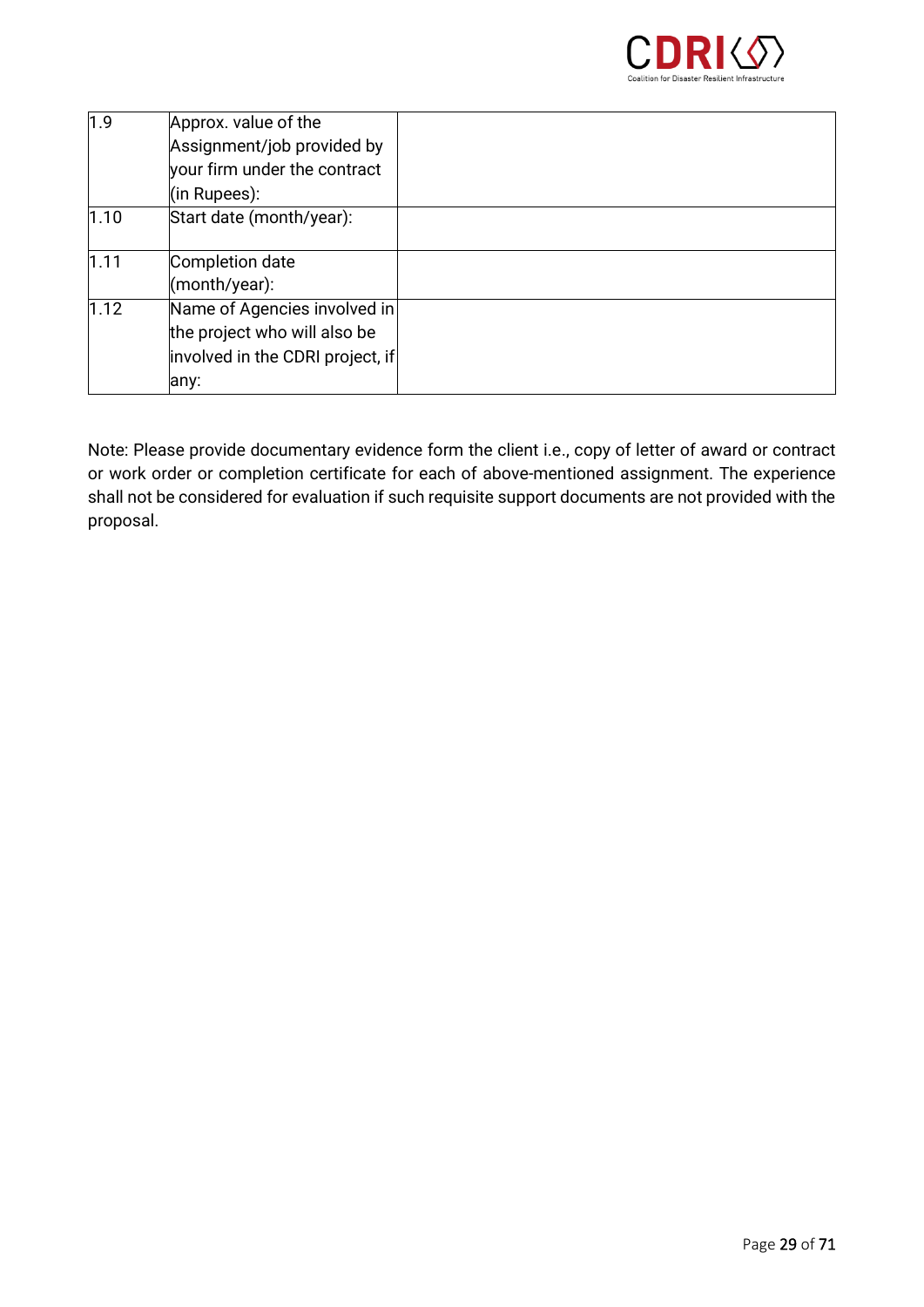

## **DESCRIPTION OF APPROACH AND METHODOLOGY FOR PERFORMING THE ASSIGNMENT/JOB**

[Approach, methodology and work-plan are key components of the Technical Proposal. You are suggested to present your Technical Proposal divided into the following three chapters:

- a) Technical Approach and Methodology,
- b) Work Plan, and
- c) Organization and Staffing,

a) Technical Approach and Methodology. In this chapter you should **explain your understanding** of the objectives of the Assignment/job, approach to the Assignment/job, methodology for carrying out the activities and obtaining the expected output, and the degree of detail of such output. You should highlight the problems being addressed and their importance and explain the technical approach you would adopt to address them. You should also explain the methodologies you propose to adopt and highlight the compatibility of those methodologies with the proposed approach.

b) Work Plan. The Agency should **propose and justify** the main activities of the Assignment/job, their content and duration, phasing and interrelations, milestones (including interim approvals by CDRI), and delivery dates of the reports. The proposed work plan should be consistent with the technical approach and methodology, showing understanding of the TOR and ability to translate them into a feasible working plan. A list of the final documents, including reports, drawings, and tables to be delivered as final output, should be included here. The work plan should be consistent with the Work Schedule of Form TECH-8.

c) Organization and Staffing. The Agency should **propose and justify** the structure and composition of your team. You should list the main disciplines of the Assignment/job, the key expert responsible, and proposed technical and support staff. This should also include the functions that would be played by proposed team members in the execution of the workplan.

**Note: Please provide details for category a, b and c separately and ensure the total (a+b+c) pages do not exceed 50 pages.**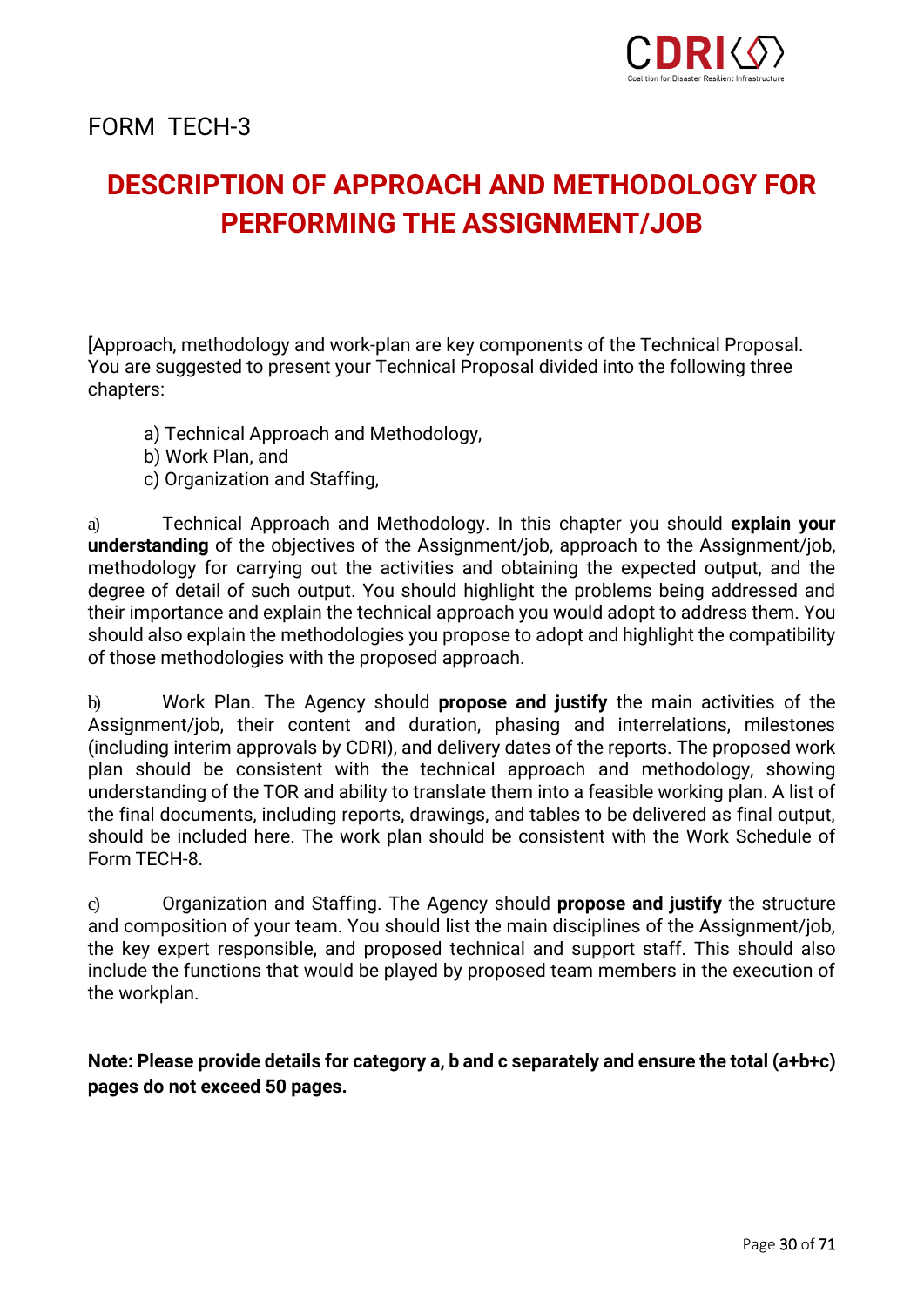

## **TEAM COMPOSITION AND TASK ASSIGNMENT/JOBS**

Professional Staff

| Sr. No. Name | <b>Staff</b> | of | Name<br>Firm | of | Area<br>Expertise | of Position / Task assigned for<br>this job |
|--------------|--------------|----|--------------|----|-------------------|---------------------------------------------|
|              |              |    |              |    |                   |                                             |
|              |              |    |              |    |                   |                                             |
|              |              |    |              |    |                   |                                             |
|              |              |    |              |    |                   |                                             |
|              |              |    |              |    |                   |                                             |
|              |              |    |              |    |                   |                                             |
|              |              |    |              |    |                   |                                             |
|              |              |    |              |    |                   |                                             |
|              |              |    |              |    |                   |                                             |
|              |              |    |              |    |                   |                                             |
|              |              |    |              |    |                   |                                             |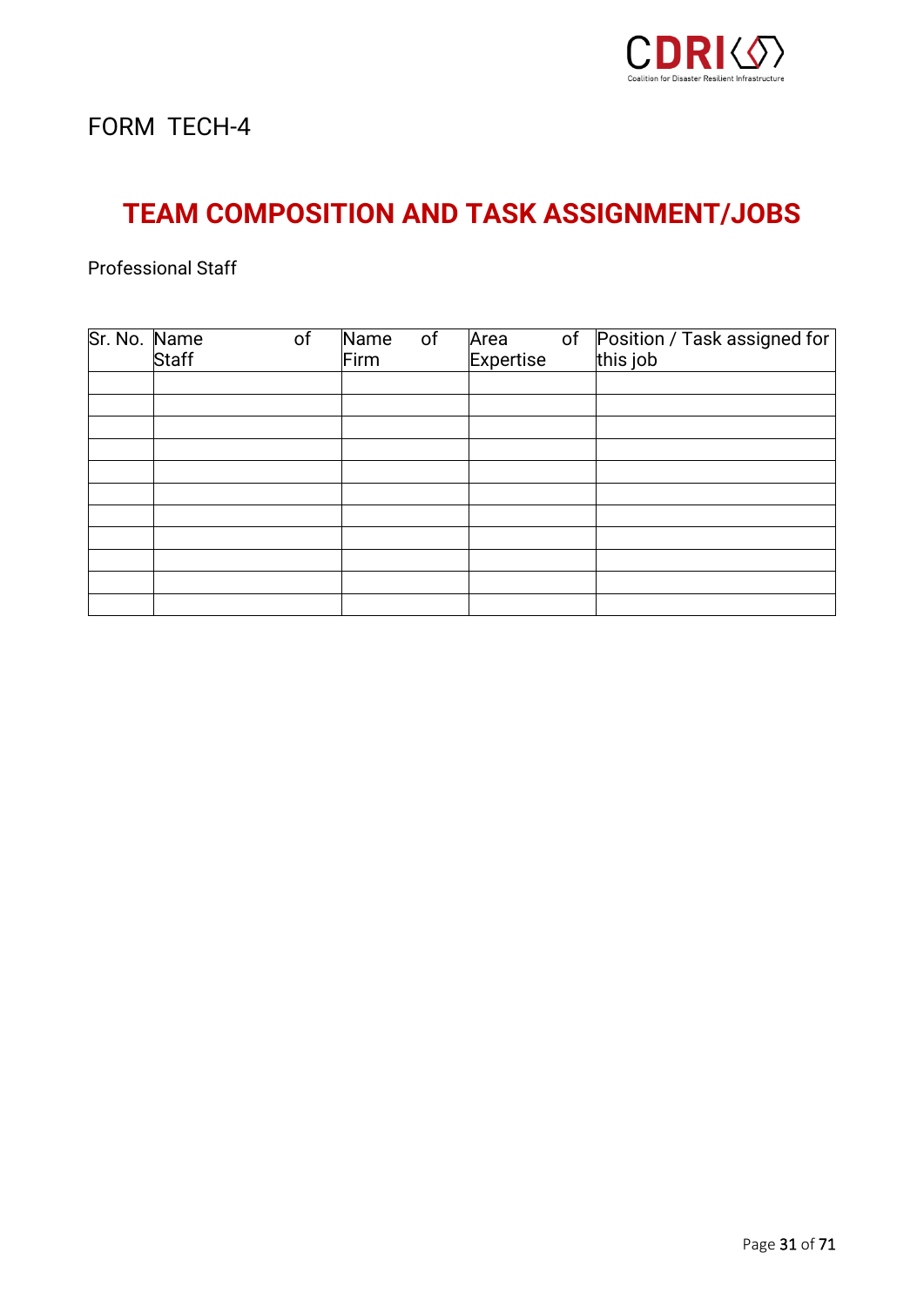

## **CURRICULUM VITAE (CV) FOR PROPOSED PROFESSIONAL STAFF**

CVs of proposed staff may be provided in any existing format but should include the following information:

- 1. Proposed Position:
- 2. Name of Firm: [Insert name of firm proposing the staff]
- 3. Name of Staff: [Insert full name]
- 4. Date of Birth:
- 5. Nationality:
- 6. Education: [Indicate college/university and other specialized education of staff member, giving names of institutions, degrees obtained, and dates of obtainment]
- 7. Membership of Professional Associations:
- 8. Other Training:
- 9. Countries of Work Experience: [List countries where staff has worked in the last ten years]:
- 10. Languages: [For each language indicate proficiency: good, fair, or poor in speaking, reading, and writing]
- 11. Employment Record: [Starting with present position, list in reverse order every employment held by staff member since graduation, giving for each employment (see format here below):

From [Year]: To [Year]:

Employer:

Positions held:

12. Detailed Tasks Assigned [List all tasks to be performed under this Assignment/job]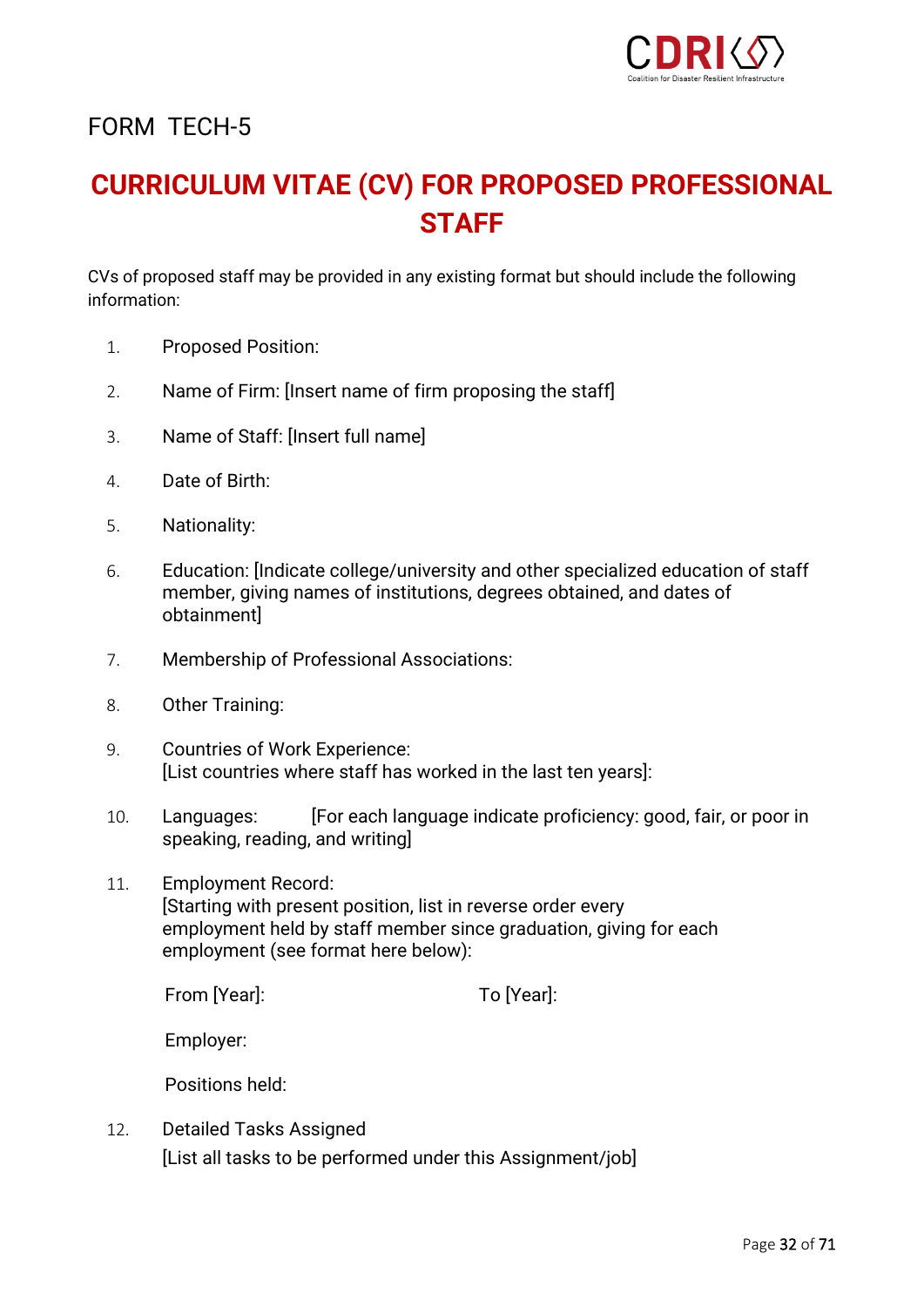

13. Work Undertaken that Best Illustrates Capability to Handle the Tasks Assigned

[Among the Assignment/jobs in which the staff has been involved, indicate the following information for those Assignment/jobs that best illustrate staff capability to handle the tasks listed under point 12.]

Name of Assignment/job or project: Year: Location: Employer: Main project features: Positions held: Activities performed:

14. Certification:

I, the undersigned, certify that to the best of my knowledge and belief, this CV correctly describes myself, my qualifications, and my experience. I understand that any willful misstatement described herein may lead to my disqualification or dismissal, if engaged.

Date: **Date: EXECUTE:** [Signature of staff member or authorized]

Place: Place: representative of the staff

[Full name of authorized representative]: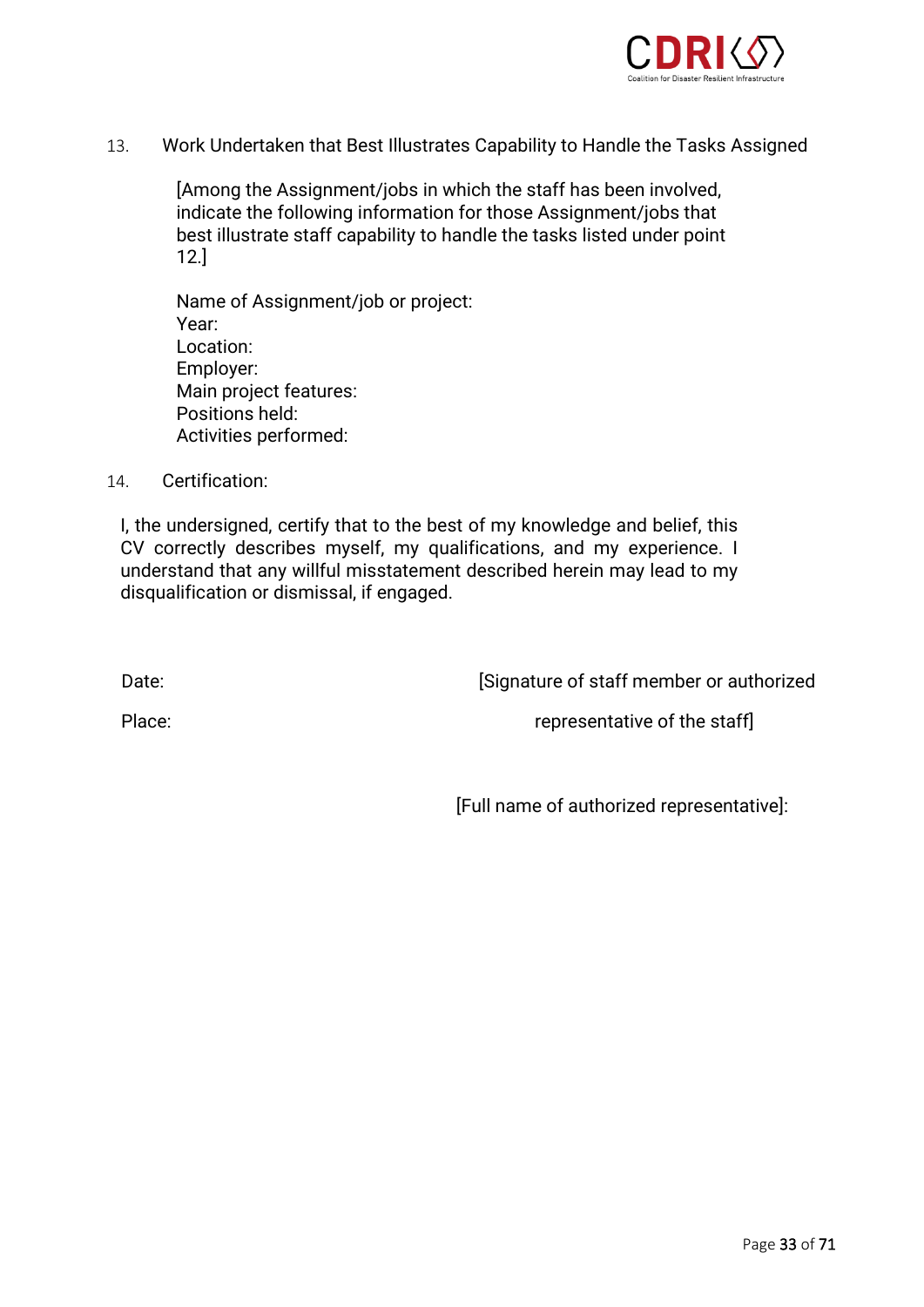

## **STAFFING SCHEDULE**

| S.No. | Name of Staff |        | Staff input (in the form of a bar chart)         |  |  |  |  | Total |
|-------|---------------|--------|--------------------------------------------------|--|--|--|--|-------|
|       |               | Months |                                                  |  |  |  |  |       |
|       |               |        | $1 \qquad 2 \qquad 3 \qquad 4 \qquad 5 \qquad 6$ |  |  |  |  |       |
| 1.    |               |        |                                                  |  |  |  |  |       |
| 2.    |               |        |                                                  |  |  |  |  |       |
| 3.    |               |        |                                                  |  |  |  |  |       |
|       |               |        |                                                  |  |  |  |  |       |

Note:

- 1 For Key Experts the input should be indicated individually; for Non-Key Support Staff it should be indicated by category (e.g.: draftsmen, clerical staff, etc.).
- 2 Months are counted from the start of the Assignment/job. For each staff indicate separately staff input for home and field work.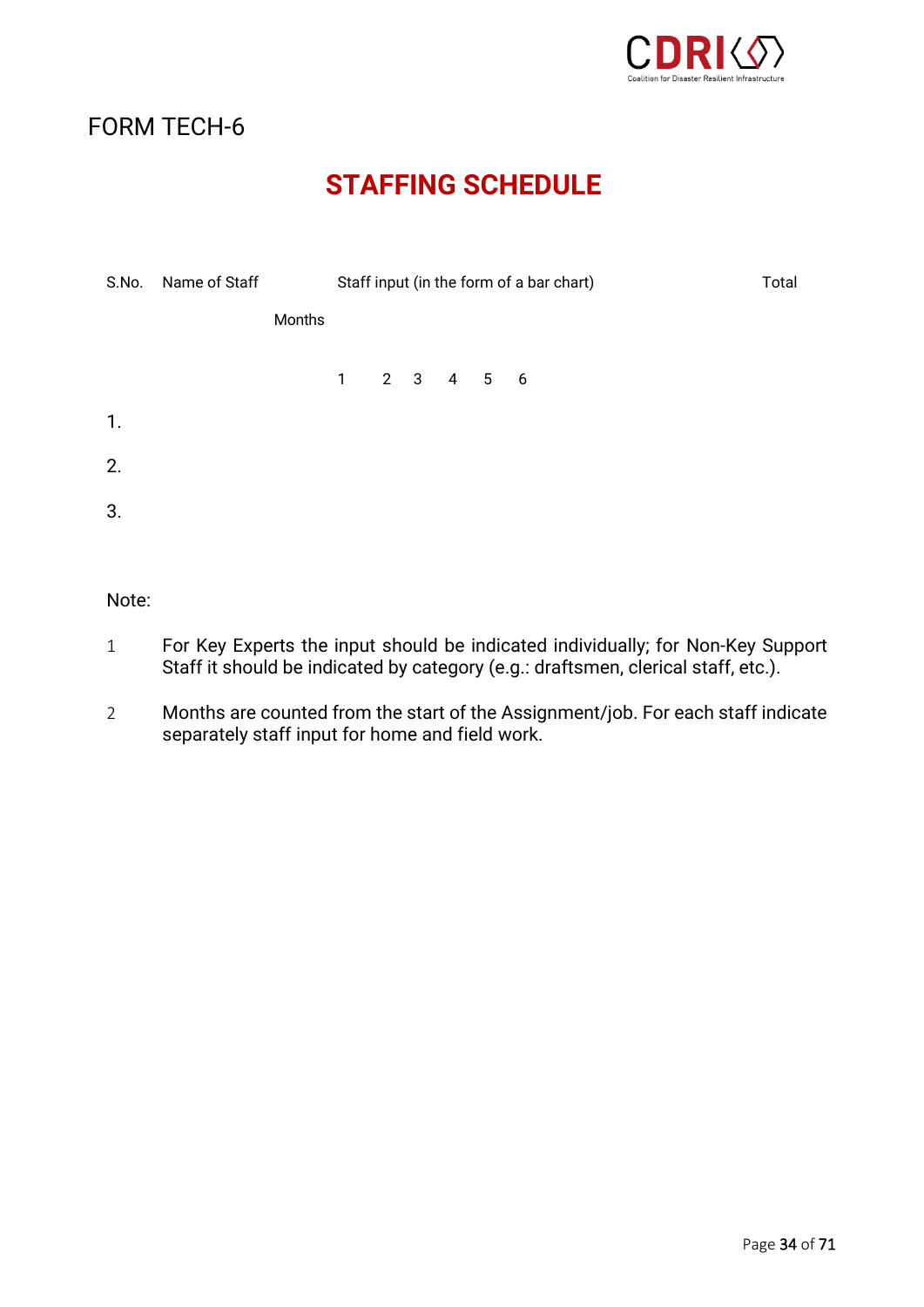

## **ACTIVITY/WORK SCHEDULE**

| S.No. | Activity | Months (in the form of a bar chart) |  |                                             |  |  | <b>Total Months</b> |  |
|-------|----------|-------------------------------------|--|---------------------------------------------|--|--|---------------------|--|
|       |          |                                     |  | $1 \quad 2 \quad 3 \quad 4 \quad 5 \quad 6$ |  |  |                     |  |
| 1.    |          |                                     |  |                                             |  |  |                     |  |
| 2.    |          |                                     |  |                                             |  |  |                     |  |
| 3.    |          |                                     |  |                                             |  |  |                     |  |

Note:

- 1. Indicate all main activities of the Assignment/job, including delivery of reports (e.g.: inception, interim, draft, and final reports), and other benchmarks such as CDRI approvals. For phased Assignment/jobs indicate activities, delivery of reports, and benchmarks separately for each phase.
- 2. Duration of activities shall be indicated in the form of a bar chart.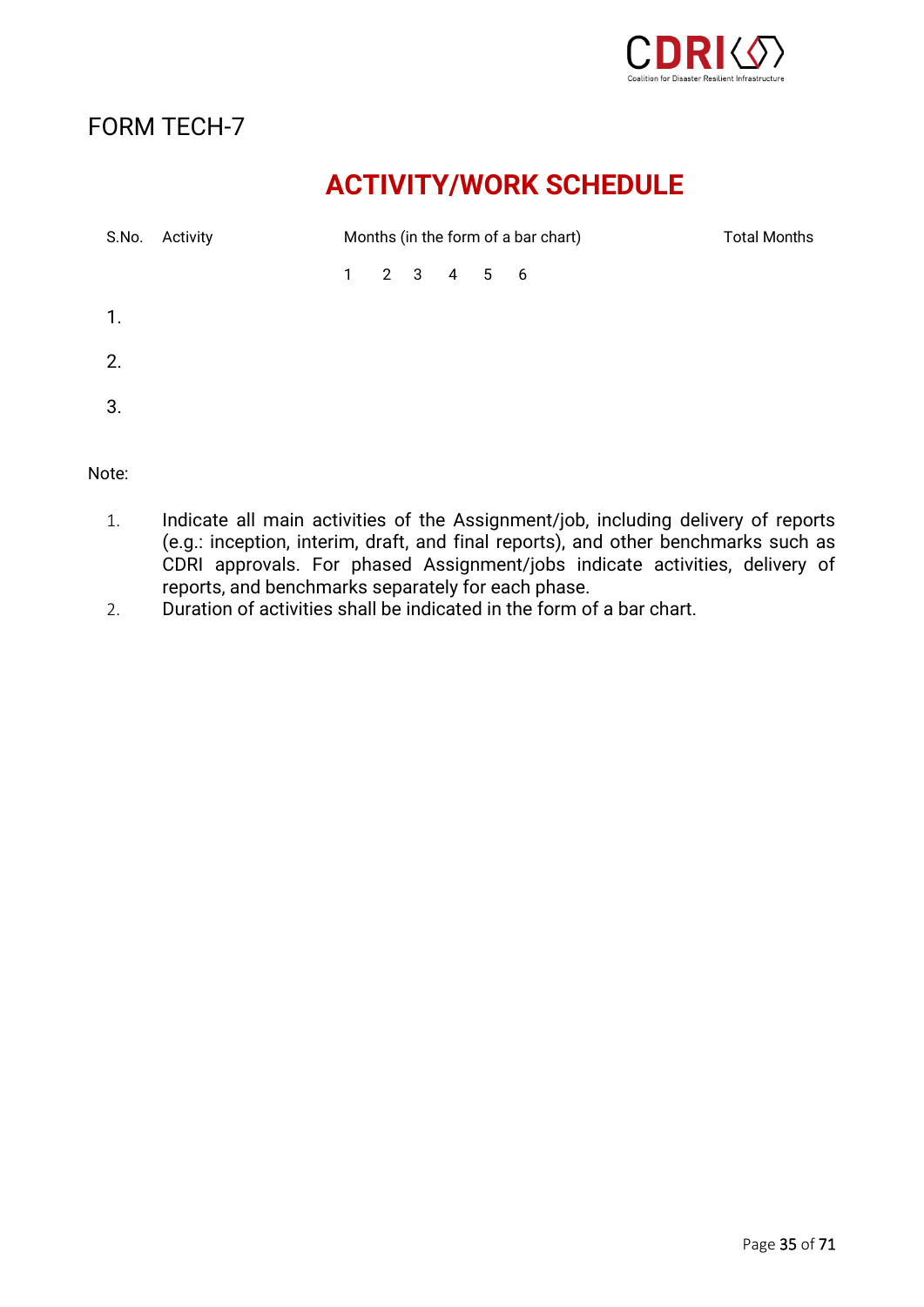

## **INFORMATION REGARDING ANY CONFLICTING ACTIVITIES AND DECLARATION THEREOF**

Are there any activities carried out by your firm or group company or any member of the consortium which are of conflicting nature as mentioned in para 5 of section 2. If yes, please furnish details of any such activities.

If no, please certify,

We hereby declare that our firm, our associate / group firm or any of the member of the consortium are not indulged in any such activities which can be termed as the conflicting activities under para 5 of the section 2. We also acknowledge that in case of misrepresentation of the information, our proposals / contract shall be rejected / terminated by CDRI which shall be binding on us.

> Authorized Signature [In full and initials]: Name and Title of Signatory: Name of Firm: Address: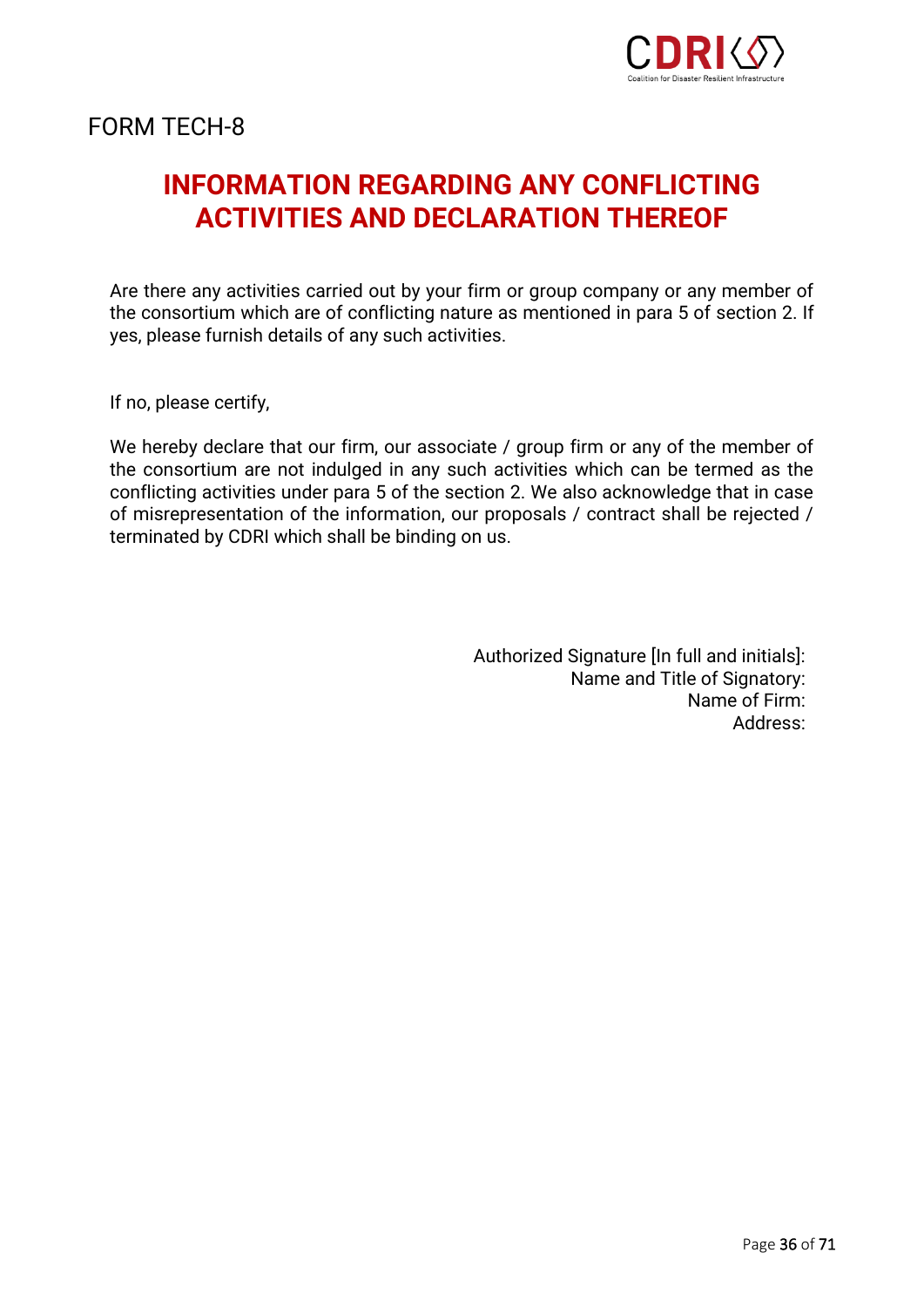

FORM FIN-1

## **FINANCIAL PROPOSAL SUBMISSION FORM**

[Location, Date]

To: **IName and address of CDRI** 

Dear Sir/Madam:

We, the undersigned, offer to provide the consulting services for Assisting Coalition for Disaster Resilient Infrastructure to [Name of the Assignment] under CDRI's three-year work plan in accordance with your Request for Proposal dated [Insert Date] and our Technical Proposal.

Our Financial Proposal is for the sum of Rs. \_\_\_\_\_\_\_\_\_\_\_/- [Insert amount(s) in words and figures]. This amount represents the total cost of the project and is inclusive of all taxes. The estimated amount of taxes is Rs. \_\_\_\_\_\_\_\_\_\_\_\_\_\_[Insert amount in words and figures] which may be confirmed or adjusted, if needed. The Annual Maintenance Contract cost for three years will be \_\_\_\_\_\_\_\_\_ (inclusive of all taxes).

We hereby confirm that the financial proposal is unconditional, and we acknowledge that any condition attached to financial proposal shall result in rejection of our financial proposal. Our Financial Proposal shall be binding upon us up to expiration of the validity period of the Proposal, i.e., before the date indicated in Clause 8 of the Part II - Data Sheet.

Commissions and gratuities, if any, paid or to be paid by us to an agent or any third party relating to preparation or submission of this Proposal and Contract execution if we are awarded the Contract, will be solely borne by us. CDRI is not bound to reimburse these expenses to us.

We understand you are not bound to accept any Proposal you receive.

We remain,  $\blacksquare$  Yours sincerely,

Authorized Signature [In full and initials]: Name and Title of Signatory: Name of Firm: Address: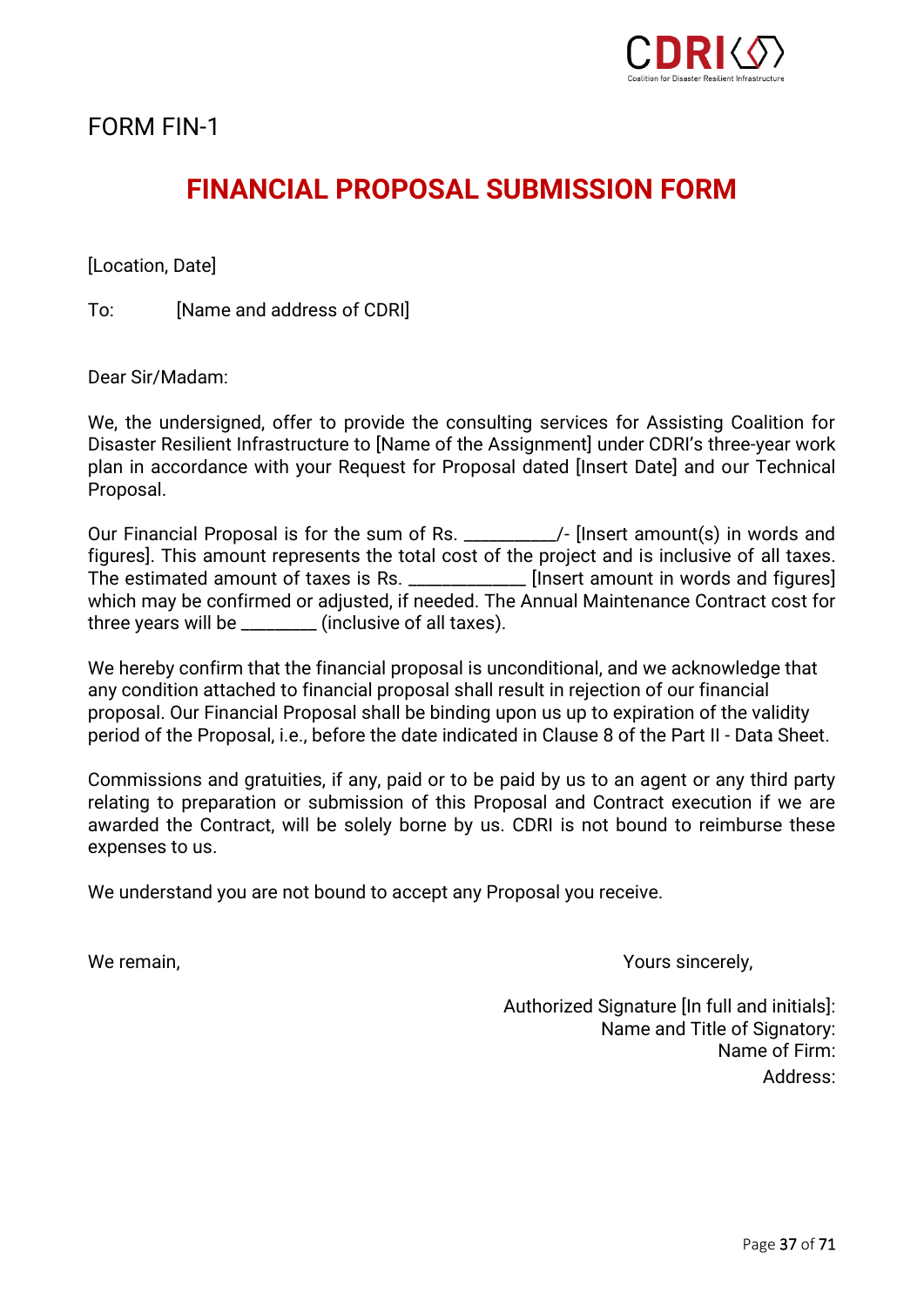

FORM FIN-2

## **SUMMARY OF COST PER DELIVERABLE**

| <b>S. No.</b> | <b>Deliverables</b> | percentage of project cost per<br>deliverable |
|---------------|---------------------|-----------------------------------------------|
|               |                     |                                               |
| 2             |                     |                                               |
| 3             |                     |                                               |
|               |                     |                                               |
| 5             |                     |                                               |
| 6             |                     |                                               |
|               |                     |                                               |
| 8             |                     |                                               |

Note: Agency must state the proposed Costs in accordance with the **Data Sheet**

The Agency should include any other costs relevant to the Project. Taxes, if any, should be shown separately.

\*\*\*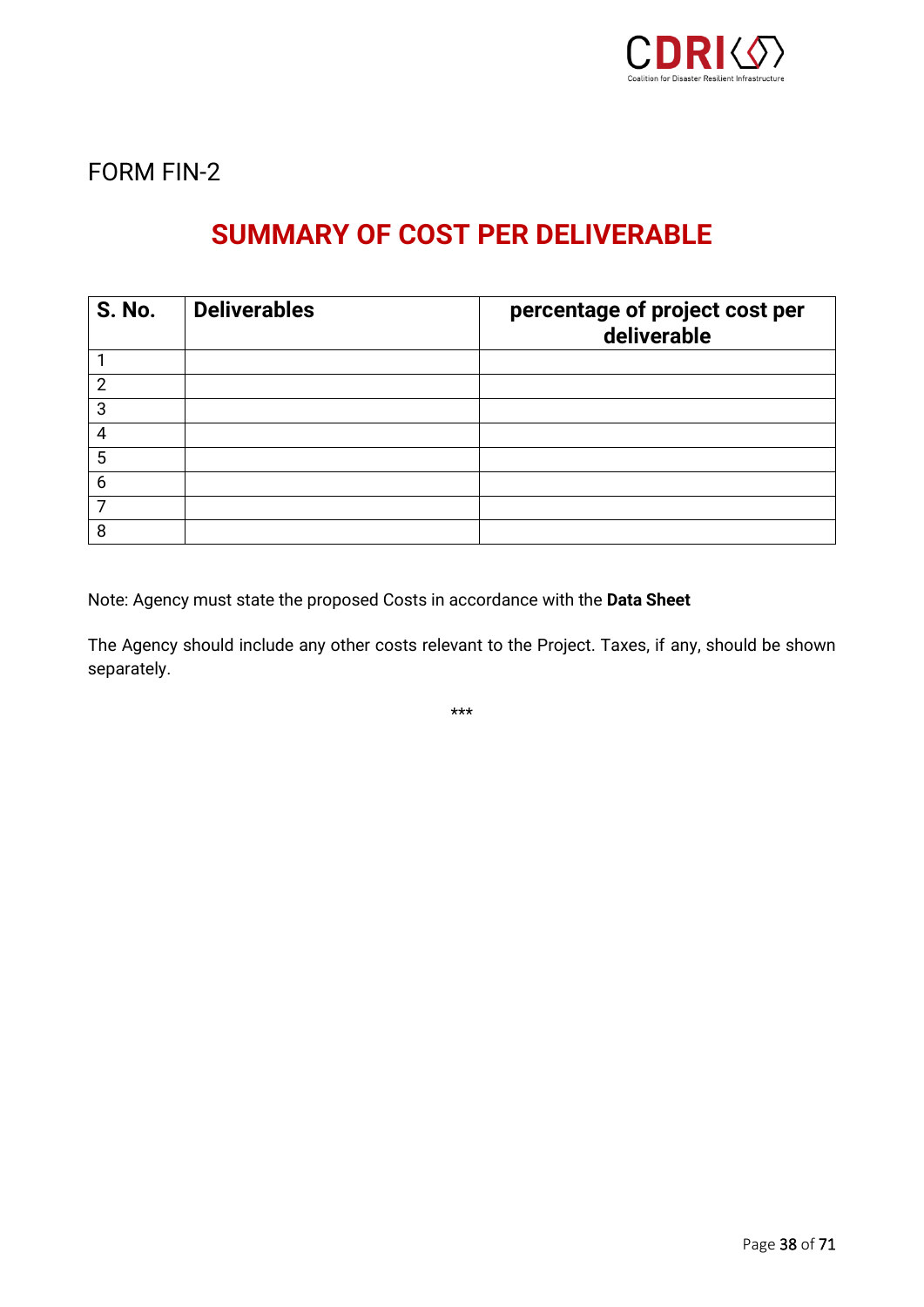

# <span id="page-38-0"></span>**SECTION 4: TERMS OF REFERENCE FOR DRI CONNECT**

## **Background**

The Coalition for Disaster Resilient Infrastructure (CDRI) is a multi-stakeholder global partnership of national governments, UN agencies and programmes, multilateral development banks and financing mechanisms, the private sector, and academic and knowledge institutions. It aims to address the challenges of building resilience into infrastructure systems and the development associated with it. The vision, mission, goal, and objectives of the CDRI are explicitly linked to the post-2015 development agendas. The Coalition will also contribute to the resilience of the global infrastructure systems in an increasingly interconnected world.

Through concerted efforts at fostering collaborative learning and capacity building, CDRI aims to enhance the ability of governments, private sector, and other organizations to promote disaster resilient infrastructure (DRI). It seeks to bring together thought leaders and practitioners globally, to engage on disaster resilient infrastructure (DRI) through structured communities of practice (CoPs)<sup>1</sup>, dialogues and formal training programmes, both online and in-person. To do so in the post-COVID global context requires a virtual agile solution.

## **DRI Connect**

Deploying an online engagement, learning and co-creating modality that brings together practitioners, thought leaders and policymakers from the Global South and North to connect, learn and co-create evidence-based solutions for resilient infrastructure will enable CDRI to:

- Harness collective intelligence of Coalition membership towards creation of new knowledge and actionable solutions to address challenges in resilient infrastructure
- Foster an environment of action-based learning and innovation on DRI
- Strengthen its brand visibility

### **DRI Connect will consist of the DRI Knowledge Portal, CDRI Marketplace, CDRI E-learning, CDRI Events and CDRI Communities of Practice:**

• *CDRI Resilient Infrastructure Marketplace*: The Marketplace is planned as a dedicated online platform that brings together stakeholders and their entities to propagate and promote resilience of infrastructure by provisioning options to connect, engage and collaborate. It will bridge the gap between various DRI solutions, products, knowhow, service providers and

<sup>&</sup>lt;sup>1</sup> A community of practice (CoP) is defined as 'a group of people who share a concern or a passion for something they do and learn how to do it better as they interact regularly<sup>'[\[1\]](https://inc-word-edit.officeapps.live.com/we/wordeditorframe.aspx?ui=en%2DUS&rs=en%2DUS&actnavid=eyJjIjoxODkzNjI5OTZ9&wopisrc=https%3A%2F%2Fcdris.sharepoint.com%2Fsites%2FRKM%2F_vti_bin%2Fwopi.ashx%2Ffiles%2Fd6e4738605a04427b585d2bf31a886ca&wdenableroaming=1&mscc=1&hid=A409E49F-C056-0000-A57A-EA1B26F21302&wdorigin=Other&jsapi=1&jsapiver=v1&newsession=1&corrid=d1a23260-c75a-d0c4-b32a-7f502da474d6&usid=d1a23260-c75a-d0c4-b32a-7f502da474d6&sftc=1&mtf=1&sfp=1&instantedit=1&wopicomplete=1&wdredirectionreason=Unified_SingleFlush&preseededsessionkey=409b3388-5c28-0922-e3ca-22033308a615&preseededwacsessionid=d1a23260-c75a-d0c4-b32a-7f502da474d6&rct=Medium&ctp=LeastProtected#_ftn1)</sup> - Drs. Jean Lave and Etienne Wenger-Trayner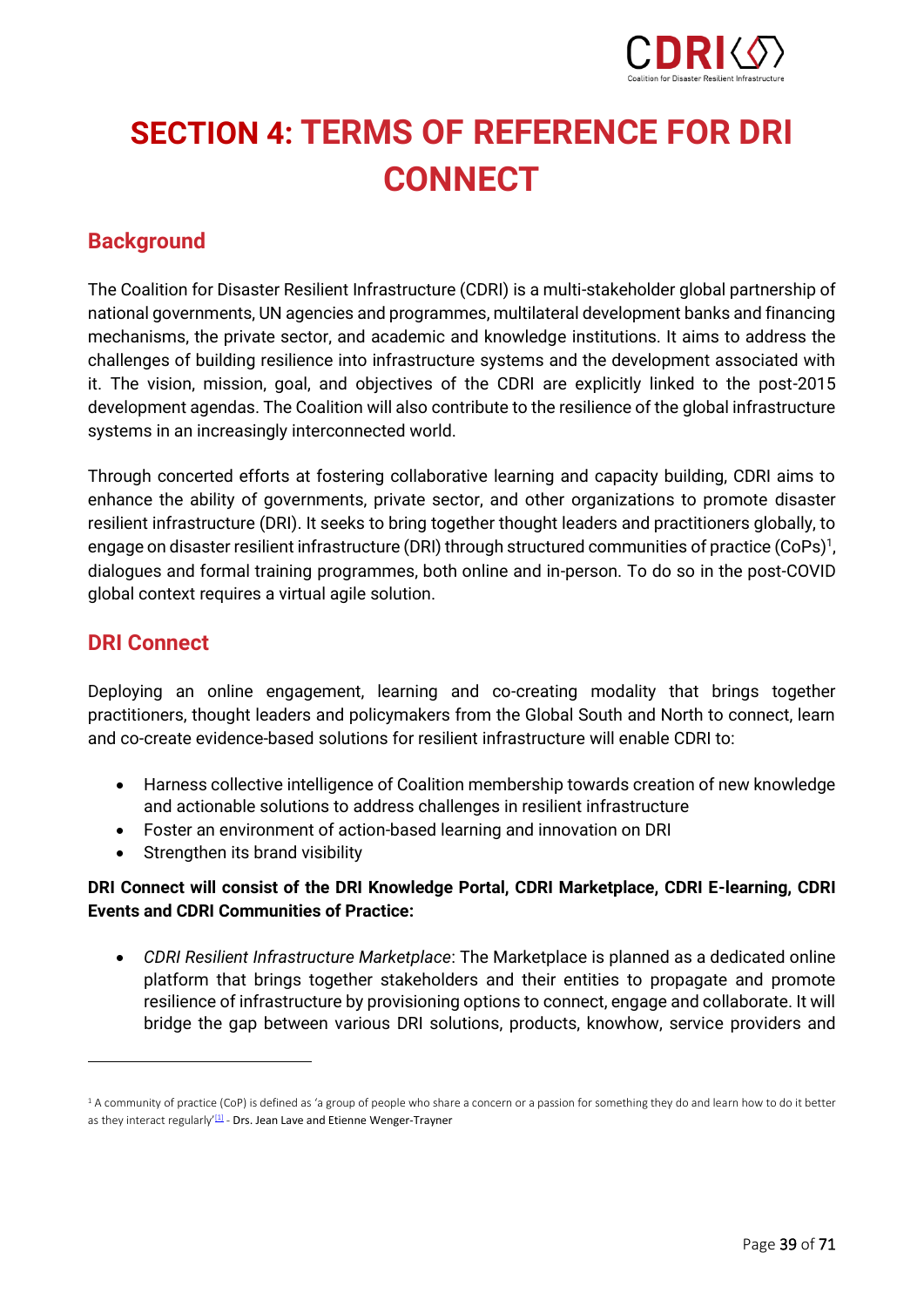

diverse stakeholder groups. The Marketplace will facilitate the matching of demands from Member Countries requiring technical services and assistance with private sector entities, financial sector, knowledge and research institutions and other organizations that can offer and provide those services. The RFP was released in June 2021.

- *DRI Knowledge Portal*: The DRI Knowledge Portal intends to provide a comprehensive, precise, and useful knowledgebase on DRI for use by researchers, practitioners, and policymakers in ways most suitable to their individual needs. It will consolidate and synthesize the existing knowledge resources on DRI for systematic access through a user centric and responsive interface. A consultation to discuss the development of this portal was held in June 2021, subsequently the RFP was released.
- *CDRI E-learning*  The platform will provide access to e-learning modalities to Coalition membership and DRI stakeholders including self-paced courses, live facilitated learning sessions and virtual blended events which could include an in-person capacity development component as well.
- *CDRI Events* **–** The platform will enable hosting of CDRI's virtual events such as webinars, dialogues and meetings.
- *CDRI Communities of Practice* **–** CDRI communities will meet, learn, share and co-create via collaborative workspace environment provided for in the platform.

## **Description of DRI Connect**

*DRI Engagement, Learning and Co-Creating Functionalities*: While digital engagement and learning platforms focusing on topics related to sustainable development abound, there is a definite need for a *DRI-specific online engagement and learning platform* where DRI stakeholders can connect, learn, share and collaborate on solutions towards improved practices, processes and policies. *Towards this end, CDRI proposes to create a unified learning and co-creating environment for knowledge development and exchange, leading to enhanced capacities of DRI stakeholders and promotion of action-based learning.*

The proposed DRI Connect platform will serve as a one-stop online solution for learning and collaboration; it will be leveraged by CDRI and partners to harness the collective intelligence of the Coalition for creation of new knowledge and actionable solutions to address challenges in resilient infrastructure.

*While these will be developed as separate standalone software solutions, the DRI Knowledge Portal and the CDRI Resilient Marketplace will be integrated with the proposed platform; the graphical user interface/front-end of this platform will provide a seamless user experience in terms of access to all components of DRI Connect (refer image below).*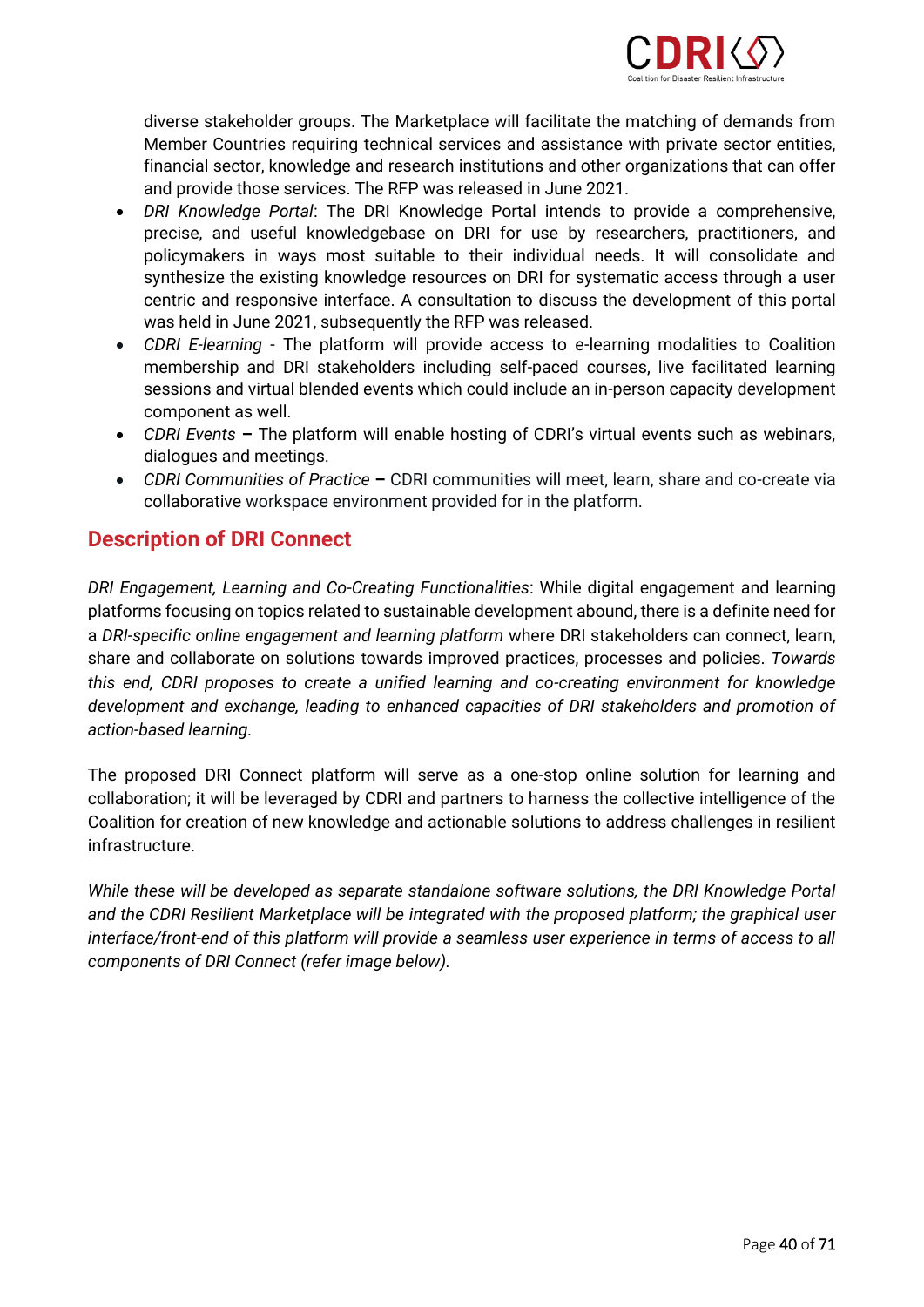

| Home   About   Login<br>Coalition for Disaster Resilient Infrastructury |                     |             |            |                          |        |  |
|-------------------------------------------------------------------------|---------------------|-------------|------------|--------------------------|--------|--|
| <b>DRI Connect</b>                                                      |                     |             |            |                          |        |  |
|                                                                         | Knowledge<br>Portal | Marketplace | E-learning | Community<br>of Practice | Events |  |
| Welcome to DRI Connect - Connect   Share   Learn   Collaborate          |                     |             |            |                          |        |  |

To seamlessly deliver these structured interactions and knowledge exchange efforts, CDRI invites proposals from suitable agencies to develop a unified digital engagement, learning and co-creation platform – DRI Connect.

## **Objective**

*To conceptualize, design, and develop an interactive digital engagement and learning platform facilitating access to capacity development modules on DRI, knowledge exchange events and CDRIled peer learning and co-creation initiatives as well as the DRI Knowledge Portal and CDRI Resilient Infrastructure Marketplace*

The platform will serve as the entry point for the DRI Knowledge Portal and the Marketplace (which are being developed separately), and will comprise the following key functionalities:

- **E-learning facility** The platform will provide access to training modules comprising text and audio-visual content, skill assessment mechanisms, projects and certificates. In addition to training modules for self-paced study, the capacity development content will include live streaming sessions. *The platform should enable offline access to course material.*
- **Virtual knowledge exchange forum –** The platform will enable hosting of virtual events such as meetings and webinars.
- **Virtual collaborative workspace –** The platform will enable CDRI CoPs to meet, share and co-create via a virtual collaborative workspace environment. The CoP participants will be able to engage with each other in virtual meeting rooms as well as co-create predefined knowledge outputs such as white papers, technical notes etc.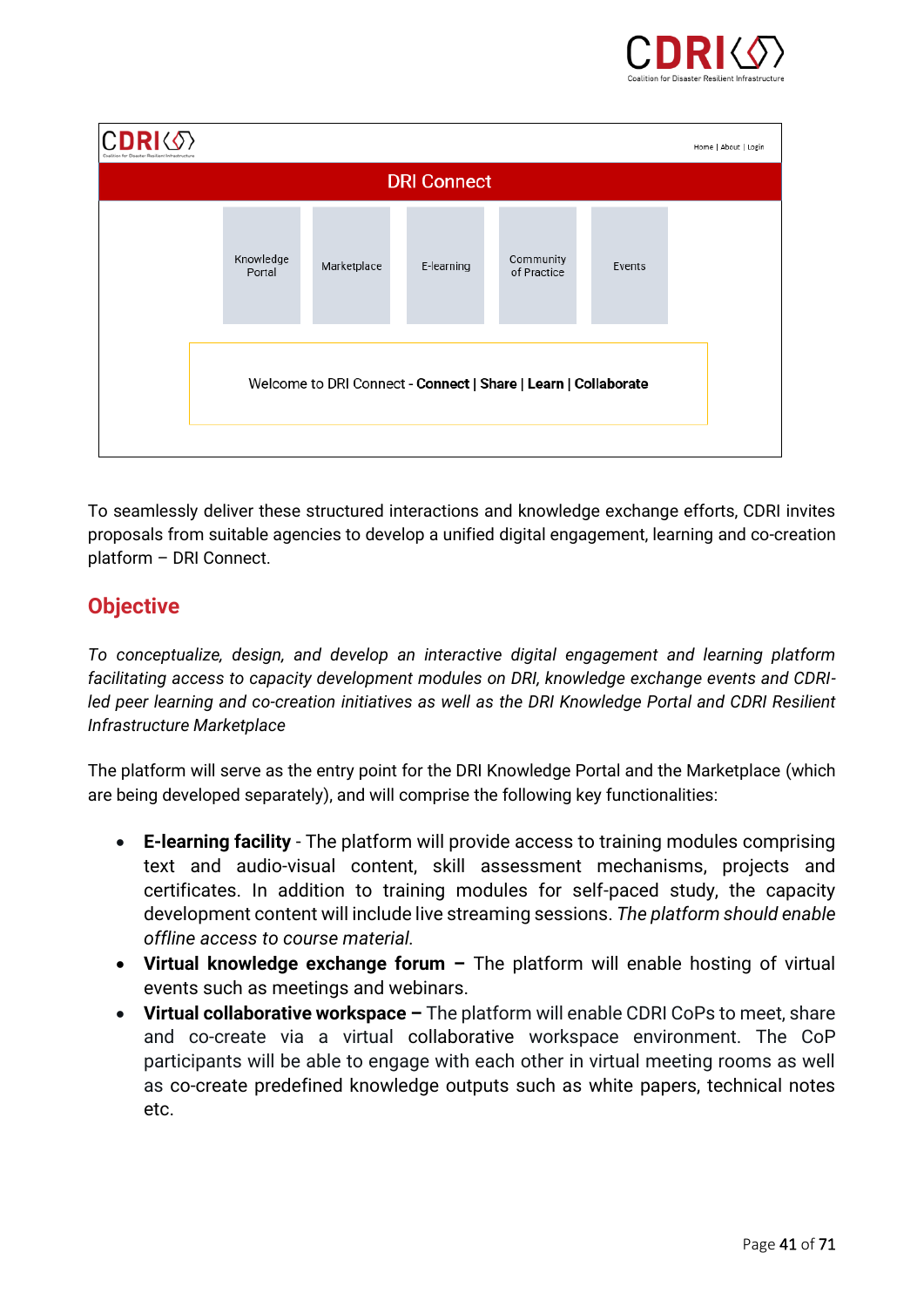

*The front-end/user interface of the platform will provide unified and seamless access to the abovelisted functionalities as well as the DRI Knowledge Portal and CDRI Resilient Infrastructure Marketplace.* 

## **Functionality**

The agency identified to execute this mandate shall be required to create a digital platform comprising the following functionalities:

- **1. E-learning facility** The platform should enable online and offline access to training course material and comprise following features:
	- Role types: Super Admin(s), Faculty and Participants
	- Functionalities:
		- a. Provision for uploading training materials e.g., video, images, documents etc. through admin and faculty login
		- b. Assignment of materials to authenticated users based on their roles
		- c. E-learning to include features like creation and submission of assignments, scoring, evaluation, quizzes, discussion forums, and generation, approval, and download of digital certificates etc.
		- d. Access of training materials by an authenticated user/participant via elearning platform
		- e. Online and offline access to training material Participants can download the modules within the platform but not locally on their machines.
- **2. Virtual knowledge exchange forum**  The platform will have integrated webinar and event functionality, with facility for scheduling of webinars, registration, recording, audio and video interaction, and other key features of existing webinar platforms.
- *3.* **Virtual collaborative workspace**  The platform will enable registered CDRI CoP participants to meet, share and co-create via a virtual collaborative workspace environment with the following functionalities:
	- a. Virtual meeting space, shared (live) documents, registration for acquiring meeting spaces and connecting DRI experts.
	- b. In-built feature of project management and collaboration tools, tracking, monitoring and status report of tasks and more. E.g., Trello, Basecamp etc.

## **Scope of Work**

### 1. **Requirements Gathering and Development of Systems and Design Specifications:**

The selected agency will engage in close consultations with CDRI team members to understand the requirements and specifications for the proposed platform. Based on the requirements gathered through the consultations, the Agency shall frame technical and functional specifications of the platform in a document. The document will include design options (wire frames, mock-ups) in terms of information architecture, visual aesthetic and user experience etc. The document should also incorporate the relevant trending features e.g., Chatbots, advanced search, responsive design, data analytics etc.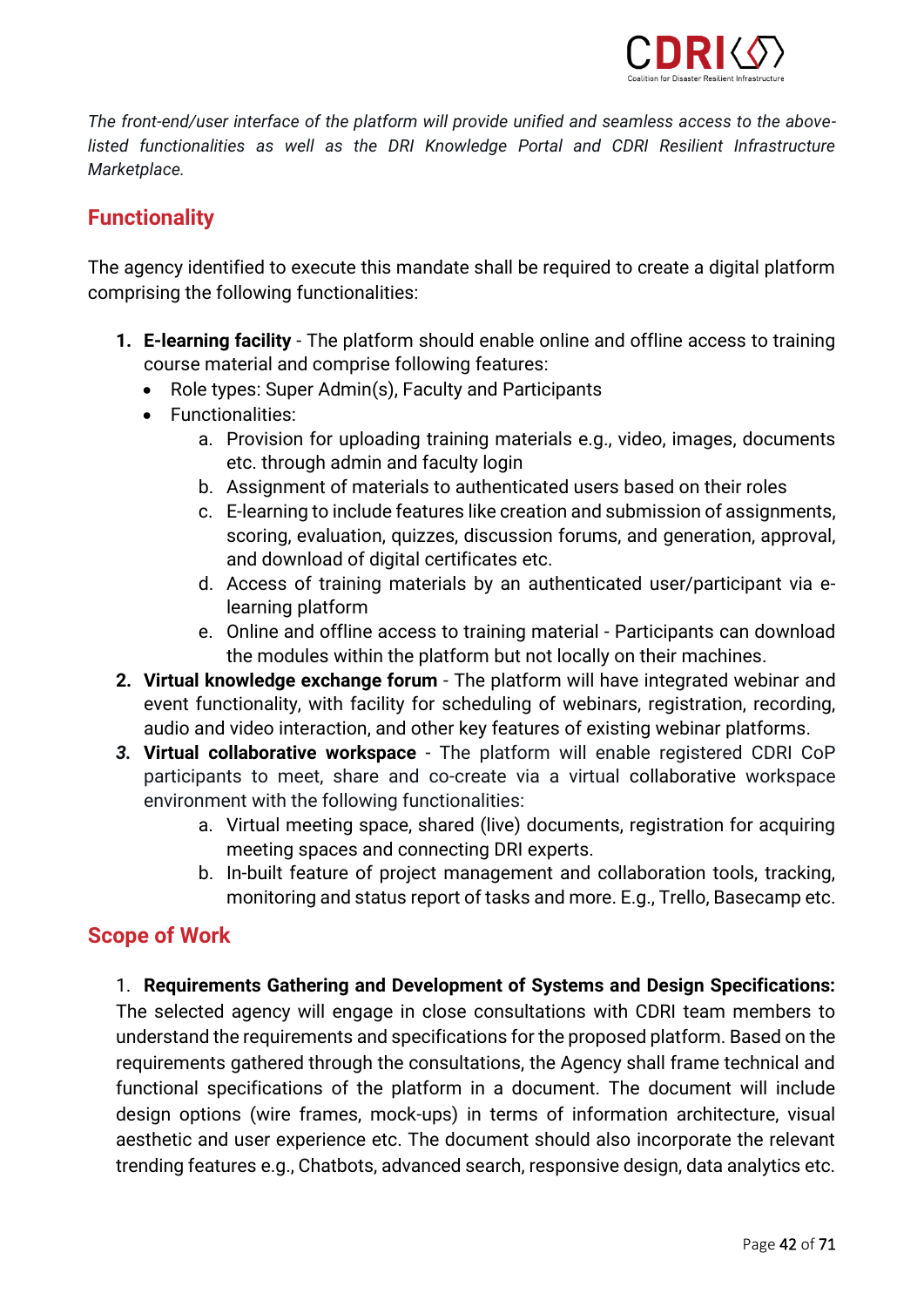

2. **Prototyping**: The agency will prepare and design prototype of the proposed platform based on gathered information and inputs:

- a) Share prototype with CDRI for feedback
- b) Incorporate feedback in subsequent design iterations
- c) Demonstrate functionality of finalized design

### 3. **Design, Development & Testing of Platform:**

- Work on technical development of the platform incorporating approved design elements with adequate technical testing and quality assurance
- Ensure contents of the platform are configurable and manageable from the front-end using the appropriate content management software solution
- Ensure compatibility and responsiveness of the platform in terms of ability to function with reasonable efficiency in poor connectivity context and be compatible and responsive to industry standard browsing environment as well as mobile devices (Android/iOS/Windows)
- Optimize platform for search engines so that it appears in the top search results for internet users
- Undertake user acceptance testing
- Provide demo and end-user training before final deployment and handover of the platform
- Build, code, test, secure, and commission the developed platform
- Ensure that the technology and coding language used in developing the platform is scalable and flexible
- Ensure the platform contains functionality of integrated/talk with other software or web solution may be via Application Programming Interface (api)
- Enable Single Sign-On (SSO) authentication system and allow stakeholders to use the multiple integrated software solutions (Knowledge Portal and Marketplace) in a seamless manner
- Ensure the web content of platform is configurable and editable from the user interface/front-end by authenticated user
- Ensure the platform can generate query-based reports; all reports should be exportable in different formats like graphs, Excel files, Word documents and PDFs etc.

**Technical Specifications of Hardware & Software:** All the software used/integrated in development of the platform should be genuine and with lifetime validity. The agency should assess the technical requirement for hosting and deployment of platform on production server. On receipt of requirement, CDRI shall provide the hosting environment for deployment of platform. All pre-deployment activities like development, hosting of platform on staging environment, testing, bug fixing shall be carried out at the agency's end. CDRI shall not facilitate any environment like staging server, testing environment etc.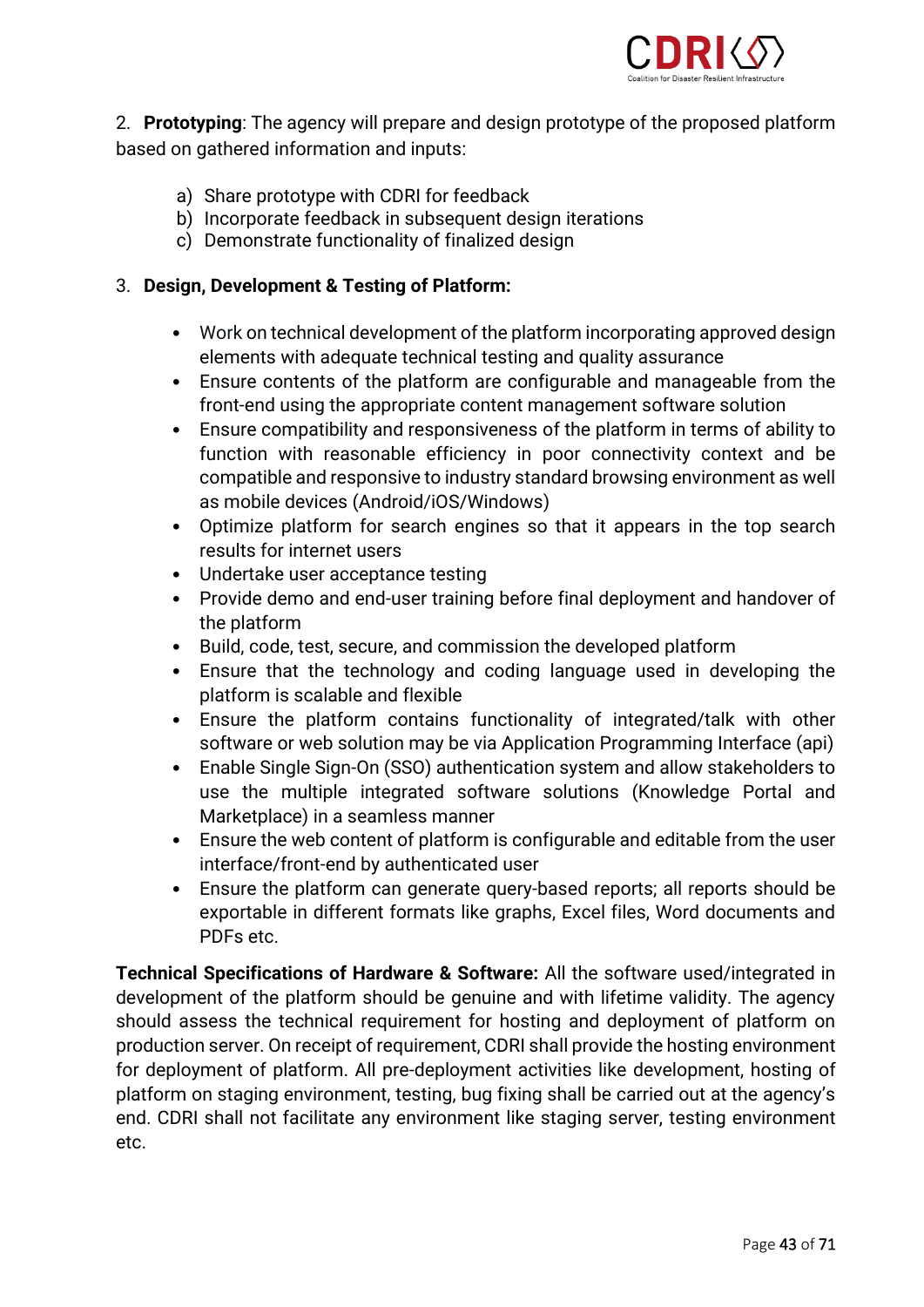

**Scalability**: The developed platform should be scalable and flexible to allow for seamless integration of other CDRI portals/digital products.

**Security:** Ensure appropriate security of the platform in terms of:

- Implementation of Secure Sockets Layer (SSL) with a minimum validity of two years
- Implementation of policy and security rules at various levels like network level, server level and application
- Alignment with security measures like firewalls, appropriate access controls and multifactor authentication, anti-malware etc.
- Scheduling of data backups to avoid loss of data
- Security audit clearance and certificate from IT security agency, e.g., cert-in empanelled agency or any other IT audit agency

**Technical Support**: The agency will provide technical support for maintenance of the platform for the specified duration.

**Inclusivity -** The DRI Connect platform is a digital knowledge solution, designed to be inclusive and accessible by all. The selected agency will explore ways of rendering the design truly inclusive in terms of supporting multiple languages and being accessible to persons with disabilities.

## **Expected Deliverables**

- 1. **Requirements document** containing detailed description about development and features of platform and its database, search engine, automation features, cookies policy, terms of use, etc. The requirements document should include the design brief, functional architecture and technical features of the platform along with capabilities such as responsive design, advanced search, Chatbots, use of artificial intelligence etc.
- 2. **Wireframes/visual mock-ups for specific pages** focusing on each functionality at the visualization/prototype stage.
- 3. **Prototype** of the platform
- 4. **User acceptance test report** of beta version of platform
- 5. **Fully functional platform**
- 6. **User manual, demo and training** to support the IT team and system administrators for content upload, platform maintenance, and administration
- 7. **Complete source code** (with guide text), including all developed libraries
- 8. **Operational services for maintenance for three years** from the date of commissioning of the solution/portal as approved by CDRI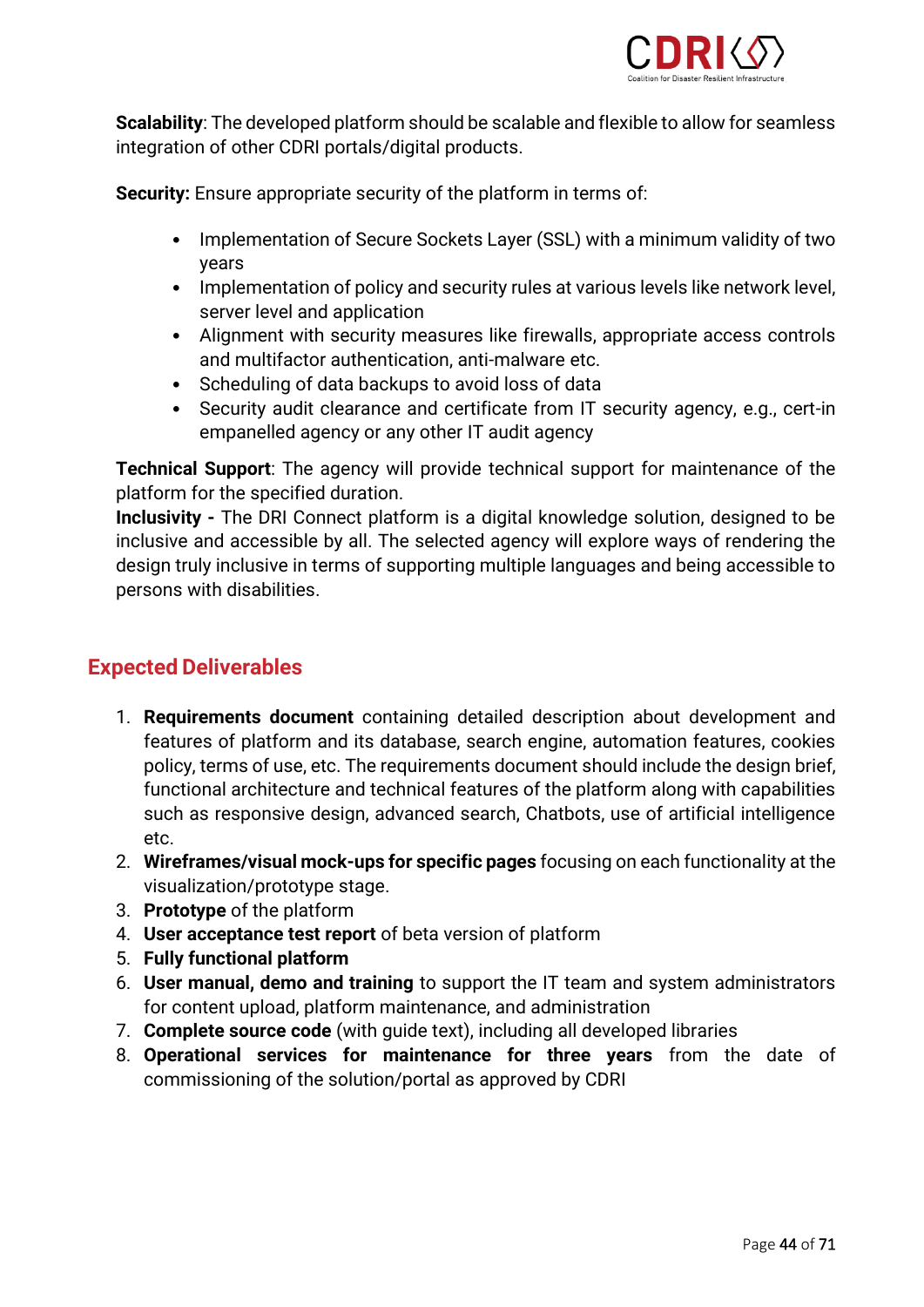

## **Timeline and Payment Schedule**

*The duration of the assignment is estimated to be 12 months for the platform creation and load testing, followed by a maintenance period of 36 months.*

Payment will be made as per the following milestones:

| <b>Milestone</b>                                                                                                | <b>Timeline</b>          | Payment             |
|-----------------------------------------------------------------------------------------------------------------|--------------------------|---------------------|
|                                                                                                                 | $T =$ Award of project   |                     |
| of<br>Submission<br>Requirements<br>Document (technical and design<br>specifications) and wireframes            | $(T + 45 \text{ days})$  | 10%                 |
| Completion of prototype (as per<br>technical and design specifications)                                         | $(T + 105 \text{ days})$ | 25%                 |
| Fully functional platform - load and $\int (T + 225 \text{ days})$<br>bug tested and user acceptance<br>testing |                          | 30%                 |
| Smooth deployment of platform with<br>integration of Knowledge Portal and<br>Marketplace functionalities        | $(T + 365 \text{ days})$ | 35%                 |
| Annual maintenance for three years*                                                                             |                          | To be paid annually |

\*Provide estimates separately

\*\*\*

**List of Experts**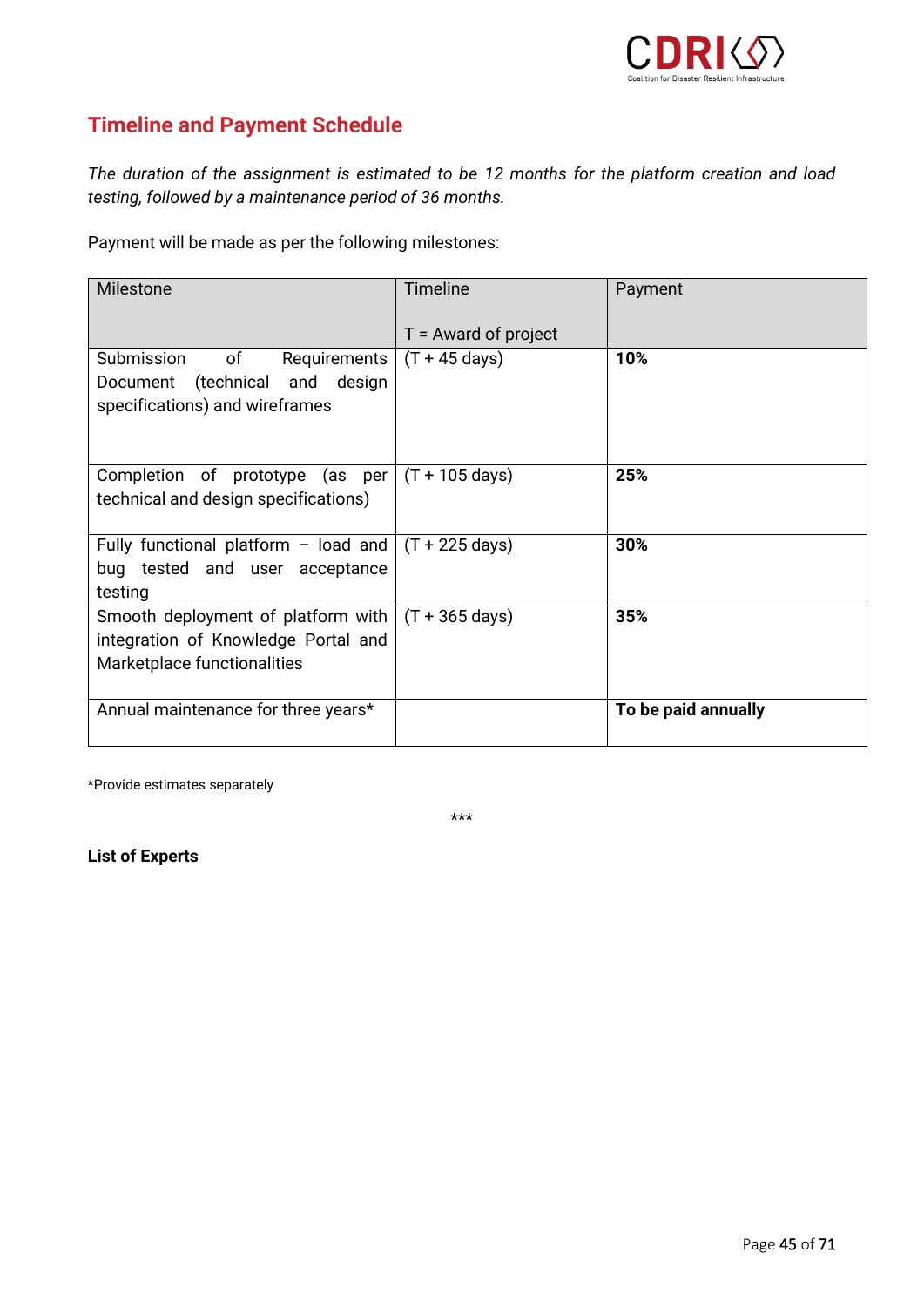

# <span id="page-45-0"></span>**SECTION 5: Standard Form of Contract**

## **CONTRACT FOR AGENCIES' SERVICES**

## **(Name of the contract/work can be written here)**

**between**

**Coalition for Disaster Resilient Infrastructure (CDRI)**

**and**

**Dated:**

**\_\_\_\_\_\_\_\_\_\_\_\_\_\_\_\_\_\_\_\_\_\_\_\_\_\_\_\_\_\_\_\_\_**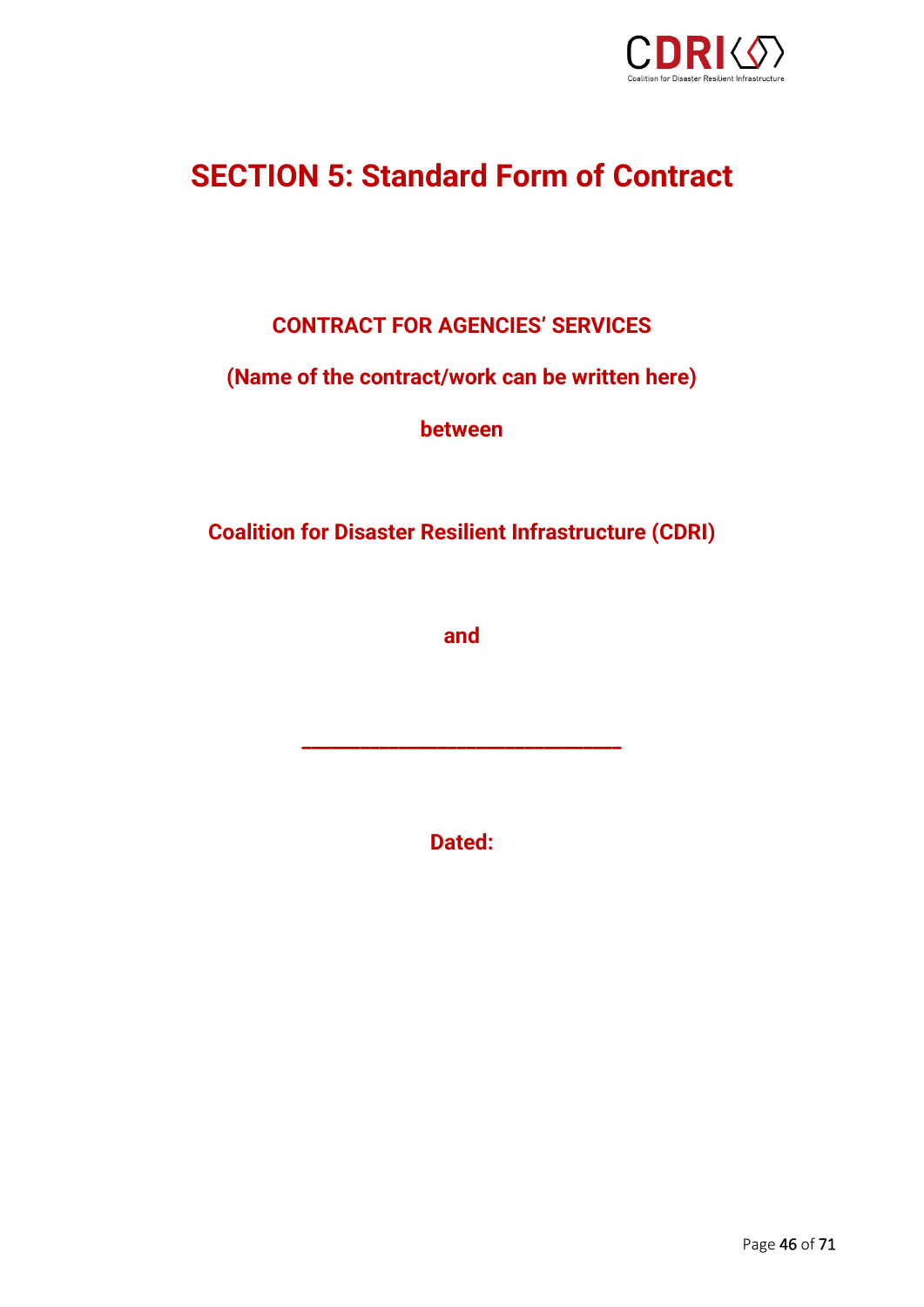

#### **Contents**

- I. Form of Contract
- II. General Conditions of Contract
- 1. GENERAL PROVISIONS
- 2. COMMENCEMENT, COMPLETION, MODIFICATION AND TERMINATION OF CONTRACT
- 3. INTELLECTUAL PROPERTY
- 4. OBLIGATIONS OF THE AGENCY
- 5. AGENCIES' PERSONNEL
- 6. OBLIGATIONS OF THE "CDRI"
- 7. PAYMENTS TO THE AGENCY
- 8. FAIRNESS AND GOOD FAITH
- 9. SETTLEMENT OF DISPUTES
- 10. LIQUIDATED DAMAGES
- 11. MISCELLANEOUS PROVISIONS
- 12. INDEMNIFICATION
- III. Special Conditions of Contract
- IV. Appendices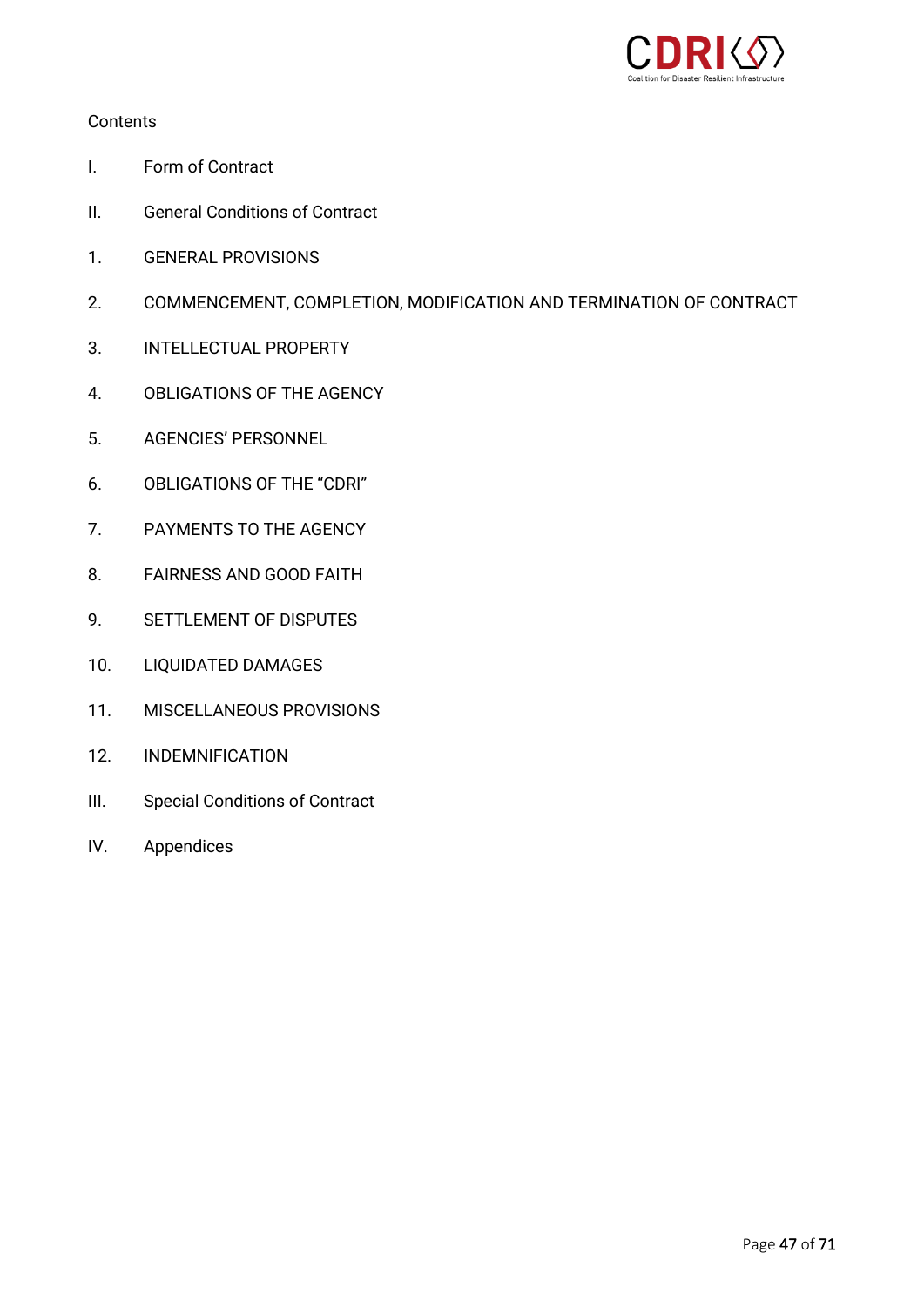

#### **I. Form of Contract**

This CONTRACT (hereinafter called the "Contract") is made on the \_\_\_\_\_\_\_\_\_ day of the month of  $\sim$  20, between the Coalition for Disaster Resilient Infrastructure, with its office at 4<sup>th</sup> & 5<sup>th</sup> Floor, Bhartiya Kala Kendra, 1 Copernicus Marg, New Delhi - 110001 (hereinafter called the "CDRI"), and, a joint venture/consortium/association consisting of the following entities, namely, lead Agency \_ and its partner \_\_\_\_\_\_\_\_\_\_\_\_\_\_\_\_\_ (hereinafter collectively called the "Agency").

#### **WHEREAS**

(a) the Agency, having represented to the "CDRI" that he/she/it has the required qualifications professional skills, personnel, financial and technical resources, statuary authorization, has offered to provide services in response to the Request for Proposal numbered \_\_\_\_\_\_\_\_\_\_\_, titled \_\_\_\_\_\_ dated \_\_\_\_\_\_\_\_\_ issued by the CDRI;

(b) the "CDRI", on basis of Agency's representations, has accepted the offer of the Agency to provide the services on the terms and conditions set forth in this Contract.

#### **NOW, THEREFORE, IT IS HEREBY AGREED** between the parties as follows:

- 1. The following documents attached hereto shall be deemed to form an integral part of this Contract:
	- (a) The General Conditions of Contract.
	- (b) The Special Conditions of Contract.
	- (c) The following Appendices:
	- Appendix A: Description of services
	- Appendix B: Reporting requirements
	- Appendix C: Staffing schedule
	- Appendix D: Cost estimates and Payment or billing schedule
	- Appendix E: Duties of CDRI
- 2. The mutual rights and obligations of the "CDRI" and the Agency shall be as set forth in the Contract, in particular:
	- (a) the Agencies shall carry out and complete the Services in accordance with the Description of Services, which is hereby incorporated in Appendix A, and is made a part of the Contract; and
	- (b) the "CDRI" shall make payments to the Agency in accordance with the provisions of the Contract.

3. Period of Performance for completion of work described in Description of Services begins \_\_\_\_\_\_\_\_\_\_\_\_ and continues through \_\_\_\_\_\_\_\_\_\_\_\_ unless the period of performance is extended by CDRI, as a written modification to this Contract. The Agency acknowledges that extension for period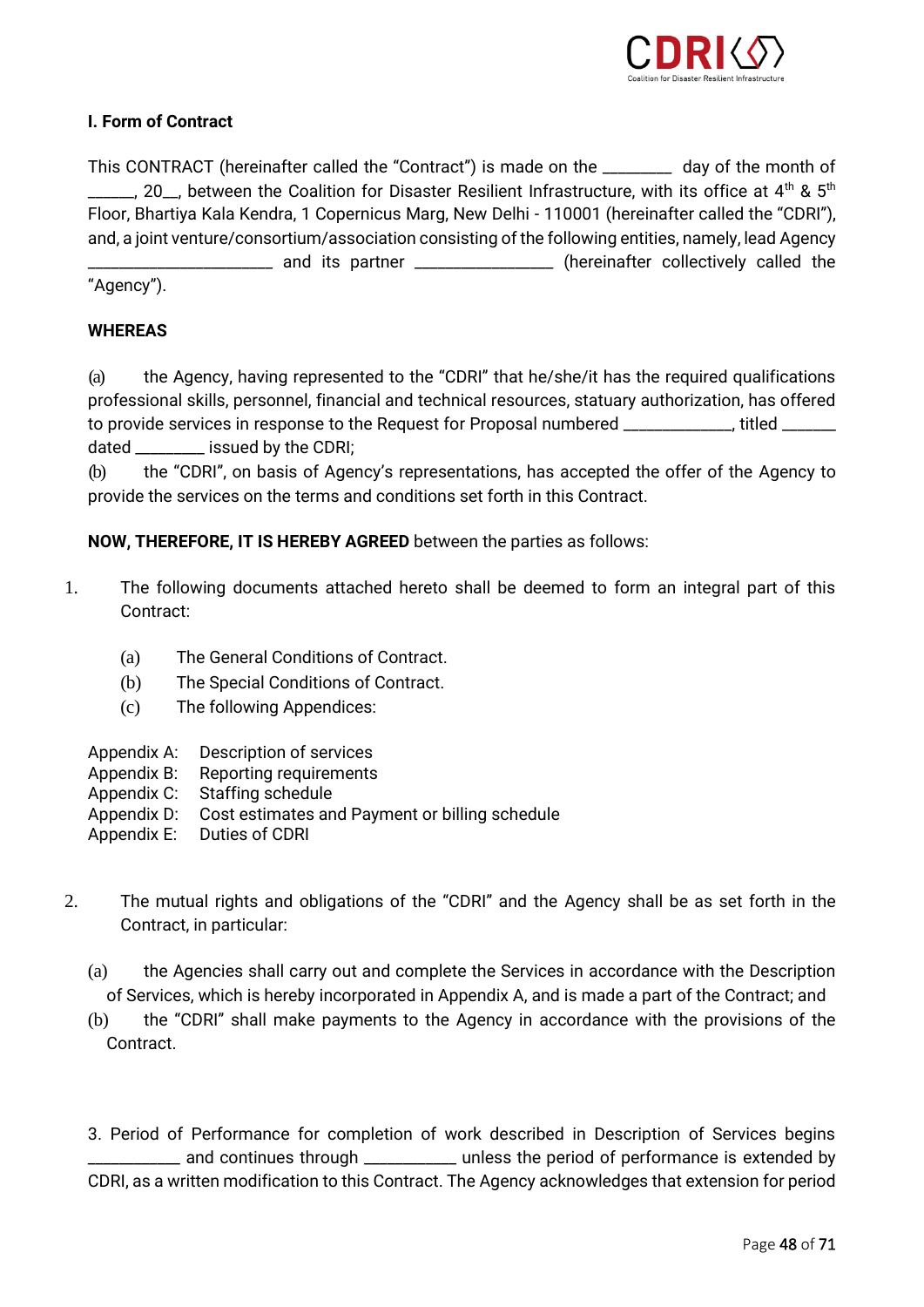

of performance is at the sole discretion of CDRI and the Agency shall not claim it as a matter of right under any circumstances whatsoever.

4. The Agency represents that it is a duly constituted and compliant entity under Applicable Laws and the signatories to the Contract are authorised and duly constituted under Applicable Laws to execute this Contract.

Both parties acknowledge that they have read this Contract, understand it, and agree to be bound by its terms. The parties further agree that this Contract together with all the incorporated attachments, is the entire agreement between the parties and supersedes all prior agreements, written or oral, relating to the subject matter of this Contract.

IN WITNESS WHEREOF, the Parties hereto have caused this Contract to be executed by their duly authorized representatives as of the day and year first above written.

> 1. For and on behalf of the Coalition for Disaster Resilient Infrastructure:

On Behalf of CDRI,

CDRI, 4th & 5th Floor, Bhartiya Kala Kendra, 1 Copernicus Marg, New Delhi – 110001

In presence of (Witnesses)

(i)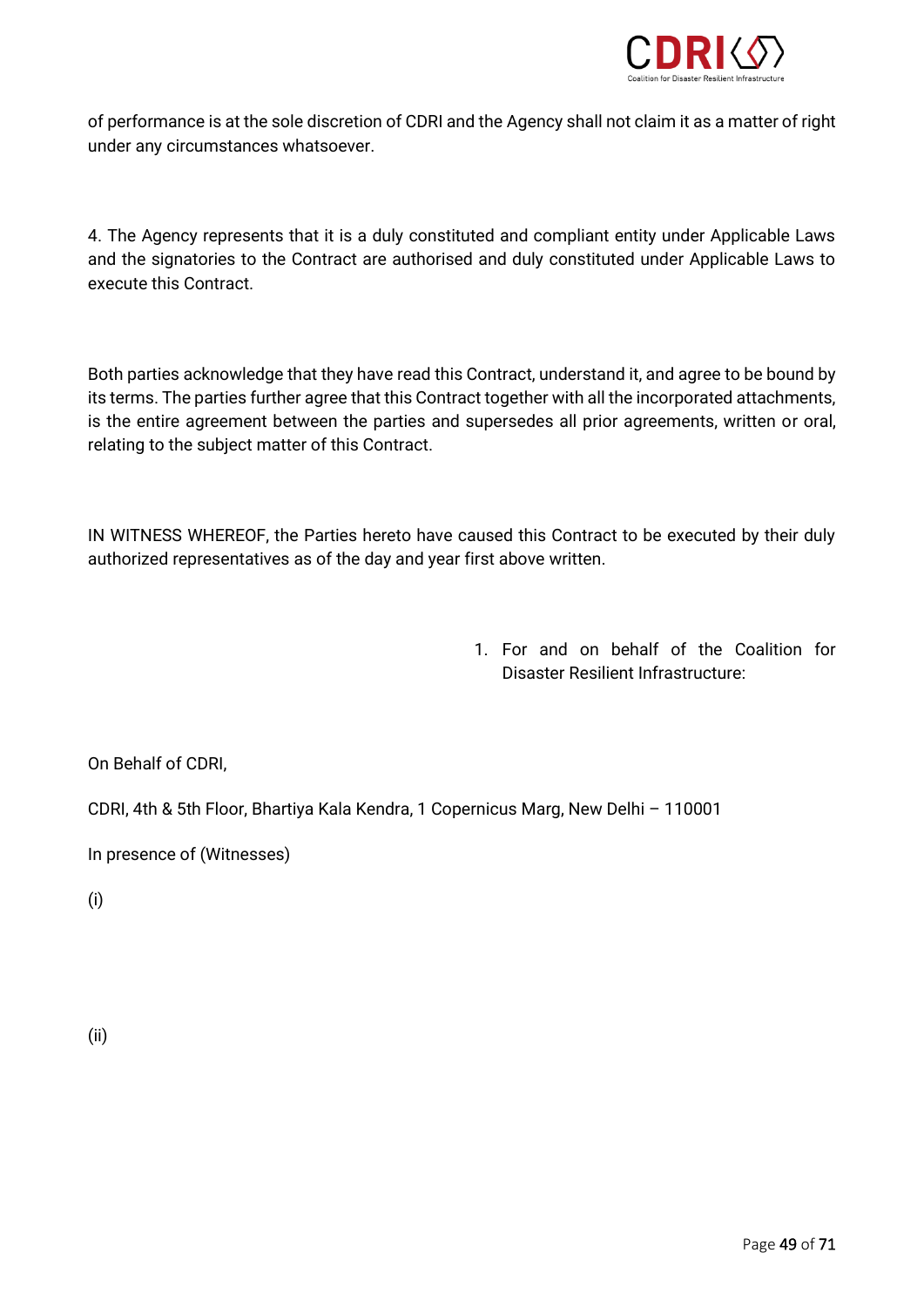

2. For and on behalf of the Lead Agency

[name of Agency]

In presence of

(Witnesses)

(i)

(ii)

[Authorized Representative]

[For a joint venture, either all members shall sign or only the lead member, in which case the power of attorney to sign on behalf of all members shall be attached.]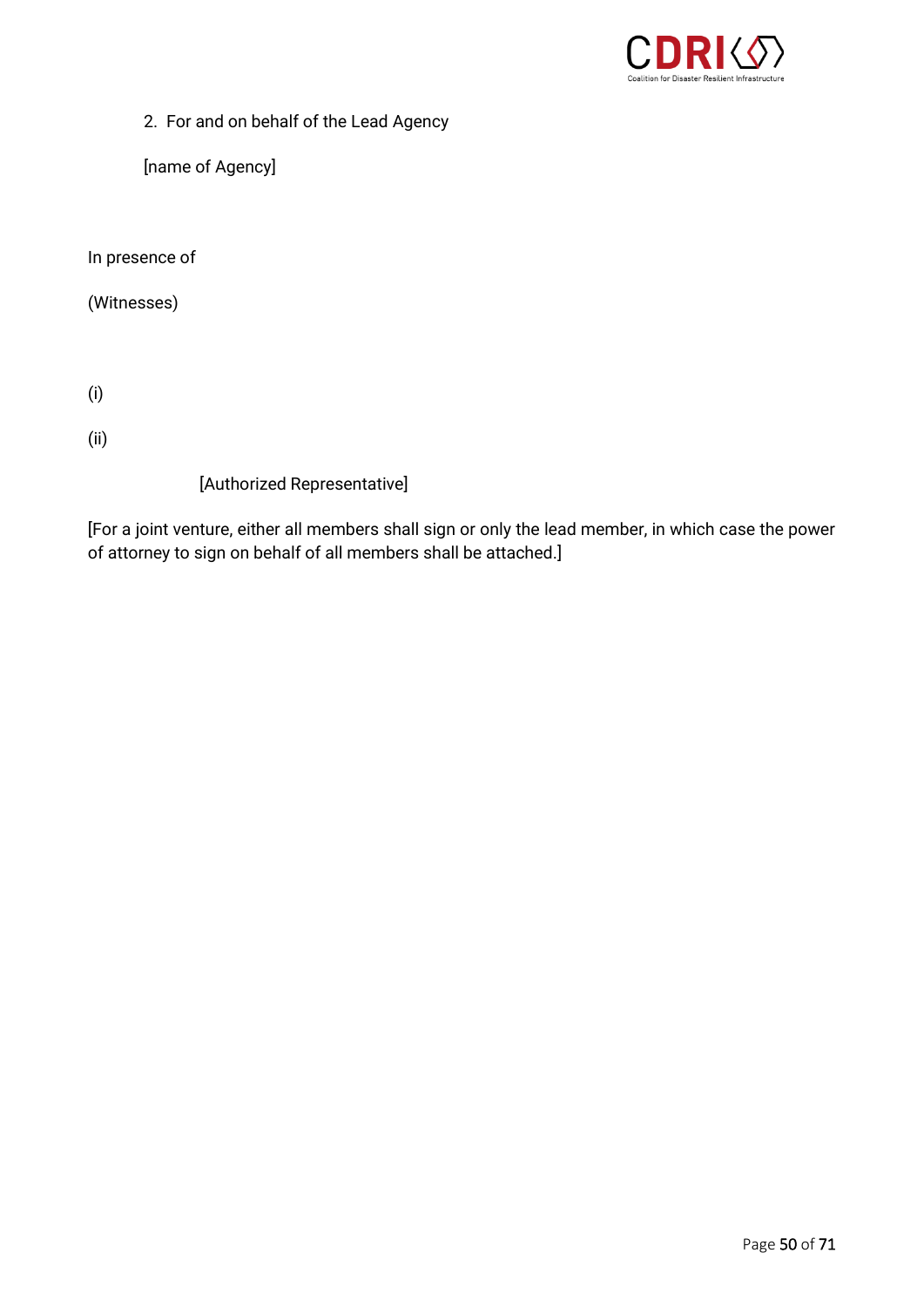

#### **II. General Conditions of Contract**

#### **1 GENERAL PROVISIONS**

- 1.1 **Definitions** Unless the context otherwise requires, the following terms whenever used in this Contract have the following meanings:
- (a) "Applicable Law(s)" means the laws and any other instruments having the force of law in India for the time being.
- (b) Arising IP- means all Intellectual Property and IPR that are identified or developed in the course of the present Agreement with respect to the Services contemplated herein, created for CDRI;
- (c) Background IP- means all Intellectual Property Rights, except any Arising Intellectual Property, that is developed prior to this Agreement or independent of this Agreement by either Party hereto and not in relation to this Agreement, and owned by the owning Party;
- (d) "Confidential Information"- means all information which has been designated as confidential by the Parties in writing or that ought to be considered as confidential (however it is conveyed or on whatever media it is stored) including but not limited to information which relates to the business, policy, strategy, affairs, properties, assets, trading practices, services, developments, trade secrets, Intellectual Property Rights, know-how, personnel, customers and suppliers of either party and commercially sensitive information which may be regarded as the confidential information of the disclosing party.
- (e) "Agency" means \_\_\_\_\_\_\_\_\_\_\_\_\_\_\_\_\_\_\_\_\_\_. And its partner \_\_\_\_\_\_\_
- (f) "Contract" means the Contract signed by the Parties and all the attached documents listed in its Clause 1 that is this General Conditions (GCC), the Special Conditions (SCC), Form of Contract, the Appendices, and any subsequent mutually signed document added to this contract .
- (g) "Day" means calendar day.
- (h) "Effective Date" means the date on which this Contract comes into force and effect pursuant to Clause GCC 2.1.
- (i) "Foreign Currency" means any currency other than the currency of the "CDRI's" country.
- (j) "GCC" means these General Conditions of Contract.
- (k) "Government" means the Government of India
- (l) "Intellectual Property Rights": means any copyright, rights in designs, database rights, domain names, trademarks, service marks, patents, logo, brand names, or any applications for any of the foregoing, know-how or similar rights or obligations (whether registerable or not) including Moral Rights as defined under applicable laws of India;
- (m) "Local Currency" means Indian Rupee.
- (n) "Member" means any of the entities that make up the joint venture/consortium/association; and "Members" means all these entities.
- (o) "Party" means the "CDRI" or the Agency, as the case may be, and "Parties" means both of them.
- (p) "Personnel" means professionals and support staff provided by the Agencies and assigned to perform the Services or any part thereof; "Foreign Personnel" means such professionals and support staff who at the time of being so provided had their domicile outside the Government's country; "Local Personnel" means such professionals and support staff who at the time of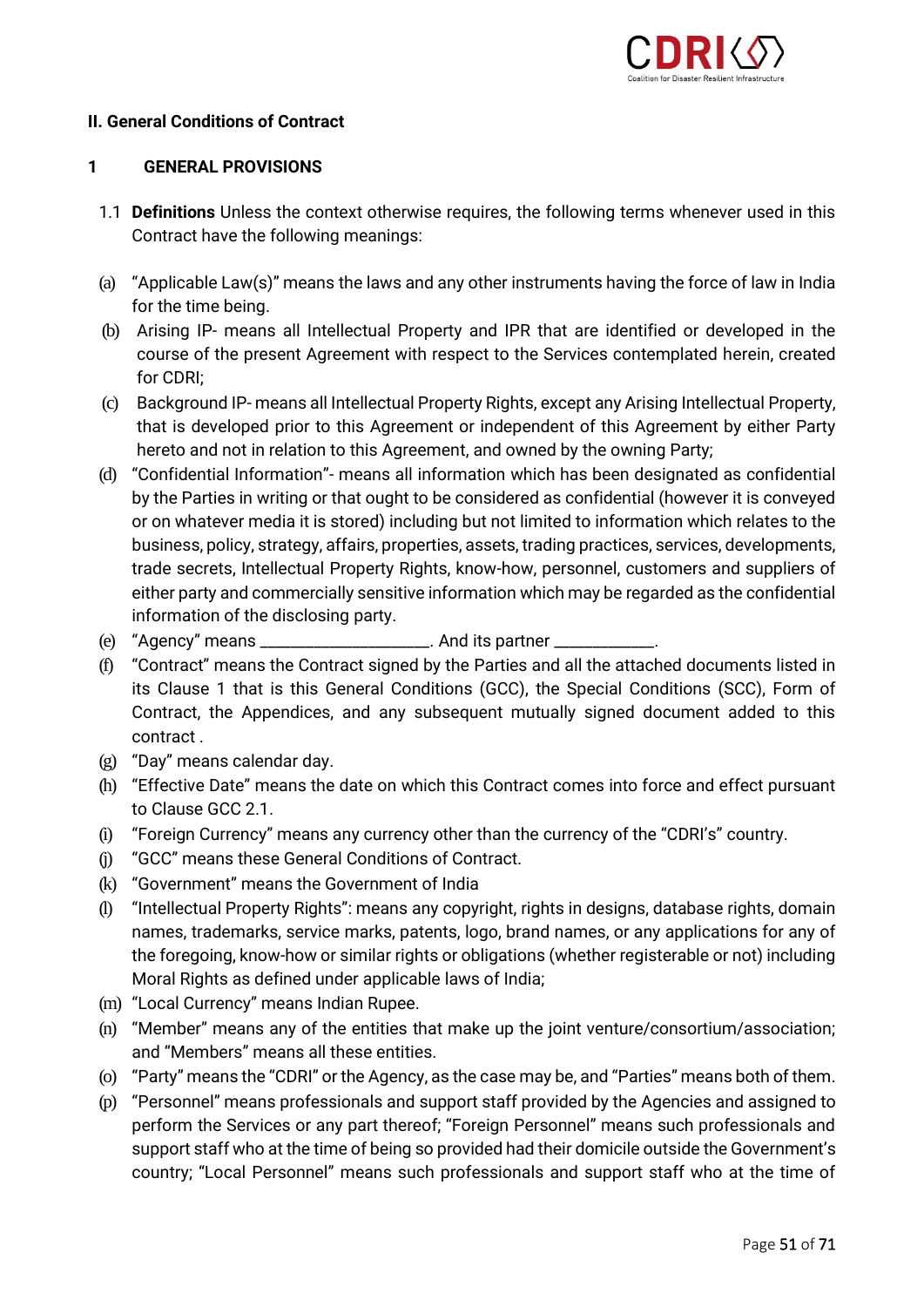

being so provided had their domicile inside the Government's country; and "Key Personnel" means the Personnel referred to in Clause GCC 5.2(a).

- (q) "Reimbursable expenses" means all assignment-related costs [such as travel, translation, report printing, secretarial expenses, subject to specified maximum limits in the Contract].
- (r) "SCC" means the Special Conditions of Contract by which the GCC may be amended or supplemented.
- (s) "Services" means the work to be performed by the Agency pursuant to this Contract, as described in Appendix A hereto.
- (t) "Sub-Agencies" means an entity to whom/which the Agency subcontracts any part of the Services while remaining solely liable for the execution of the Contract.
- (u) "Third Party" means any person or entity other than the "CDRI", or the Agency.
- (v) "In writing" means communicated in written form with proof of receipt.

### 1.2 **Relationship Between the Parties**

Nothing contained herein shall be construed as establishing a relationship of master and servant or of principal and agent as between the "CDRI" and the Agency. The Agency, subject to this Contract, has complete charge of Personnel, performing the Services and shall be fully responsible and liable for the Services performed by them or on their behalf hereunder.

- 1.3 **Law Governing Contract:** This Contract, its meaning and interpretation, and the relation between the Parties shall be governed by the applicable laws of the Republic of India.
- 1.4 **Headings**: The headings shall not limit, alter, or affect the meaning of this Contract.

### 1.5 **Notices:**

1.5.1 Any notice, request or consent required or permitted to be given or made pursuant to this Contract shall be in writing. Any such notice, request or consent shall be deemed to have been given or made when delivered in person to an authorized representative of the Party to whom the communication is addressed, or when sent by registered post or email to such Party at the address specified in the SCC.

1.5.2 A Party may change its address for notice hereunder by giving the other Party notice in writing of such change to the address specified in the SCC.

- 1.6 **Location:** The Services shall be performed at such locations as are specified in **Appendix A hereto** and, where the location of a particular task is not so specified, at such locations, as the "CDRI" may approve.
- 1.7 **Authority of Lead Agency**: In case the Agency consists of a joint venture/consortium/ association of more than one entity, the Members hereby authorize the entity specified (Lead Agency) in the SCC to act on their behalf in exercising all the Agency's rights and obligations towards the "CDRI" under this Contract, including without limitation the receiving of instructions and payments from the "CDRI".
- 1.8 **Authorized Representatives**: Any action required or permitted to be taken, and any document required or permitted to be executed under this Contract by the "CDRI" or the Agency may be taken or executed by the officials specified in the SCC.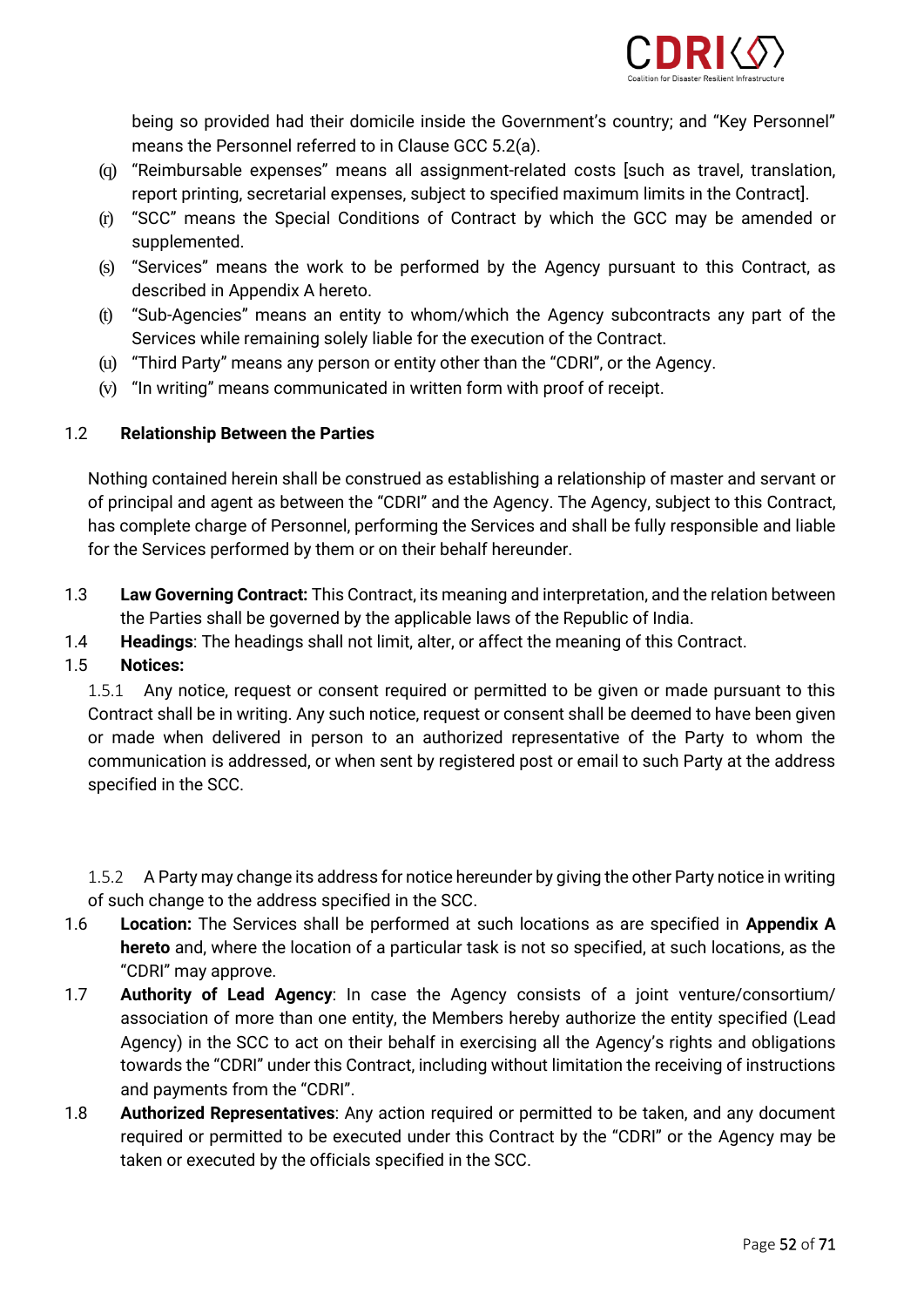

1.9 Taxes and Duties: The Agency shall be liable to pay such direct and indirect taxes, duties, fees, and other impositions levied under the applicable laws of India.

#### 1.10 **Fraud and Corruption**

1.10.1 **Definitions:** It is the CDRI's policy to require that CDRI as well as Agency observe the highest standard of ethics during the execution of the Contract. In pursuance of this policy, the CDRI defines, for the purpose of this provision, the terms set forth below as follows:

- (i) "corrupt practice" means the offering, receiving, or soliciting, directly or indirectly, of anything of value to influence the action of a public official in the selection process or in contract execution, and includes any allegation of being involved in corrupt practice unrelated to this Contract by any Statutory or Government agency duly empowered to do so under Applicable Law;
- (ii) "fraudulent practice" means a misrepresentation or omission of facts in order to influence a selection process or the execution of a contract or having been blacklisted by any Government agency under Applicable Law;
- (iii) "collusive practices" means a scheme or arrangement between two or more Agencies, with or without the knowledge of the CDRI, designed to establish prices at artificial, non-competitive levels;
- (iv) "coercive practices" means harming or threatening to harm, directly or indirectly, persons or their property to influence their participation in a procurement process, or affect the execution of a contract;

#### 1.10.2 **Measures to be taken by the CDRI**

- (a) The CDRI reserves the right to terminate the contract, without notice, if it determines at any time that Agency, it affiliates and/or its representatives were directly or indirectly engaged in corrupt, fraudulent, collusive or coercive practices during the selection process or the execution of that contract, without the Agency having taken timely and appropriate action satisfactory to the CDRI to remedy the situation after notification by the CDRI;
- (b) The CDRI may also sanction against the Agency, including declaring the Agency ineligible, either indefinitely or for a stated period of time, to participate in CDRI's procurement process if it at any time determines that the Agency has, directly or through an agent, engaged in corrupt, fraudulent, collusive or coercive practices in competing for, or in executing, a CDRI-financed contract;
- (c) The CDRI shall also be entitled to take recourse to this clause if it comes to the knowledge of CDRI that the Agency has been involved in or alleged to be involved in any corrupt, fraudulent, collusive or coercive practises in relation to any third party transaction not related to this Contract or has been blacklisted by any Government agency or it is so alleged by any Government agency.

#### **2 COMMENCEMENT, PROGRESS MONITORING, COMPLETION, MODIFICATION AND TERMINATION OF CONTRACT**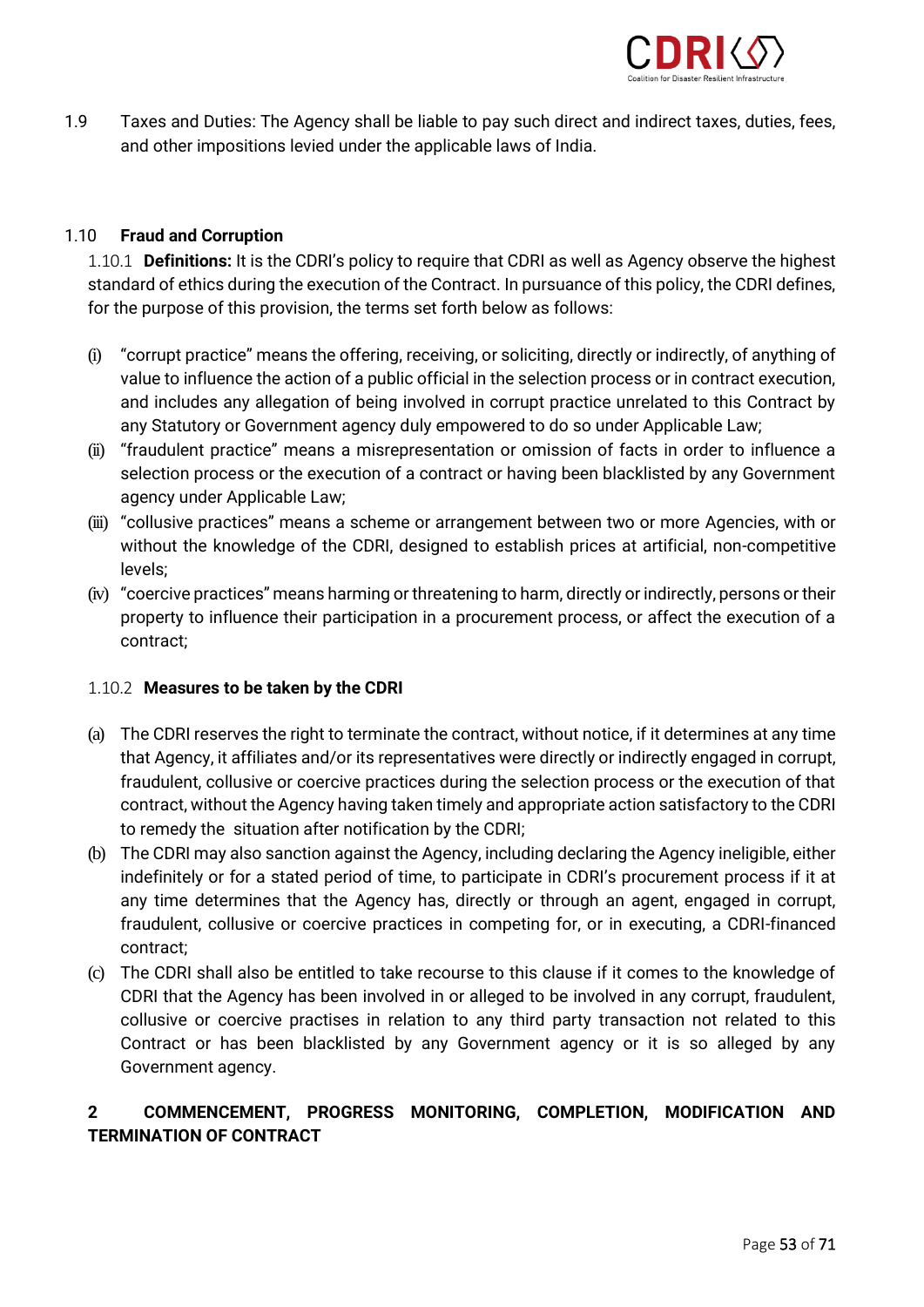

- **2.1 Effectiveness of Contract:** This Contract shall come into force and effect on the date (the "Effective Date") of the "CDRI"'s notice to the Agency instructing the Agency to begin carrying out the Services. This notice shall confirm that the conditions precedent and effectiveness conditions, if any, listed in the SCC have been met.
- **2.2 Termination of Contract for Failure to Become Effective:** If this Contract has not become effective within such time period after the date of the Contract signed by the Parties as specified in the SCC, either Party may, by not less than twenty one (21) days written notice to the other Party, declare this Contract to be null and void, and in the event of such a declaration by either Party, neither Party shall have any claim against the other Party with respect hereto.
- **2.3 Commencement of Services:** The Agency shall begin carrying out the Services not later than the number of days after the Effective Date specified in the SCC.
- **2.4 Expiration of Contract:** Unless terminated earlier pursuant to Clause GCC 2.9 hereof, this Contract shall expire at the end of such time-period after the Effective Date as specified in the SCC.
- **2.5 Entire Agreement**: This Contract contains all covenants, stipulations and provisions agreed by the Parties. No agent or representative of either Party has authority to make, and the Parties shall not be bound by or be liable for, any other statement, representation, promise or agreement not set forth herein.
- **2.6 Modifications or Variations:** (a) any modification or variation of the terms and conditions of this Contract, including any modification or variation of the scope of the Services, may only be made by written agreement between the Parties. Pursuant to Clause GCC 8.2 here of, however, each Party shall give due consideration to any proposals for modification or variation made by the other Party. (b) In cases of substantial modifications or variations, the prior written consent of the Parties is required.

#### **2.7 Force Majeure**

#### **2.7.1 Definition**

- (a) For the purposes of this Contract, "Force Majeure" means an event which is beyond the reasonable control of a Party, is not foreseeable, is unavoidable and not brought about by or at the instance of the Party claiming to be affected by such events and which has caused the non-performance or delay in performance, and which makes a Party's performance of its obligations hereunder impossible or so impractical as reasonably to be considered impossible in the circumstances, and includes, but is not limited to, war, riots, civil disorder, global economic recession, embargo, emergency, earthquake, fire, explosion, storm, pandemic, epidemic, flood or other extreme adverse weather conditions, strikes, lockouts or other industrial action (except where such strikes, lockouts or other industrial action are within the power of the Party invoking Force Majeure to prevent), confiscation or any other action by Government agencies.
- (b) Force Majeure shall not include: (i) any event which is caused by the negligence or intentional action of a Party or by or of such Party's agents or employees, nor (ii) any event which a diligent Party could reasonably have been expected both to take into account at the time of the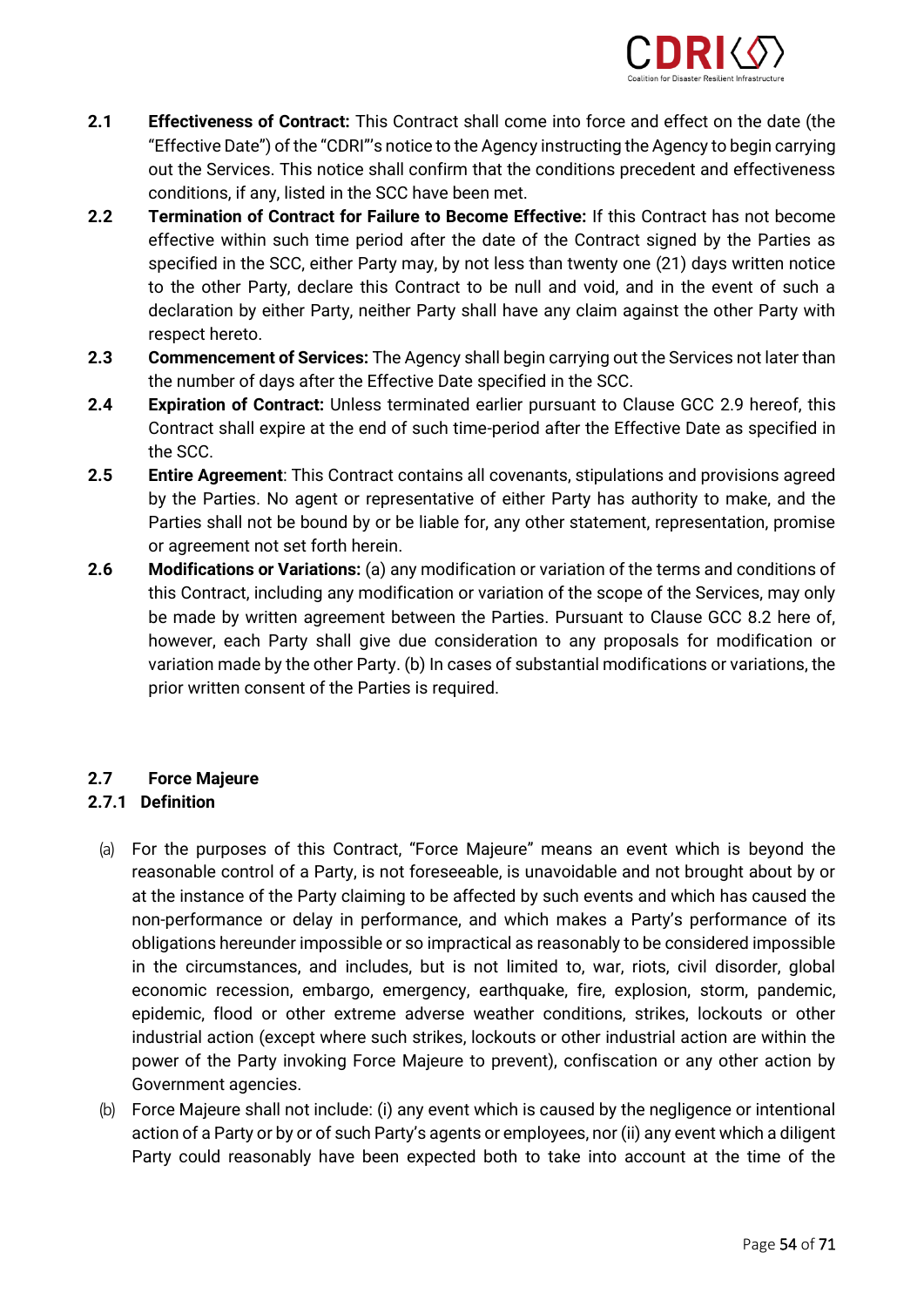

conclusion of this Contract and avoid or overcome in the carrying out of its obligations hereunder.

- (c) Subject to clause 2.7.2, Force Majeure shall not include insufficiency of funds or inability to make any payment required hereunder.
- **2.7.2 No Breach of Contract:** The failure of a Party to fulfil any of its obligations hereunder shall not be considered to be a breach of, or default under, this Contract insofar as such inability arises from an event of Force Majeure, provided that the Party affected by such an event has taken all reasonable precautions, due care and reasonable alternative measures, all with the objective of carrying out the terms and conditions of this Contract.

#### **2.7.3 Measures to be taken:**

- (a) A Party affected by an event of Force Majeure shall continue to perform its obligations under the Contract as far as is reasonably practical and shall take all reasonable measures to minimize the consequences of any event of Force Majeure.
- (b) A Party affected by an event of Force Majeure shall notify the other Party of such event as soon as possible, and in any case not later than fourteen (14) days following the occurrence of such event, providing evidence of the nature and cause of such event, and shall similarly give written notice of the restoration of normal conditions as soon as possible.
- (c) Any period within which a Party shall, pursuant to this Contract, complete any action or task, shall be extended for a period equal to the time during which such Party was unable to perform such action as a result of Force Majeure.
- (d) During the period of their inability to perform the Services as a result of an event of Force Majeure, the Agency, upon instructions by the "CDRI", shall either:
	- i. demobilize; or
	- ii. Continue with the Services to the extent possible, in which case the Agency shall continue to be paid proportionately and on pro-rata basis, under the terms of this Contract.
- (e) In the case of disagreement between the Parties as to the existence or extent of Force Majeure, the matter shall be settled according to Clause GCC 9.
- **2.8 Suspension:** The "CDRI" may, by written notice of suspension to the Agency, suspend all payments to the Agency hereunder if the Agency fails to perform any of its obligations under this Contract, including satisfactorily carrying out of the Services, provided that such notice of suspension (i) shall specify the nature of the failure, and (ii) shall allow the Agency to remedy such failure, if capable of being remedied, within a period not exceeding thirty (30) days after receipt by the Agency of such notice of suspension.
- **2.9 Termination**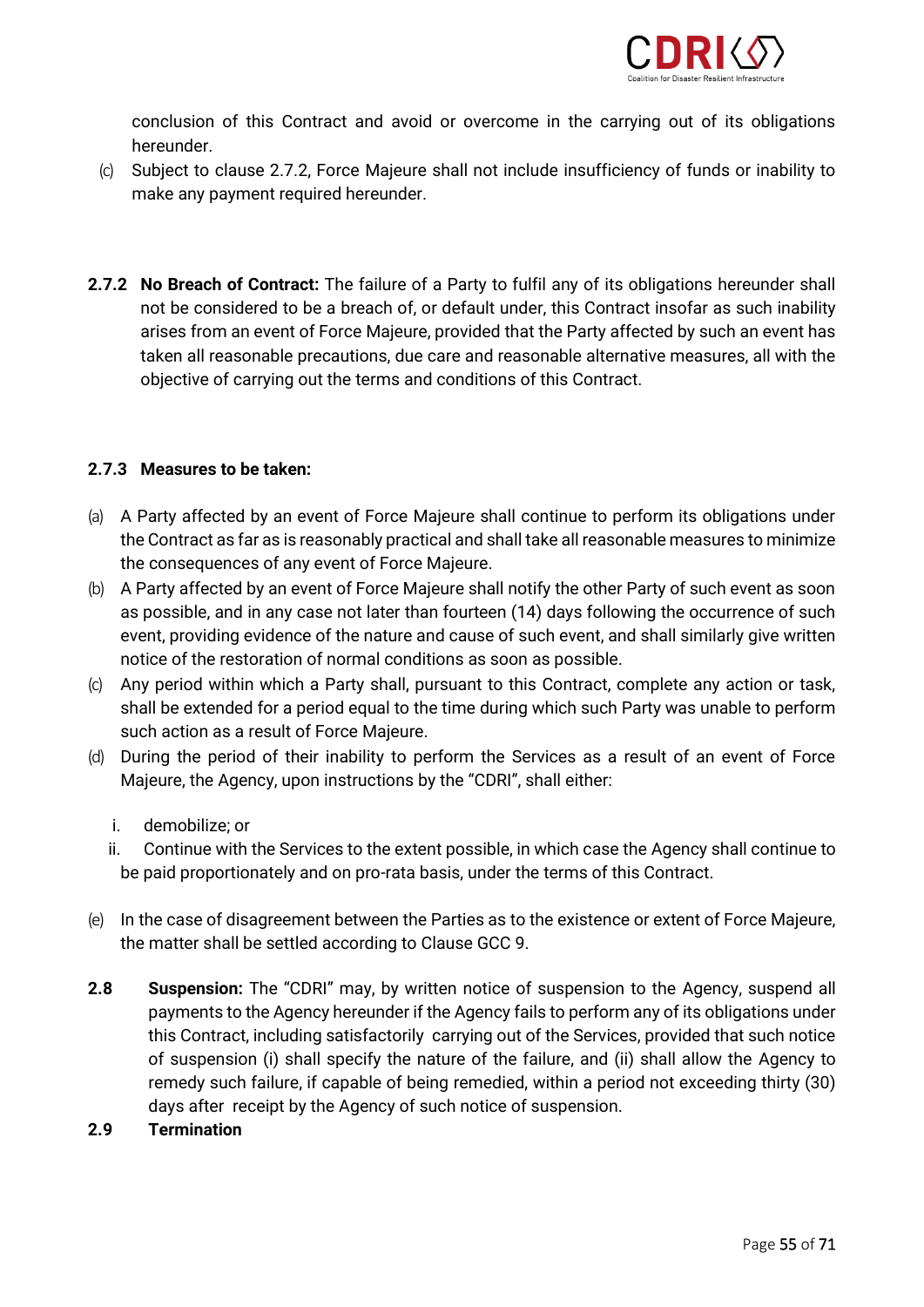

- 2.9.1 **By the "CDRI**": The "CDRI" may terminate this Contract in case of the occurrence of any of the events specified in paragraphs (a) through (i) of this Clause GCC 2.9.1.
- (a) If the Agency fails to remedy a failure in the performance of its obligations hereunder, as specified in a notice of suspension pursuant to Clause GCC 2.8 hereinabove, within thirty (30) days of receipt of such notice of suspension or within such further period as the "CDRI" may have subsequently approved in writing.
- (b) If the Agency becomes (or, if the Agency consists of more than one entity, if any of its Members becomes and which has substantial bearing on providing Services under this contract) insolvent or go into liquidation or receivership whether compulsory or voluntary.
- (c) If the Agency has, directly or indirectly engaged, or even attempted to engage in corrupt or fraudulent practices in competing for or in executing this Contract.
- (d) If the Agency submits to the "CDRI" a false statement or is found guilty of misrepresentation either before, during or after signing of the present contract".
- (e) If the Agency places itself in position of conflict of interest or fails to disclose promptly any conflict of interest to the CDRI.
- (f) If the Agency fails to provide satisfactory quality services as envisaged under this Contract. The Consultancy Monitoring Committee (CMC) formulated to monitor the progress of the assignment may make judgement regarding the poor quality of services, the reasons for which shall be recorded in writing. The CMC may decide to give one chance to the Agency to improve the quality of the services.
- (g) If, as the result of Force Majeure, the Agency is unable to perform a material portion of the Services for a period of not less than sixty (60) days.
- (h) If there is a Change of Control in the constitution of the Agency;
- (i) If the "CDRI", in its sole discretion and for any reason whatsoever, decides to terminate this Contract.

In such an occurrence the "CDRI" shall give a not less than thirty (30) days' written notice of termination to the Agency

2.9.2 **By the Agency:** The Agency may terminate this Contract, by not less than thirty (30) days' written notice to the "CDRI", in case of the occurrence of any of the events specified in paragraphs (a) through (b) of this Clause 2.9.2.

- (a) If the "CDRI" fails to pay any money due to the Agency pursuant to this Contract and not subject to dispute pursuant to Clause GCC 9 hereof within forty-five (45) days after receiving written notice from the Agency that such payment is overdue.
- (b) If, as the result of Force Majeure, the Agency is unable to perform a material portion of the Services for a period of not less than sixty (60) days.
	- **2.9.3 Cessation of Rights and Obligations**: Upon termination of this Contract pursuant to Clauses GCC 2.2 or GCC 2.9 hereof, or upon expiration of this Contract pursuant to Clause GCC 2.4 hereof, all rights and obligations of the Parties hereunder shall cease, except (i) such rights and obligations as may have accrued on the date of termination or expiration, (ii) the obligation of confidentiality and intellectual property rights set forth in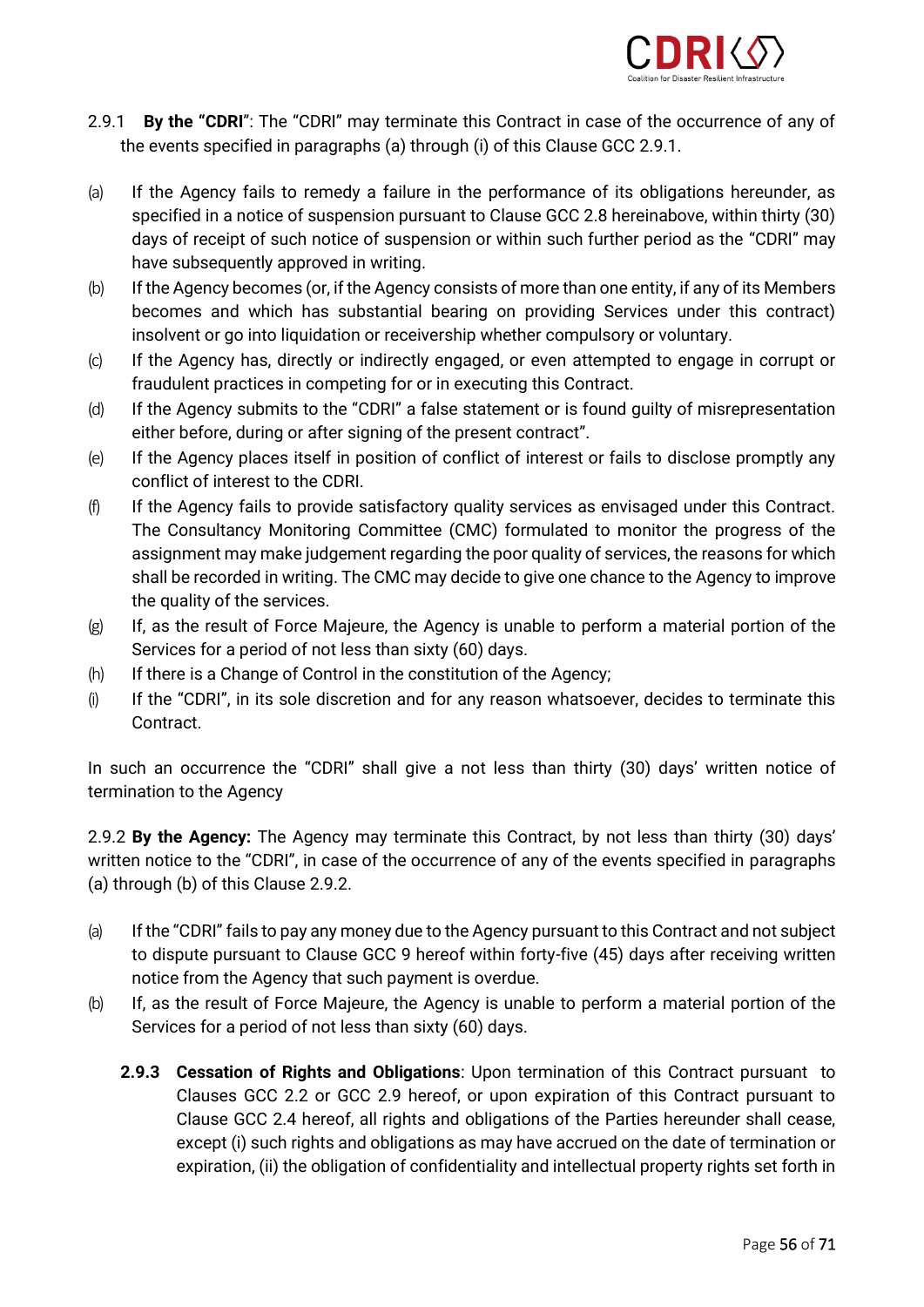

the present agreement, (iii) the Agency's obligation to permit inspection, copying and auditing of their accounts and records set forth in Clause GCC 4.5 hereof, and (iv) any right which a Party may have under the Law.

- **2.9.4 Cessation of Services:** Upon termination of this Contract by notice of either Party to the other pursuant to Clauses GCC 2.9.1 or GCC 2.9.2 hereof, the Agency shall, immediately upon dispatch or receipt of such notice, take all necessary steps to bring the Services to a close in a prompt and orderly manner and shall make every reasonable effort to keep expenditures for this purpose to a minimum. With respect to documents prepared by the Agency and equipment and materials furnished by the "CDRI", the Agency shall proceed as provided, respectively, by Clauses GCC 4.9 or GCC 4.10 hereof.
- **2.9.5 Payment upon Termination:** Upon termination of this Contract pursuant to Clauses GCC 2.9.1 or GCC 2.9.2 hereof, the "CDRI" shall make the following payments to the Agency:
- (a) If the Contract is terminated pursuant to Clause 2.9.1 (g), (h) or 2.9.2, remuneration pursuant to Clause GCC 7.3(h) (i) hereof for Services satisfactorily performed prior to the effective date of termination, and reimbursable expenditures pursuant to Clause GCC 7.3(h)(ii) hereof for expenditures actually and reasonably incurred prior to the effective date of termination.
- (b) If the agreement is terminated pursuant of Clause 2.9.1 (a) to (f), the Agency shall not be entitled to receive any agreed payments upon termination of the contract. However, the "CDRI" may consider making payment for the part satisfactorily performed on the basis of Quantum Meruit as assessed by it, if such part is of economic utility to the CDRI. Applicable Under such circumstances, upon termination, the client may also impose liquidated damages as per the provisions of Clause GCC 10 of this agreement. The Agency will be required to pay any such liquidated damages to client within 30 days of termination date.
	- **2.9.6 Disputes about Events of Termination**: If either Party disputes whether an event specified in paragraphs (a) through (h) of Clause GCC 2.9.1 or in Clause GCC 2.9.2 hereof has occurred, such Party may, within thirty (30) days after receipt of notice of termination from the other Party, refer the matter to Clause GCC 9 hereof, and this Contract shall not be terminated on account of such event except in accordance with the terms of any resulting arbitral award.

#### **3. Intellectual Property:**

3.1. The Agency acknowledges and agrees that all Intellectual Property Rights ("IPR") in relation to Arising IP belongs to CDRI, for perpetuity, and for all territories of the world. The Agency acknowledges that the Arising IP is a work for hire for which adequate compensation has been paid to it and all IPR in the same vests with CDRI and no one else.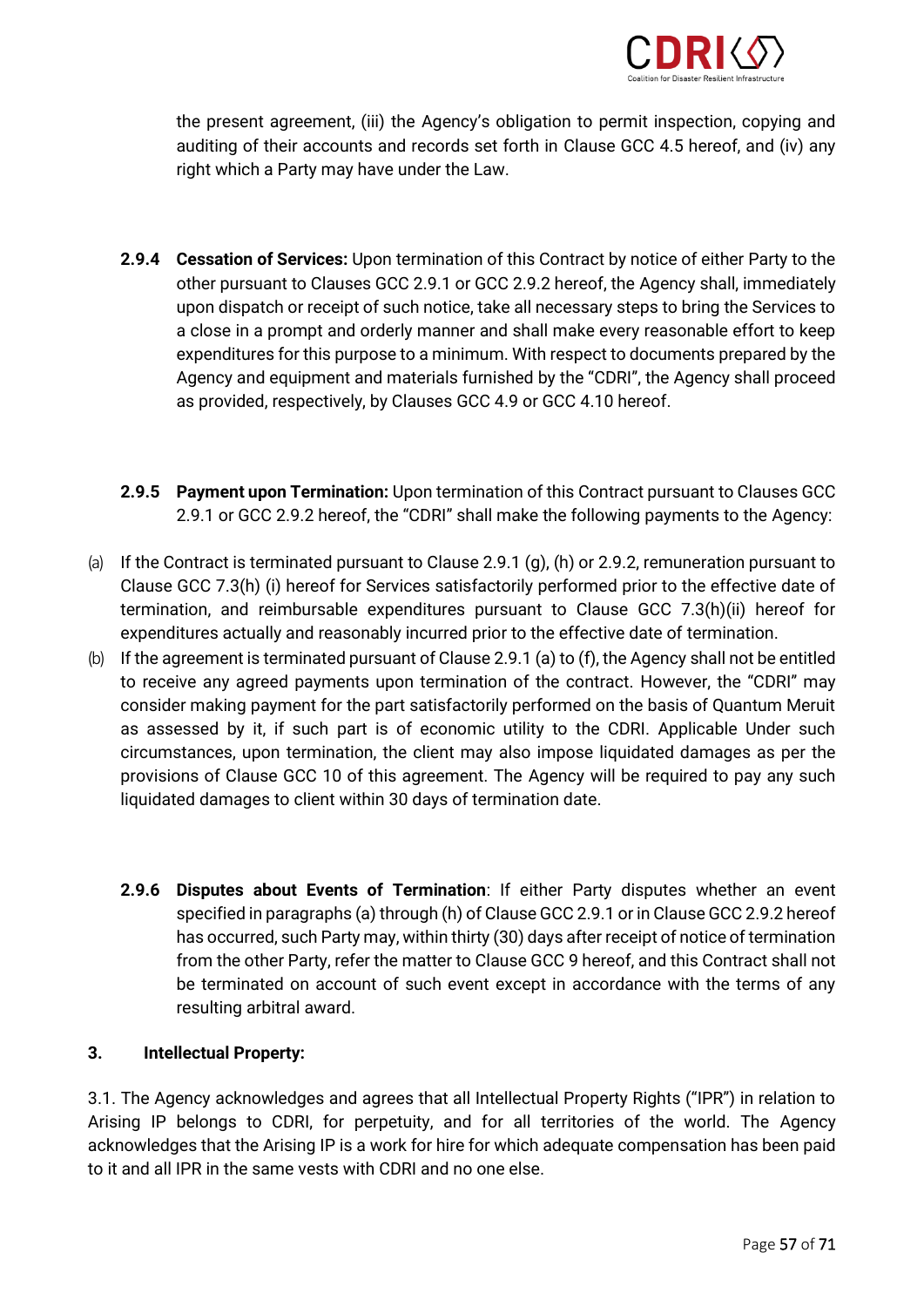

3.2. Parties acknowledge the IPR in the Background IP belongs to each party who owns it prior to the Agreement and does not include Arising IP. A breach of the same shall be construed as a material breach of the Agreement and dealt with as per provisions given hereinunder and applicable laws.

3.3. Agency agrees to promptly provide its necessary 'Background IP' to CDRI, upon CDRI's request, which is essential and required for the purpose of this Agreement. The Agency shall give a license of use to CDRI in respect of the Background IP so requested in so far as found necessary by CDRI for the purpose of completion of this Agreement to the satisfaction of CDRI.

3.4. Neither party shall assume any rights in the Other Party's Background Intellectual Property provided for this project other than the right to use as given under clause 3.3 hereinabove.

3.5. Upon prior written permission of CDRI (upon request raised by the Agency), the Agency may anonymize the data which forms part of the Arising IP as contemplated in the present Agreement, which has been or will be generated as a result of the performance of the services, and to use such data to provide, manage, support and improve Agency's services.

3.6. The Agency agrees that during the subsistence of the present Agreement, it could come across or be handed over the material, data, etc., where the intellectual property rights in the same would be the sole property of CDRI. Agency agrees that he shall not, directly or indirectly, use, publish, communicate, copy or in any manner whatsoever disclose said material, whole or in part, the said material, data, information belonging to CDRI, to any entity in any manner or medium whatsoever, for any reasons whatsoever.

3.7. Surrender of material which belongs to CDRI upon Termination of Agreement: Upon termination of this Agreement, Agency shall return immediately to the CDRI all Background IP which belongs to CDRI (including all books, records, notes, data, and information relating to CDRI or its business and all other CDRI property) and will so certify in writing that it has done so, to the satisfaction of CDRI.

3.8. Moral Rights: Agency hereby waives all moral rights relating to the Intellectual property which may be developed by it during the performance of the present contract (including any rights (a) of identification of authorship, (b) of approval, restriction, or limitation on use, and (c) to subsequent modifications.

### **4. OBLIGATIONS OF THE AGENCY**

#### **4.1 General**

**4.1.1 Standard of Performance:** The Agency acknowledges and agree that it shall perform the Services and carry out their obligations hereunder with all due diligence, efficiency and economy, in accordance with generally accepted professional standards and practices, observe Industry standards of sound management practices, which are in conformity with International and National Industry standards, employ appropriate latest, secure, applicable technology equipment, machinery, materials and methods.. The Agency agrees that it shall always act, in respect of all and any matters relating to this Contract or to the Services, as faithful adviser to the "CDRI", and shall at all times support and safeguard the "CDRI's" interests in any dealings with Third Parties.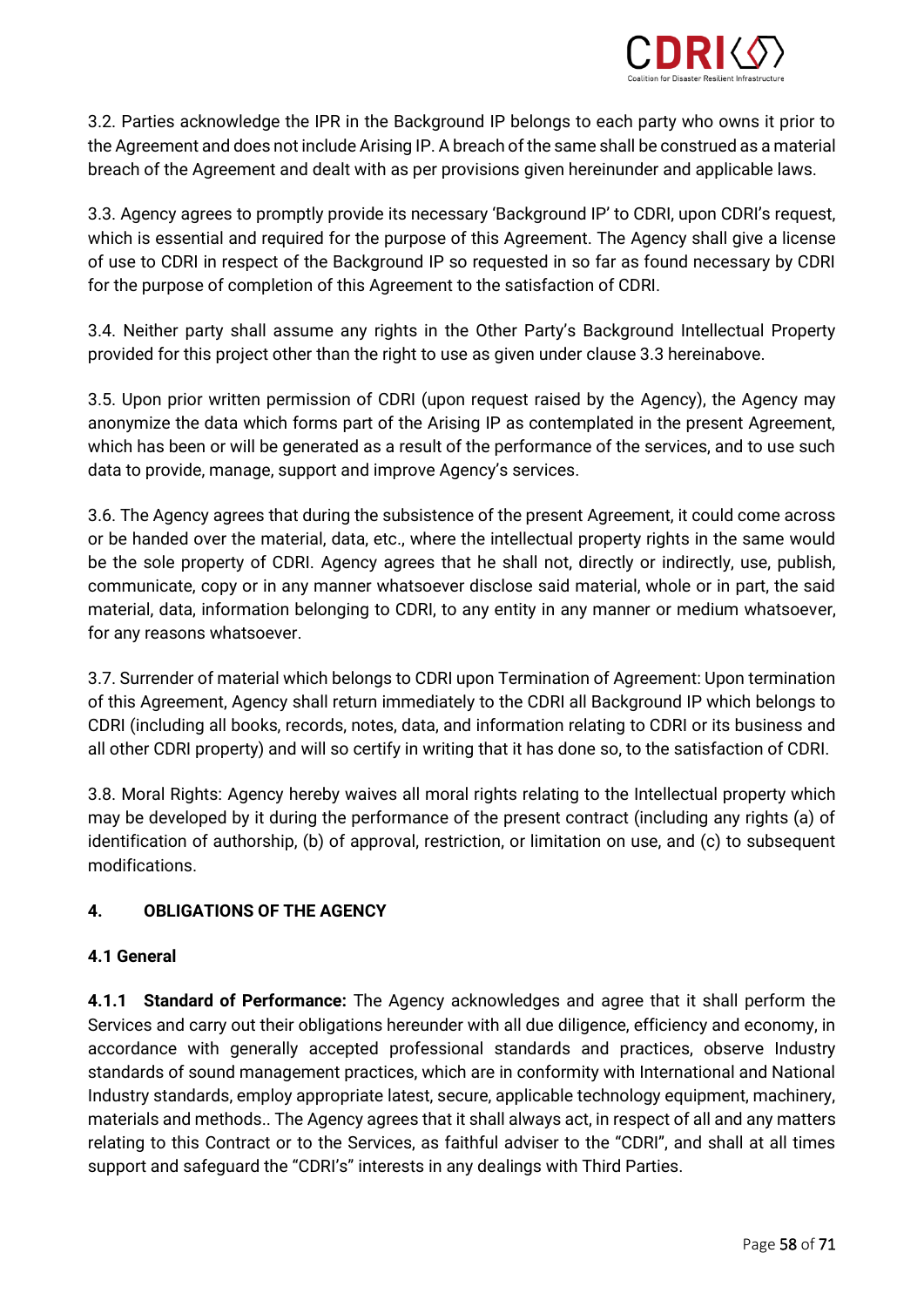

**4.1.2 Performance Bank Guarantee:** Agency will be required to submit performance security within 15 days of signing of contract. The amount of Performance Bank Guarantee will be \_\_\_\_\_\_\_\_\_\_ of the contract value and be valid for a period of \_\_\_\_\_\_\_\_\_ months. The Performance Bank Guarantee will be forfeited and encashed by CDRI in the event of breach of contract by Agency. Failure to submit Performance Bank Guarantee may result in cancellation of contract and forfeiture of EMD.

**4.2 Conflict of Interests**: The Agency agrees that it shall hold the CDRI's interests paramount, at all given points of time, without any consideration for future work, and strictly avoid conflict of interest with other assignments or their own corporate interests. If during the period of this contract, a conflict of interest arises for any reasons, the Agency shall promptly disclose the same to the CDRI and seek its instructions.

### **4.2.1 Agency not to benefit from Commissions, Discounts, etc.:**

(a) The payment of the Agency pursuant to Clause GCC 7 hereof shall constitute the Agency's only payment in connection with this Contract and, subject to Clause GCC 3.2.2 hereof, the Agency shall not, directly or indirectly, accept for its own benefit any trade commission, discount or similar payment in connection with activities pursuant to this Contract or in the discharge of its obligations hereunder, and the Agency shall use its best efforts to ensure that any Personnel and agents of either of them, similarly shall not receive any such additional payment.

(b) Furthermore, if the Agency, as part of the Services, has the responsibility of advising the "CDRI" on the procurement of goods, works or services, the Agency shall comply with the CDRI's applicable procurement guidelines, and shall at all times exercise such responsibility in the best interest of the "CDRI". Any discounts or commissions obtained by the Agency in the exercise of such procurement responsibility shall be for the account of the "CDRI".

**4.2.2 Agency and Affiliates Not to Engage in Certain Activities:** The Agency agrees that, during the term of this Contract and after its termination, the Agency and/or any entity affiliated or associated with the Agency, shall be disqualified from providing goods, works or services (other than consulting services) resulting from or directly related to the Agency's Services for the preparation or implementation of the project.

**4.2.3 Prohibition of Conflicting Activities:** The Agency shall not directly or indirectly engage, nor shall cause their Personnel as well as their Affiliates to engage, either directly or indirectly, in any business or professional activities that would conflict with the activities assigned to Agency under this Contract.

**4.3 Confidentiality**: During the course of this contract, it is likely that the Agency might come into contact with CDRI 'confidential information'. Such confidential information may include, without limitation: (i) daily business and financial information of CDRI, (ii) business methods and practices, (iii) technology and technological strategies, (iv) marketing strategies (v) CDRI policies and (vi) other such information CDRI deems as "Confidential Information". The Agency with its signature below, agrees to keep in strict confidence all 'non-public' information so long as it remains non-public, except to the extent disclosure is required by law, requested by any governmental or regulatory agency or body. The Agencies agree not to use or allow the use of 'confidential information'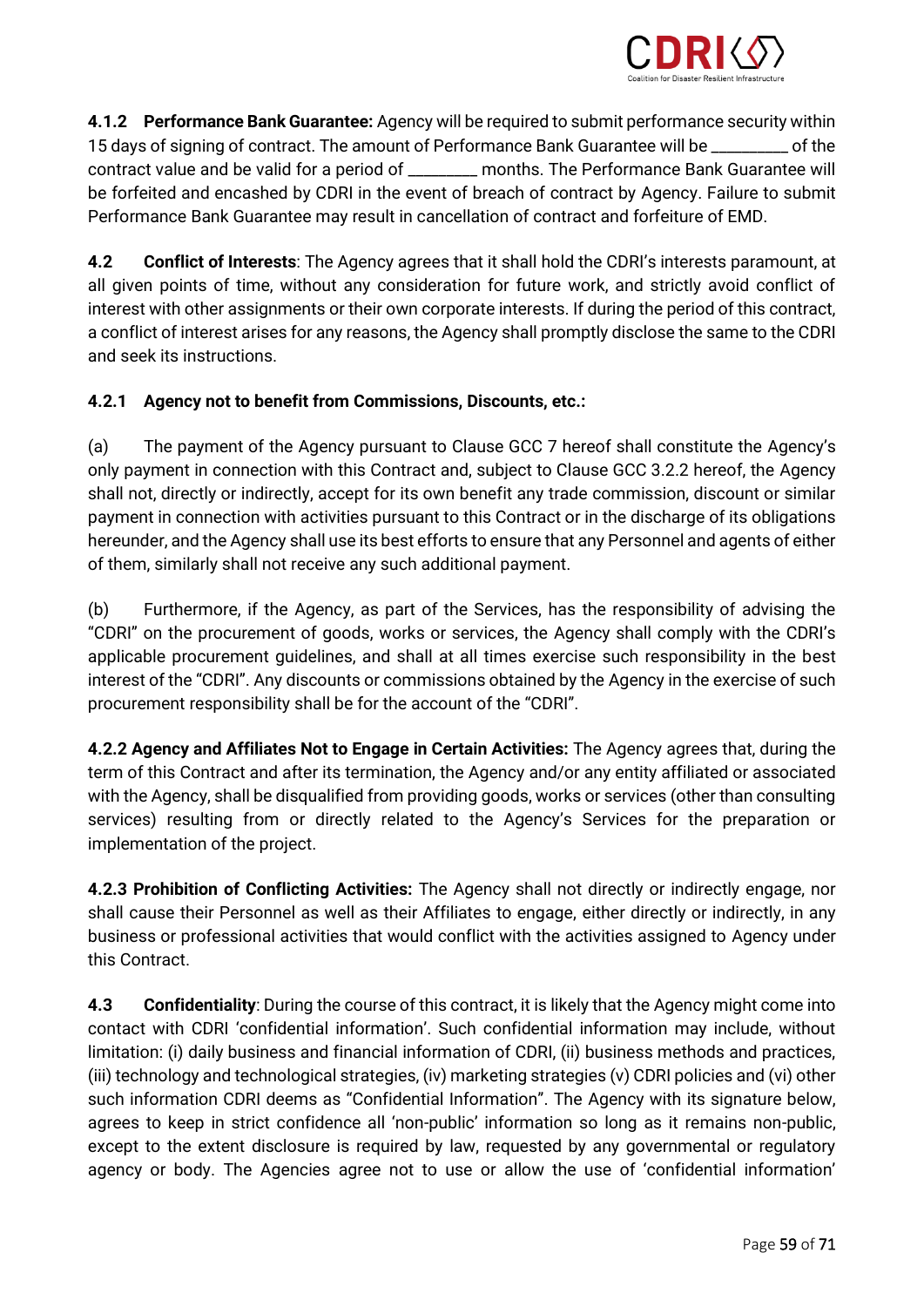

disclosed to them for their own benefit, or for the benefit of any party with which the Agency or the Company is affiliated. If this agreement is terminated, the Agency shall promptly return to the other party all documents, contracts, records, or other information received by it that disclose or embody confidential information of the other party.

**4.4 Insurance to be Taken out by the Agency:** The Agency (i) shall take out and maintain, and shall cause any Associates and Affiliates to take out and maintain insurance, at their own cost but on terms and conditions approved by the "CDRI", insurance against the risks, and for the coverages specified in the SC, and (ii) at the "CDRI"'s request, shall provide evidence to the "CDRI" showing that such insurance has been taken out and maintained and that the current premiums therefore have been paid.

**4.5 Accounting, Inspection and Auditing:** The Agency (i) shall keep accurate and systematic accounts, records and working files in respect of the Services hereunder, in accordance with Internationally accepted accounting principles and in such form and detail as will clearly identify all relevant time changes and costs, and the bases thereof, and (ii) shall periodically permit the "CDRI" or its designated representative and/or the CDRI, and up to five years from expiration or termination of this Contract, to inspect the same and make copies thereof as well as to have them audited by auditors appointed by the "CDRI" or the CDRI, if so required by the "CDRI" or the CDRI as the case may be.

Any audit shall be subject to the following:

- i. the audit shall be restricted to the engagement and shall be conducted with prior reasonable notice
- ii. the auditors or the representatives of CDRI for the audit shall not be the Agency's competitors.
- iii. the audit shall not be conducted more than once in a calendar year and twice in entirety
- iv. any findings during the audit, shall be shared with the Agency and be discussed and agreed mutually with CDRI and the Agency for its closure.

**4.6 Agency's Actions Requiring "CDRI"'s Prior Approval**: The Agency agrees to obtain the "CDRI"'s prior approval in writing before taking any of the following actions:

(a) Any change or addition to the Personnel listed in Appendix C.

**4.7 Reporting Obligations**: The Agency shall submit to the "CDRI" the reports and documents specified in Appendix B hereto, in the form, in the numbers and within the time periods set forth in the said Appendix. Final reports shall be delivered in Pen Drive in addition to the hard copies specified in said Appendix.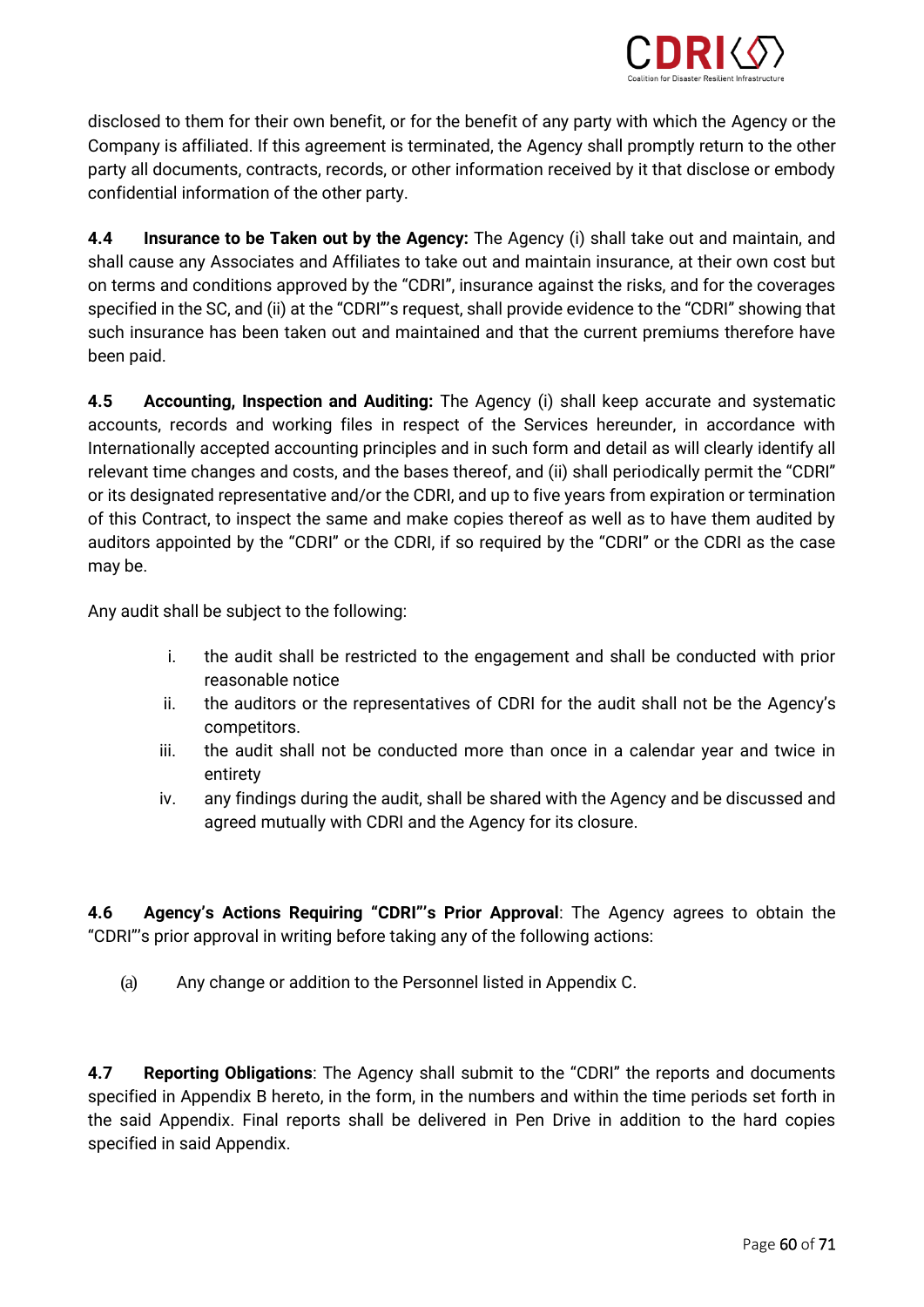

**4.8 Documents Prepared by the Agency to be the Property of the "CDRI**": All plans, drawings, specifications, designs, reports, other documents and software prepared by the Agency, for the "CDRI" under this Contract shall become and remain the property of the "CDRI" and shall be the Intellectual Property of the CDRI. The Agency shall, not later than upon termination or expiration of this Contract, deliver all the aforesaid material, software, documents to the "CDRI", together with a detailed inventory thereof, in a manner as desired by CDRI.

**4.9 Equipment, Vehicles and Materials Furnished by the "CDRI**": Equipment, vehicles and materials made available to the Agency by the "CDRI", or purchased by the Agency wholly or partly with funds provided by the "CDRI", shall be the property of the "CDRI" and shall be marked accordingly. Upon termination or expiration of this Contract, the Agency shall make available to the "CDRI" an inventory of such equipment, vehicles and materials and shall dispose of such equipment and materials in accordance with the "CDRI"'s instructions. While in possession of such equipment, vehicles and materials, the Agency, unless otherwise instructed by the "CDRI" in writing, shall insure them at the expense of the "CDRI" in an amount equal to their full replacement value.

**4.10 Equipment and Materials Provided by the Agencies**: Equipment or materials brought into the Government's country by the Agency and the Personnel and used either for the Project or personal use shall remain the property of the Agency or the Personnel concerned, as applicable.

### **5 AGENCIES' PERSONNEL**

**5.1 General:** The Agency shall employ and provide such qualified and experienced Personnel as are required to carry out the Services.

#### **5.2 Description of Personnel**:

(a) The title, agreed job description, minimum qualification, and estimated period of engagement in the carrying out of the Services of each of the Agency's Key Personnel are as per the Agency's proposal and are described in Appendix C. If any of the Key Personnel has already been approved by the "CDRI", his/her name is listed as well.

(b) If required to comply with the provisions of Clause GCC 4.1.1 hereof, adjustments with respect to the estimated periods of engagement of Key Personnel set forth in Appendix C may be made by the Agency by written notice to the "CDRI", provided (i) that such adjustments shall not alter the originally estimated period of engagement of any individual by more than 10 percent or one week, whichever is larger, and (ii) that the aggregate of such adjustments shall not cause payments under this Contract to exceed the ceilings set forth in Clause GCC 7.1(b) of this Contract. Any other such adjustments shall only be made with the "CDRI"'s written approval.

(c)If additional work is required beyond the scope of the Services specified in Appendix A, the estimated periods of engagement of Key Personnel set forth in Appendix C may be increased by agreement in writing between the "CDRI" and the Agency. In case where payments under this Contract exceed the ceilings set forth in Clause GCC 7.1(b) of this Contract, this will be explicitly mentioned in the agreement.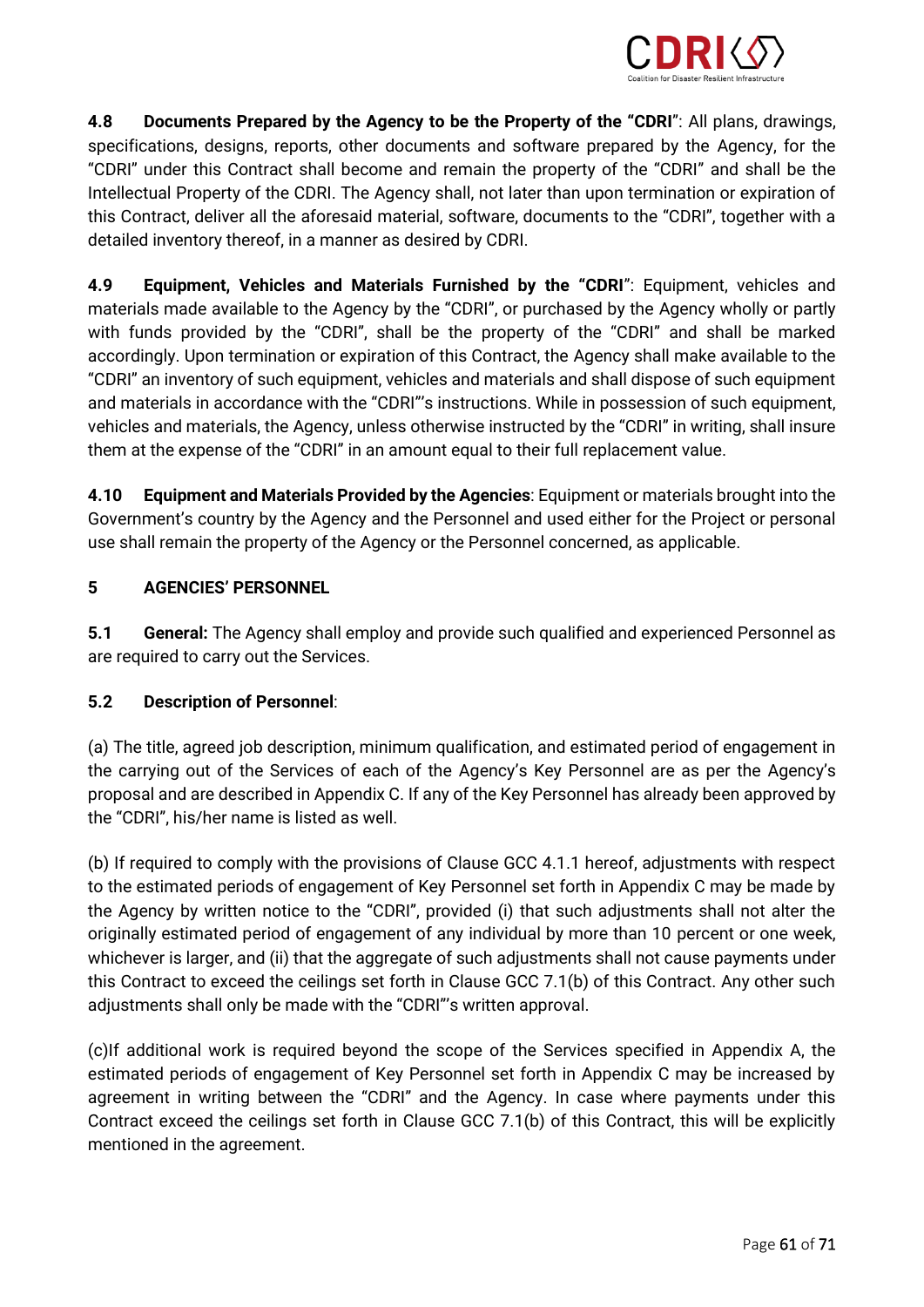

**5.3 Approval of Personnel**: The Key Personnel listed by title as well as by name in Appendix C are hereby approved by the "CDRI". The Agency is free to use any additional personnel (in addition to the Key Personnel) as required to achieve the aims of the project.

#### **5.4 Removal and/or Replacement of Personnel**:

- (a) Except as the "CDRI" may otherwise agree, no changes shall be made in the Personnel. If, for any reason beyond the reasonable control of the Agency, such as retirement, death, medical incapacity, among others, it becomes necessary to replace any of the Personnel, the Agency shall forthwith provide as a replacement a person of equivalent or better qualifications, within a period of no more than 10 days.
- (b) If the "CDRI" (i) finds that any of the Personnel has committed serious misconduct or has been charged with having committed a criminal action, or (ii) has reasonable cause to be dissatisfied with the performance of any of the Personnel, then the Agency shall, at the "CDRI"'s written request specifying the grounds, therefore, forthwith provide as a replacement a person with qualifications and experience acceptable to the "CDRI".
- (c) Any of the Personnel provided as a replacement under Clauses (a) and (b) above, as well as any reimbursable expenditures (including expenditures due to the number of eligible dependents) the Agencies may wish to claim as a result of such replacement, shall be subject to the prior written approval by the "CDRI". The rate of remuneration applicable to a replacement person will be the rate of remuneration paid to the replaced person. Also (i) the Agency shall bear all additional travel and other costs arising out of or incidental to any removal and/or replacement, and (ii) the remuneration to be paid for any of the Personnel provided as a replacement shall not exceed the remuneration which would have been payable to the Personnel replaced.
- **5.5 Resident Project Manager:** not required.

#### **6 OBLIGATIONS OF THE "CDRI"**

**6.1 Assistance and Exemptions:** Unless otherwise specified in the SC, the "CDRI" shall use its best efforts to:

- (a) Coordinate with officials and other stakeholders to facilitate the project.
- (b) facilitate the process of data collection and meetings with the requisite stakeholders. But the primary responsibility for these will lie with the Agency.

**6.2 Change in the Applicable Law Related to Taxes and Duties**: If, after the date of this Contract, there is any change in the Applicable Laws of India with respect to taxes and duties, which are directly payable by the Agency for providing the services i.e. GST or any such applicable tax from time to time, which increases or decreases the cost incurred by the Agency in performing the Services, then the remuneration otherwise payable to the Agency under this Contract shall be increased or decreased accordingly by written agreement between the Parties hereto, and corresponding adjustments shall be made to the ceiling amounts specified in Clause GCC 7.1(b).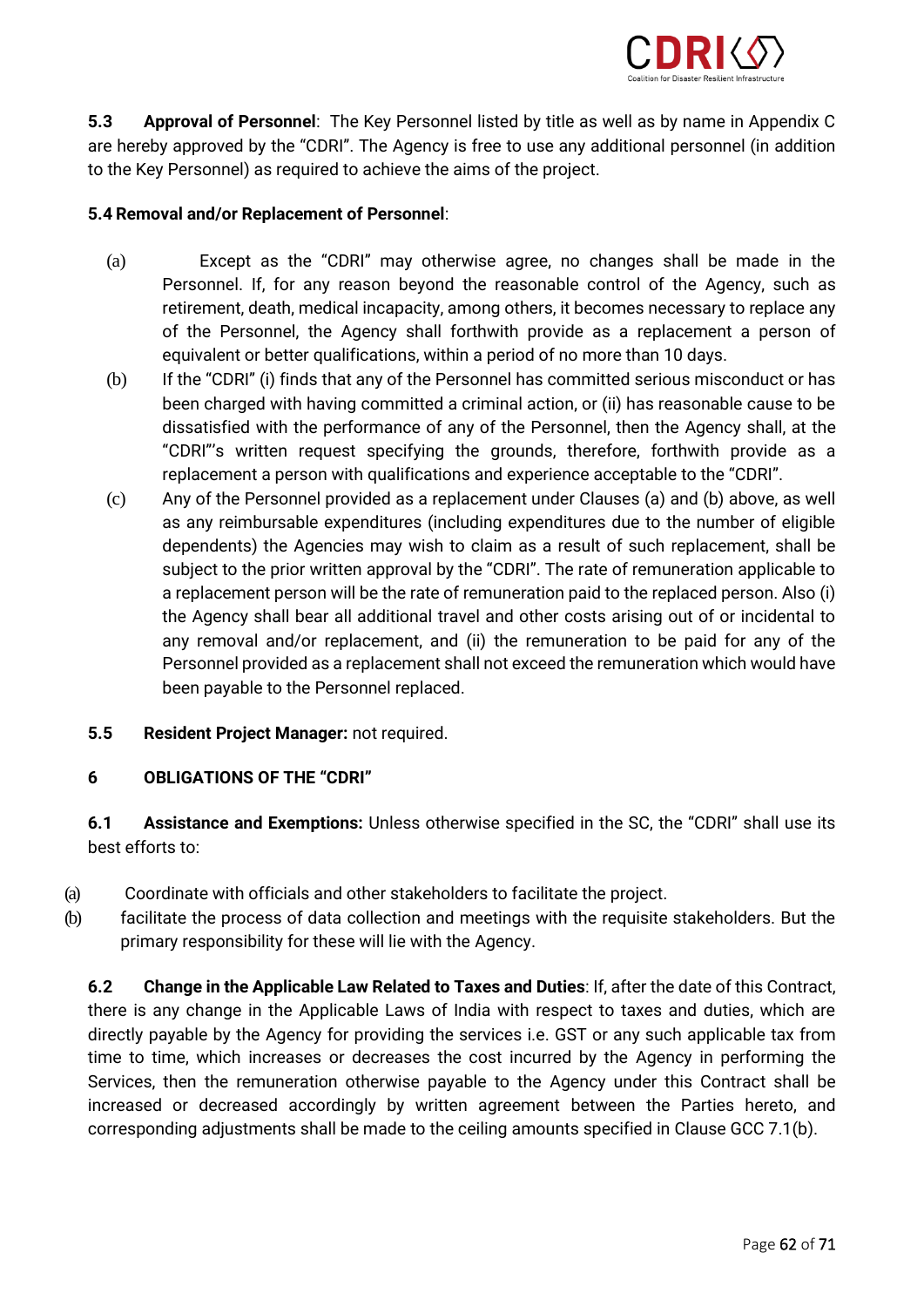

**6.3 Services, Facilities and Property of the "CDRI**": (a) The "CDRI" shall make available to the Agency and its Personnel, for the purposes of the Services and free of any charge, the assistance as mentioned in GCC 6.1 above. (b) In case that such services, facilities and property shall not be made available to the Agency, the Parties may agree on any time extension that it may be appropriate to grant to the Agency for the performance of the Services.

**6.4 Payment**: In consideration of the Services performed by the Agency under this Contract, the "CDRI" shall make to the Agency such payments and in such manner as is provided by Clause GCC 7 of this Contract.

### **7 PAYMENTS TO THE AGENCY**

### **7.1 Total Cost of the Services**

- (a) The total cost of the Services payable is set forth in Appendix D as per the Agency's proposal to the CDRI.
- (b) Except as may be otherwise agreed under Clause GCC 2.6 and subject to Clause GCC 7.1(c), payments under this Contract shall not exceed the amount specified in Appendix-D.
- (c) Notwithstanding Clause GCC 7.1(b) hereof, if pursuant to any of the Clauses GCC 5.2(c) or6.2 hereof, the Parties shall agree that additional payments shall be made to the Agency in order to cover any necessary additional expenditures not envisaged in the cost estimates referred to in Clause GCC 7.1(a) above, the ceiling or ceilings, as the case may be, set forth in Clause GCC 7.1(b) above shall be increased by the amount or amounts, as the case may be, of any such additional payments through a written agreement only.

**7.2 Currency of Payment**: All payments shall be made in Indian Rupee after deductions mandated under Applicable Law.

- **7.3 Terms of Payment** The payments in respect of the Services shall be made as follows:
- (a) The Agency shall submit the invoice for payment when the payment is due as per the agreed terms. The payment shall be released as per the work-related milestones achieved and as per the specified percentage (payment schedule) as per SCC 13.
- (b) Once a milestone is completed, the Agency shall submit the requisite deliverables as specified in this Contract. The CDRI shall release the requisite payment upon acceptance of the deliverables. However, if the CDRI fails to intimate acceptance of the deliverables or its objections thereto, within 30 days of receipt of it, the CDRI shall release the payment to the Agency without further delay.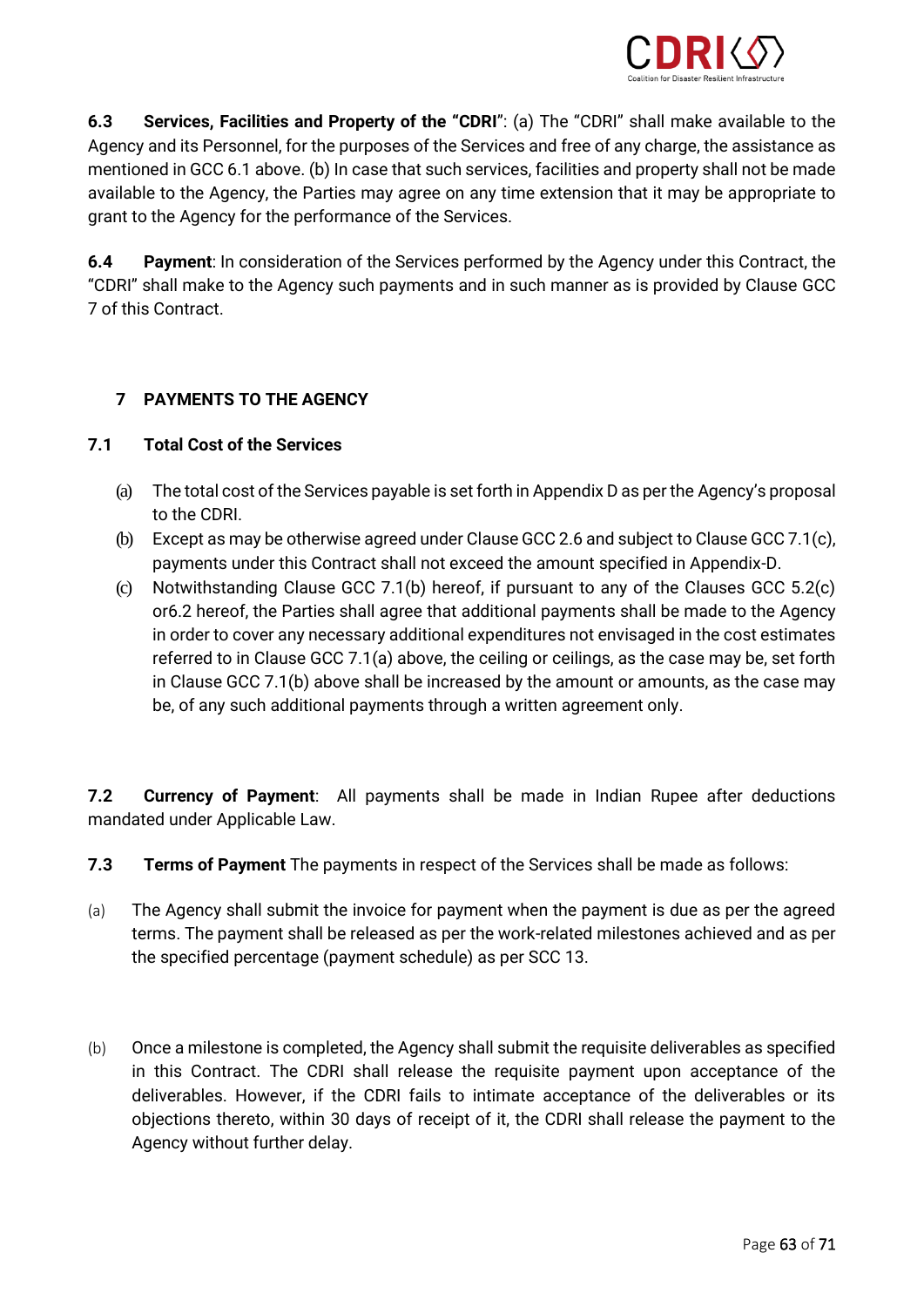

- (c) **Final Payment**: The final payment as specified in SC 13 shall be made only after the final reports and a final statement, identified as such, shall have been submitted by the Agency and approved as satisfactory by the "CDRI". The Services shall be deemed completed and finally accepted by the "CDRI" and the final report and final statement shall be deemed approved by the "CDRI" as satisfactory ninety (90) calendar days after receipt of the final report and final statement by the "CDRI" unless the "CDRI", within such ninety (90) day period, gives written notice to the Agency specifying in detail deficiencies in the Services, the final report or final statement. The Agency shall thereupon promptly make any necessary corrections, and thereafter the foregoing process shall be repeated. Any amount, which the "CDRI" has paid or caused to be paid in accordance with this Clause in excess of the amounts actually payable in accordance with the provisions of this Contract, shall be reimbursed by the Agency to the "CDRI" within thirty (30) days after receipt by the Agency of notice thereof. Any such claim by the "CDRI" for reimbursement must be made within twelve (12) calendar months after receipt by the "CDRI" of a final report and a final statement approved by the "CDRI" in accordance with the above.
- (d) For the purpose of payment under Clause 7.3 (b) above, acceptance means; acceptance of the deliverables by the CDRI after submission by the Agency and the Agency has made presentation to the CMC / CDRI with / without modifications to be communicated in writing by the CDRI to the Agency.
- (e) If the deliverables submitted by the Agency are not acceptable to the CDRI / CMC, reasons for such non-acceptance should be recorded in writing; the CDRI shall not release the payment due to the Agency. This is without prejudicing the CDRI's right to levy any liquidated damages under Clause GCC 10. In such case, the payment will be released to the Agency only after it resubmits the deliverable, and which is accepted by the CDRI.
- (f) All payments under this Contract shall be made to the accounts of the Agency specified in the SCC.
- $(g)$  With the exception of the final payment under (c) above, payments do not constitute acceptance of the Services nor relieve the Agency of any obligations hereunder, unless the acceptance has been communicated by the CDRI to the Agency in writing and the Agency has made necessary changes as per the comments / suggestions of the CDRI communicated to the Agency.
- (h) In case of early termination of the contract, the payment shall be made to the Agency as mentioned here with: (i) Assessment should be made about work done from the previous milestone, for which the payment is made or to be made till the date of the termination. The Agency shall provide the details of persons reasonably worked during this period with supporting documents. Based on such details, the remuneration shall be calculated based on the man month rate as specified. (ii) A reasonable assessment of the reimbursable and miscellaneous expenses shall be made based on details furnished by the Agency in this regard with supporting documents and based on the assessment of the work done and the respective rates as provided. Wherever such an assessment is difficult, the rates should be arrived at by calculating the amount on pro-rata basis. The total amount payable shall be the amount calculated as per (i) and (ii) above plus any applicable tax.

#### **8 FAIRNESS AND GOOD FAITH**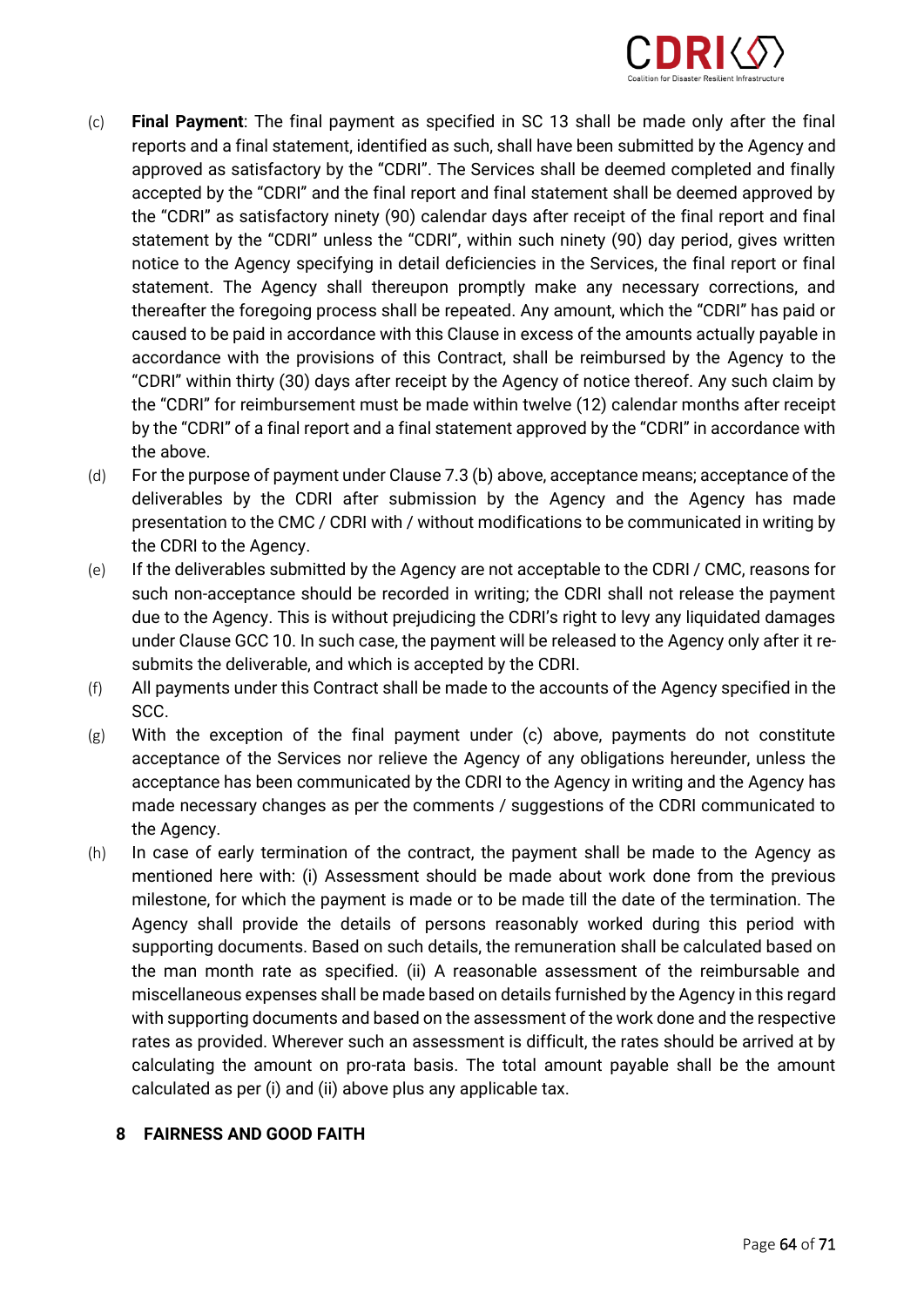

**8.1 Good Faith**: The Parties undertake to act in good faith with respect to each other's rights under this Contract and to adopt all reasonable measures to ensure the realization of the objectives of this Contract.

**8.2 Operation of the Contract**: The Parties recognize that it is impractical in this Contract to provide for every contingency which may arise during the life of the Contract, and the Parties hereby agree that it is their intention that this Contract shall operate fairly as between them, and without detriment to the interest of either of them, and that, if during the term of this Contract either Party believes that this Contract is operating unfairly, the Parties will use their best efforts to agree on such action as may be necessary to remove the cause or causes of such unfairness, but no failure to agree on any action pursuant to this Clause shall give rise to a dispute subject to arbitration in accordance with Clause GCC 9 hereof.

### **9 SETTLEMENT OF DISPUTES**

9.1 **Amicable Settlement**: Performance of the contract is governed by the terms & conditions of the contract, in case of dispute arises between the parties regarding any matter under the contract, either Party of the contract may send a written Notice of Dispute to the other party. The Party receiving the Notice of Dispute will consider the Notice and respond to it in writing within 30 days after receipt. If that party fails to respond within 30 days, or the dispute cannot be amicably settled within 60 days following the response of that party, clause GCC 9.2 shall become applicable.

9.2 **Arbitration:** In the case of dispute arising upon or in relation to or in connection with the contract between the CDRI and the Agency, which has not been settled amicably, any party can refer the dispute for Arbitration under (Indian) Arbitration and Conciliation Amendment Act, 2019 as may be amended from time to time. Such disputes shall be referred to a sole Arbitrator mutually amended by the Parties. In case of failure of the appointment of the Sole arbitrator, the matter will be decided in accordance with the provisions of the Arbitration Act 2019.

9.3 Arbitration proceedings shall be held in India at the place indicated in SCC and the language of the arbitration proceedings and that of all documents and communications between the parties shall be English.

9.4 The decision of the sole arbitrator shall be final and binding upon both parties. The fees and expenses of the Arbitrator as determined by the arbitrator shall be shared equally by the CDRI and the Agency. However, the expenses incurred by each party in connection with the preparation, presentation shall be borne by the party itself. All arbitration awards shall be in writing and shall state the reasons for the award.

9.5 The Courts of New Delhi, India shall have exclusive jurisdiction in all disputes and differences arising out of or in relation to this Contract and these dispute and arbitration clauses will survive the termination of this contract.

#### **10 Liquidated Damages**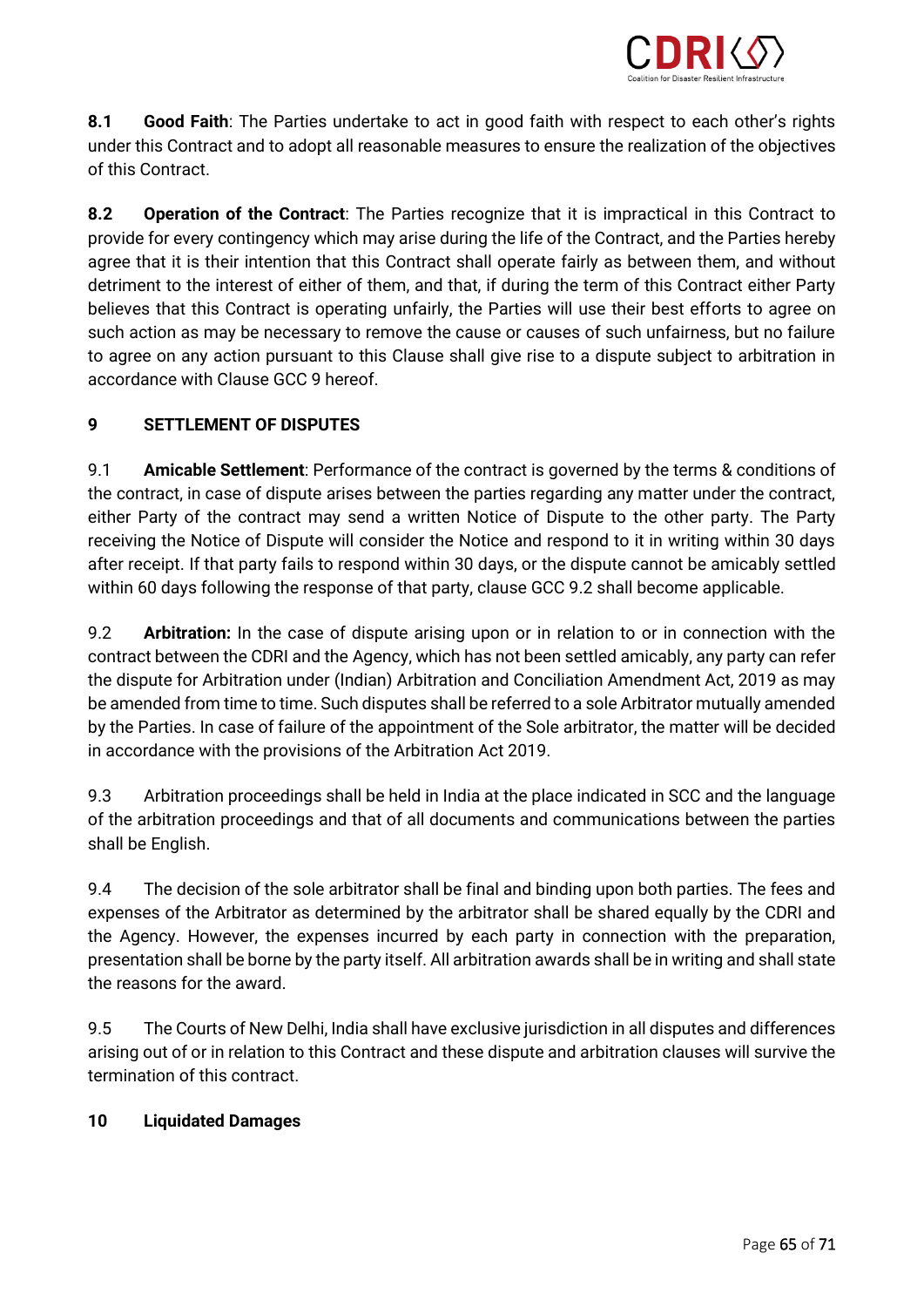

10.1 The parties hereby agree that due to negligence of the Agency, if the CDRI suffers losses, damages the quantification of which may be difficult, and hence the amount specified hereunder shall be construed as reasonable estimate of the damages and both the parties agree to pay such liquidated damages, as defined hereunder as per the provisions of this Contract.

- 10.2 The amount of liquidated damages under this Contract shall not exceed 10 percent of the total value of the contract as specified in Appendix D. The overall liability under the engagement not to exceed the fees paid to Agency hereunder without any exceptions. Also, the Agency shall not be liable for indirect/consequential losses of any nature whatsoever.
- 10.3 The liquidated damages shall be applicable under following circumstances:
- (a) If the deliverables are not submitted as per schedule as specified in SCC 13, the Agency shall be liable to pay 1 percent of the total cost of the Services for delay of each week or part thereof.
- (b) If the deliverables are not acceptable to the CDRI as mentioned in GCC Clause 7.3 (b,d), and defects are not rectified to the satisfaction of the CDRI within 30 days of the receipt of the notice, the Agency shall be liable for Liquidated Damages for an amount equal to 1 percent of total cost of the Services for every week or part thereof for the delay.

#### **11 Miscellaneous provisions:**

- (i) Any failure or delay on the part of any Party to exercise right or power under this Contract shall not operate as waiver thereof.
- (ii) The Agency shall notify the CDRI of any material change in their status where such change would impact on performance of obligations under this Contract.
- (iii) Each member/constituent of the Contractor/Agency, in case of a Joint Venture, shall be jointly and severally liable to and responsible for all obligations towards the CDRI for performance of works/services including that of its Associates/Sub Contractors under the Contract.
- (iv) It is acknowledged and agreed by all Parties that there is no representation of any type, implied or otherwise, of any absorption, regularization, continued engagement or concession or preference for employment of persons engaged by the (Contractor/Agency) for any engagement, service or employment in any capacity in any office or establishment of the Government of India or the CDRI.

#### **12. INDEMNIFICATION:**

- 12.1 The Agency shall always indemnify and keep indemnified the CDRI against all claims/damages etc. for any infringement of any Intellectual Property Rights (IPR) while providing its services under the Project.
- 12.2 The Agency shall at all times indemnify and keep indemnified the CDRI/Government of India against any claims in respect of any damages or compensation payable in consequences of any accident or injury sustained or suffered by its (the Agency's) employees or agents or by any other third Party resulting from or by any action, omission or operation conducted by or on behalf of the Agency.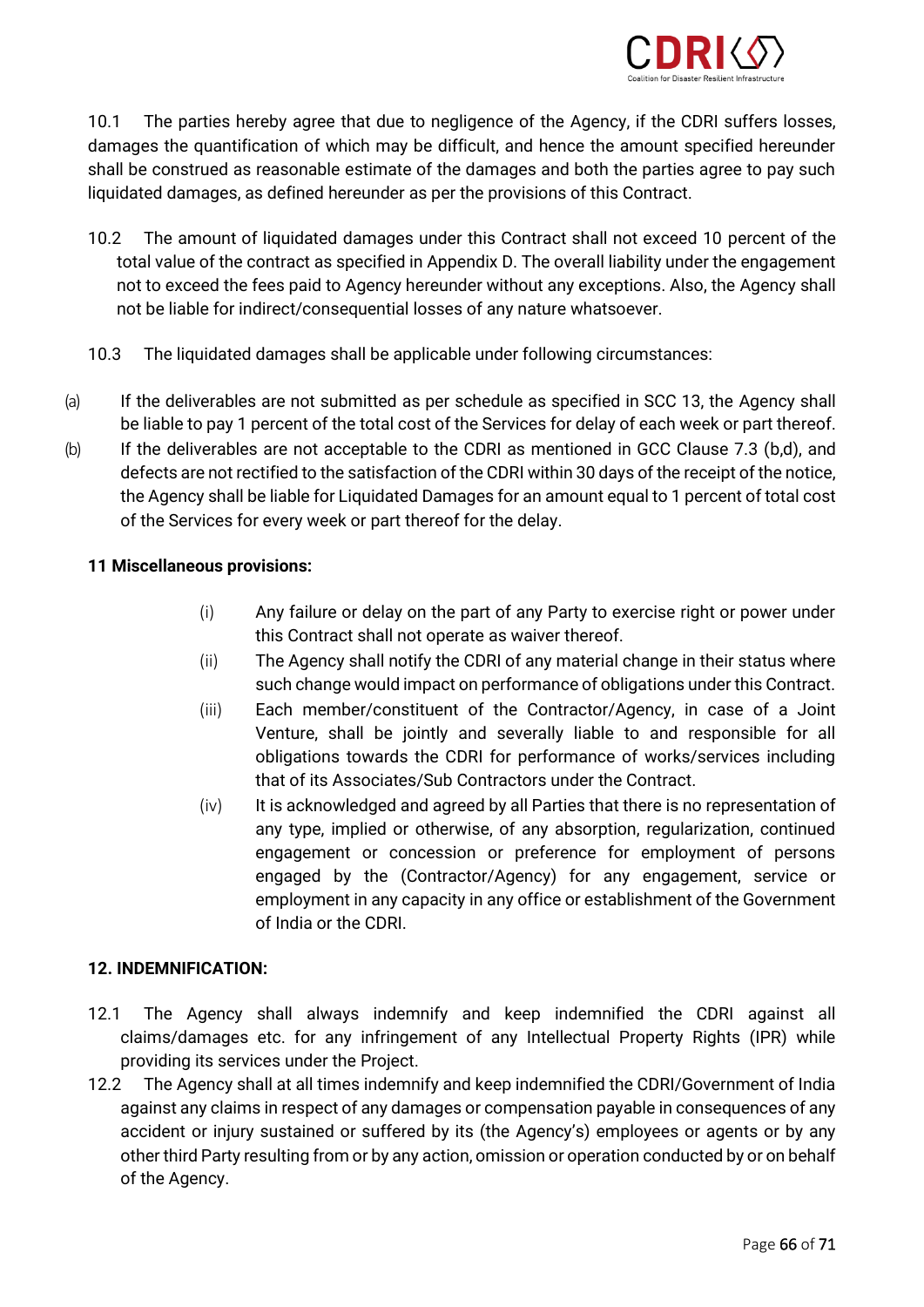

- 12.3 The Agency shall at all times indemnify and keep indemnified the CDRI against any and all claims by Employees, Workman, Contractors, sub-contractors, suppliers, agent(s), employed engaged or otherwise working for the Agency, in respect of wages, salaries, remuneration, compensation or the like. This clause shall not be construed by the Agency as permitting subcontracting of the Services or authorising the Agency to appoint a Sub-Agency for rendering part of the Services under this Contract. It is made expressly clear that the Services to be rendered under this Contract shall not be sub-contracted by the Agency.
- 12.4 All claims regarding indemnity shall survive the termination or expiry of the Contract.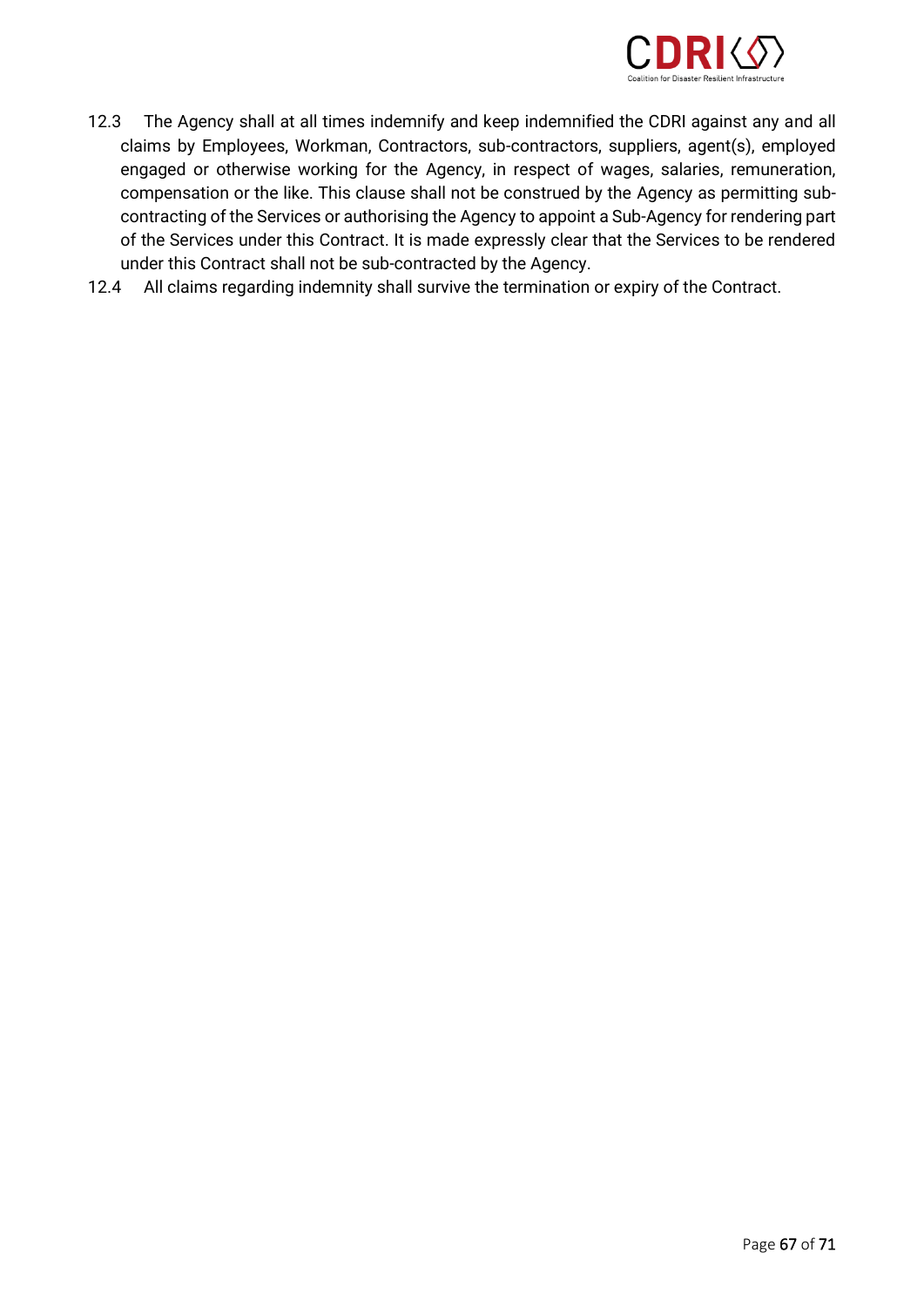

### **III. Special Conditions of Contract:**

| <b>SC Clause</b> | Ref. of GCC Clause                                | Amendments of, and Supplements to, Clauses in |                                                                                                  |  |
|------------------|---------------------------------------------------|-----------------------------------------------|--------------------------------------------------------------------------------------------------|--|
|                  |                                                   | the General Conditions of Contract            |                                                                                                  |  |
| 1.               | The addresses are:<br>1.5                         |                                               |                                                                                                  |  |
|                  |                                                   |                                               |                                                                                                  |  |
|                  |                                                   | 1.                                            | "CDRI": CDRI, 4th & 5th Floor, Bhartiya<br>Kala Kendra, 1 Copernicus Marg, New<br>Delhi - 110001 |  |
|                  | Attention: Megha Punia                            |                                               |                                                                                                  |  |
|                  |                                                   |                                               |                                                                                                  |  |
|                  |                                                   | 2.                                            |                                                                                                  |  |
|                  |                                                   |                                               |                                                                                                  |  |
|                  |                                                   |                                               |                                                                                                  |  |
| 2.               | [Lead Agency]<br>1.7                              |                                               |                                                                                                  |  |
| 3.<br>1.8        | The Authorized Representatives are:               |                                               |                                                                                                  |  |
|                  | For the "CDRI": Megha Punia, Dy. Dir (HR & Admin) |                                               |                                                                                                  |  |
|                  | For the Agency: _______________________           |                                               |                                                                                                  |  |
|                  |                                                   |                                               |                                                                                                  |  |

4. 2.1 The contract shall come into effect after fulfilment of the following conditions: 1. Contract is signed by both parties; 2. Submission of Performance Guarantee by Agency; 3. Approval of CDRI in writing.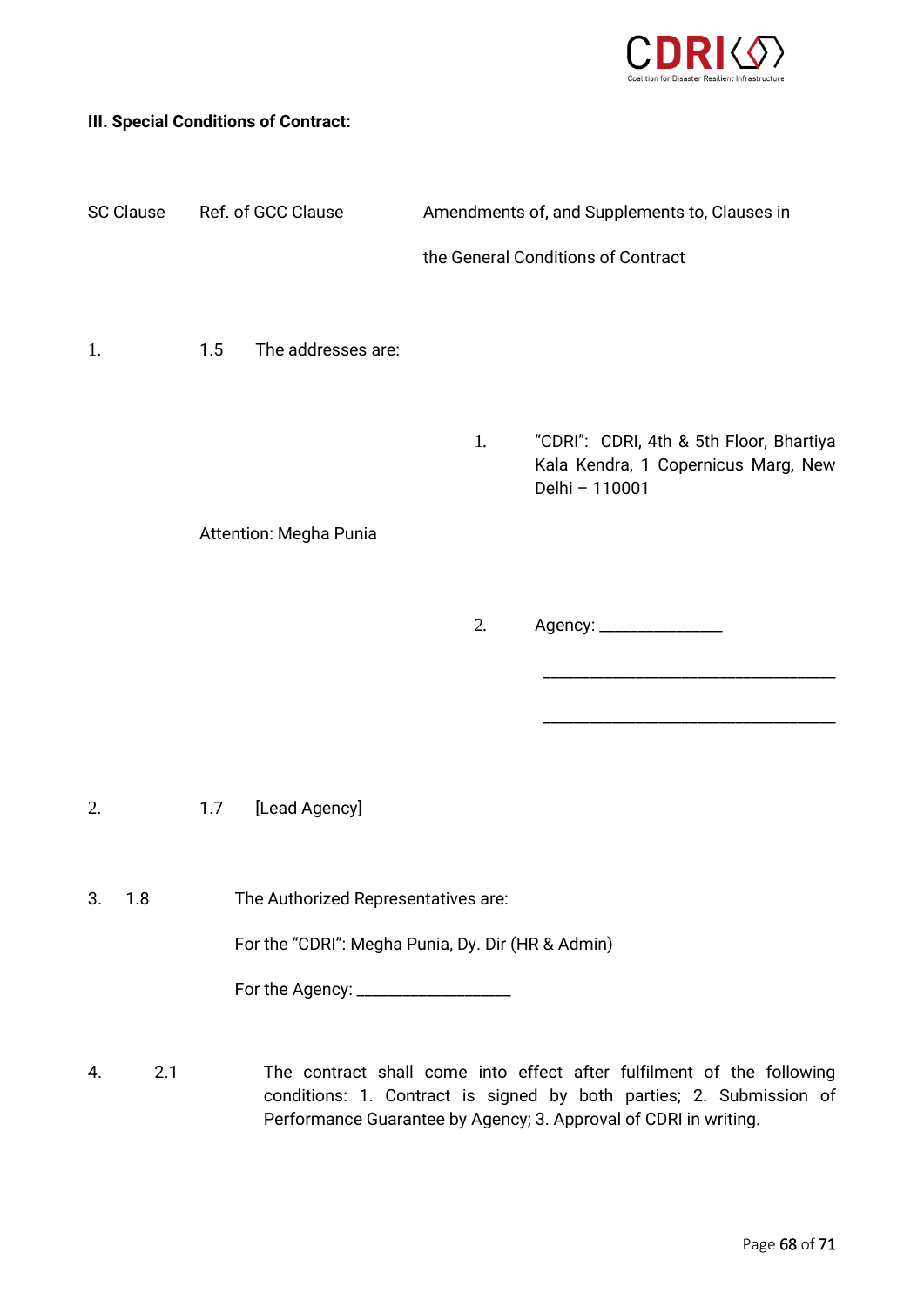

- 5. 2.2 The time period shall be [45 days].
- 6. 2.3 The time period shall be [15 days].
- 7. 2.4 The time period shall be [Twelve months].
- 8. 3.4 Limitation of the Agencies' Liability towards the "CDRI". the Agencies liability under the Contract shall be in accordance with the GCC
- 9. 3.5 The risks and the insurance coverage shall be as follows:
	- (a) Third Party motor vehicle liability insurance in respect of motor vehicles operated in the Government's country by the Agency or its Personnel, with a minimum coverage as per applicable laws of India;
	- (b) Third Party liability insurance, with a minimum coverage as per applicable laws of India;
	- (c) Professional liability insurance to cover the CDRI against any loss suffered by the CDRI due to the professional service provided by the Agency, with a minimum coverage of as per applicable laws;
	- (d) Workers' compensation insurance in respect of the Personnel of the Agency, in accordance with the relevant provisions of the applicable Laws of India, as well as, with respect to such Personnel, any such life, health, accident, travel or other insurance as may be appropriate; and
	- (e) Insurance against loss of or damage to (i) equipment purchased in whole or in part with funds provided under this Contract,(ii) the Agency's property used in the performance of the Services, and (iii) any documents prepared by the Agency in the performance of the Services, by theft, fire, or any natural calamity.
- 10 5.5 Resident project manager = No
- 11. 6.1 Only as specified in GCC.

12. 7.1 (b) The Contract price is: \_\_\_\_\_\_\_\_\_\_\_\_\_\_\_\_\_\_\_\_ *[insert amount and currency for each currency as applicable] [indicate:* inclusive *or*  exclusive*]* of local indirect taxes.

> Any indirect local taxes chargeable in respect of this Contract for the Services provided by the Agency shall *is included* by the Agency.

> The amount of such taxes is \_\_\_\_\_\_\_\_\_\_\_\_\_\_\_\_\_\_\_\_\_\_ [insert the amount as finalized at the Contract's negotiations on the basis of the estimates provided by the Agency in Form FIN-1 of the Agency's Financial Proposal.

13. 6.3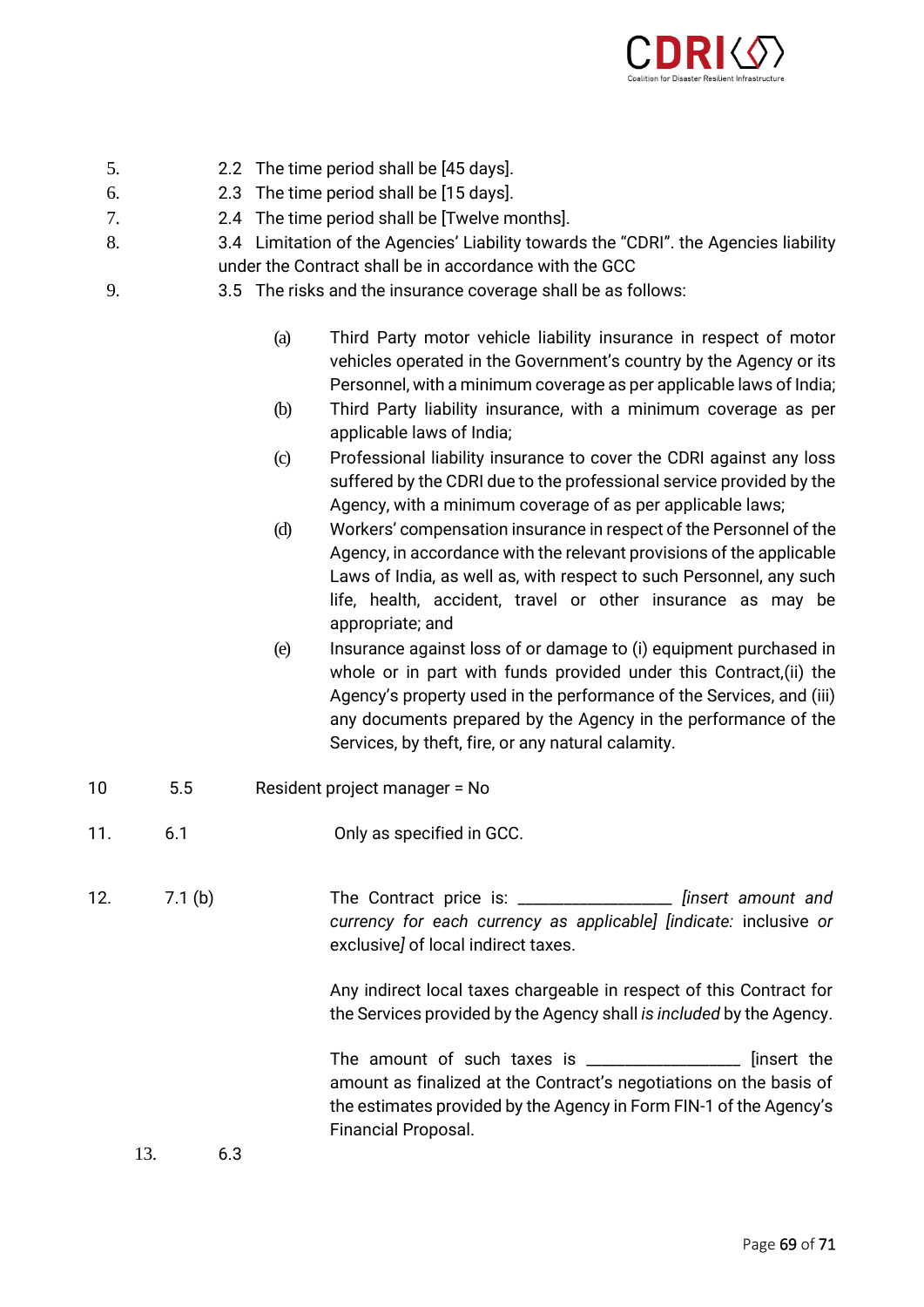

• Payment will be made based on milestones indicated for each activity as below:

| S.<br>No.      | <b>Milestone</b> | <b>Timeline</b><br>$T_0$ + days (number of<br>available<br>for<br>days<br>activity) | total to be disbursed<br>after completion and<br>verification<br>of<br>milestone | percent amount of $\vert$ Absolute amounts to<br>be disbursed<br>after<br>completion<br>and<br>verification<br><b>of</b><br>milestone |
|----------------|------------------|-------------------------------------------------------------------------------------|----------------------------------------------------------------------------------|---------------------------------------------------------------------------------------------------------------------------------------|
| 1              |                  |                                                                                     |                                                                                  |                                                                                                                                       |
| $\overline{2}$ |                  |                                                                                     |                                                                                  |                                                                                                                                       |
| 3              |                  |                                                                                     |                                                                                  |                                                                                                                                       |
| 4              |                  |                                                                                     |                                                                                  |                                                                                                                                       |
| 5              |                  |                                                                                     |                                                                                  |                                                                                                                                       |
| 6              |                  |                                                                                     |                                                                                  |                                                                                                                                       |
| $\overline{7}$ |                  |                                                                                     |                                                                                  |                                                                                                                                       |
| 8              |                  |                                                                                     |                                                                                  |                                                                                                                                       |
| 9              |                  |                                                                                     |                                                                                  |                                                                                                                                       |
|                |                  |                                                                                     |                                                                                  |                                                                                                                                       |

- 2. Timeline for Invoice processing: within 30 days of acceptance of deliverables and invoice.
- 14. 8.3 The Arbitration proceedings shall take place in New Delhi, India.

Binding signature of CDRI Signed by Megha Punia, Dy. Dir (HR& Admin), Coalition for Disaster Resilient Infrastructure

Binding signature of Agency Signed by \_\_\_\_\_\_\_\_\_\_\_\_\_

(for and on behalf of \_\_\_\_\_\_\_\_\_\_\_\_\_\_\_\_\_\_\_\_\_\_\_\_\_\_\_\_\_\_\_\_)

**IV. Appendices**